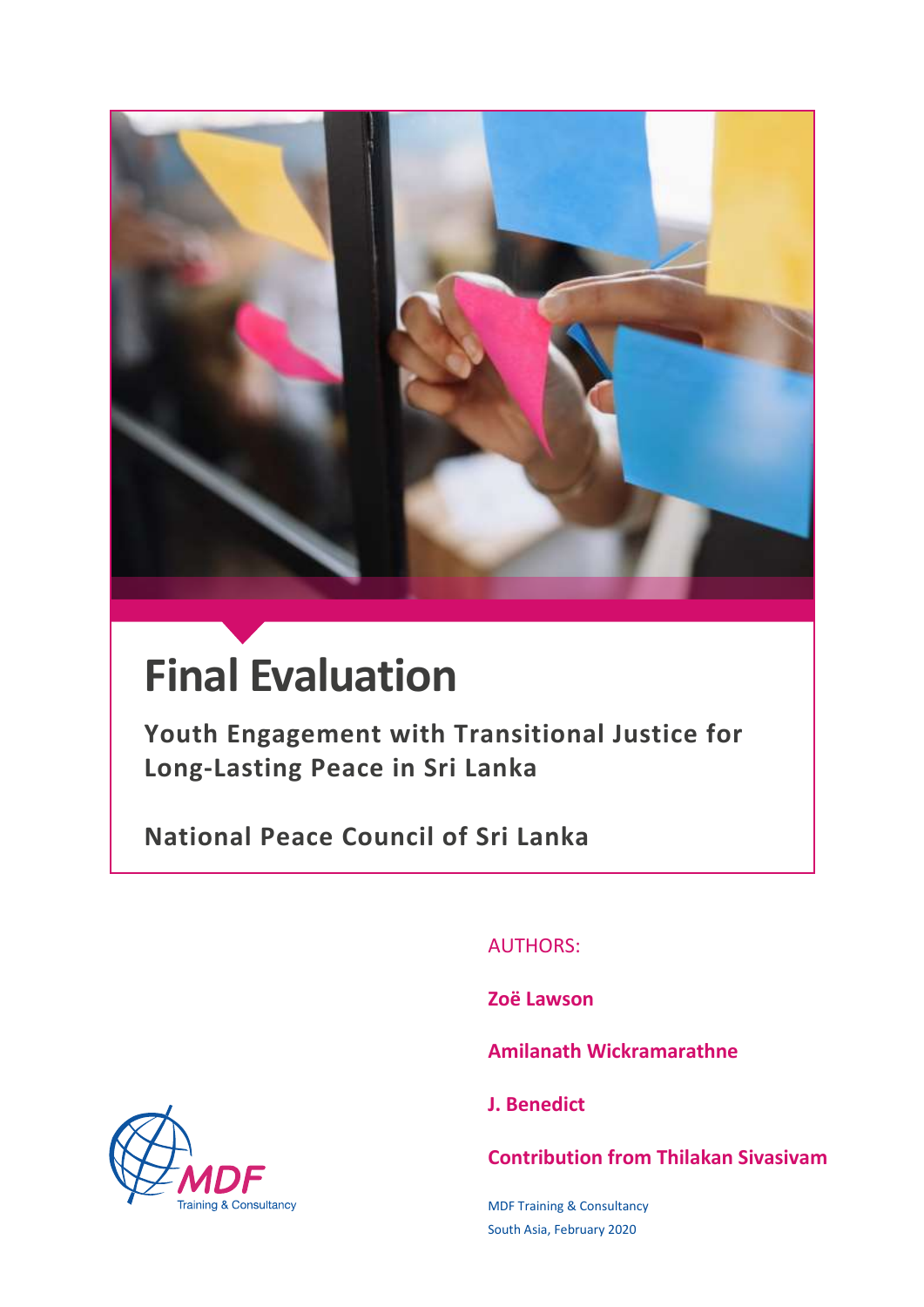# **CONTENTS**

| L              | <b>EXECUTIVE SUMMARY</b>                                        | 1  |
|----------------|-----------------------------------------------------------------|----|
| 1              | <b>Background</b>                                               | 5  |
| 1.1            | Purpose and Scope of the Evaluation                             | 12 |
| $\overline{2}$ | <b>Methodology and Approach to the Evaluation</b>               | 13 |
| 2.1            | Desk Review                                                     | 15 |
| 2.2            | Selection of focus group discussion youth participants          | 16 |
| 2.3            | Data Collection Tools                                           | 18 |
| 2.4            | Semi-structured interviews (internal, and project stakeholders) | 19 |
| 2.5            | Process of the Analysis, and criteria used for judgement        | 19 |
| 3              | <b>Assessment of the Theory of Change and Relevance</b>         | 22 |
| 4              | <b>Efficiency</b>                                               | 28 |
| 5              | <b>Effectiveness</b>                                            | 33 |
| 6              | <b>Impact</b>                                                   | 40 |
| 7              | <b>Sustainability</b>                                           | 48 |
| 8              | <b>Challenges and Lessons Learned</b>                           | 50 |
| 9              | <b>Recommendations</b>                                          | 52 |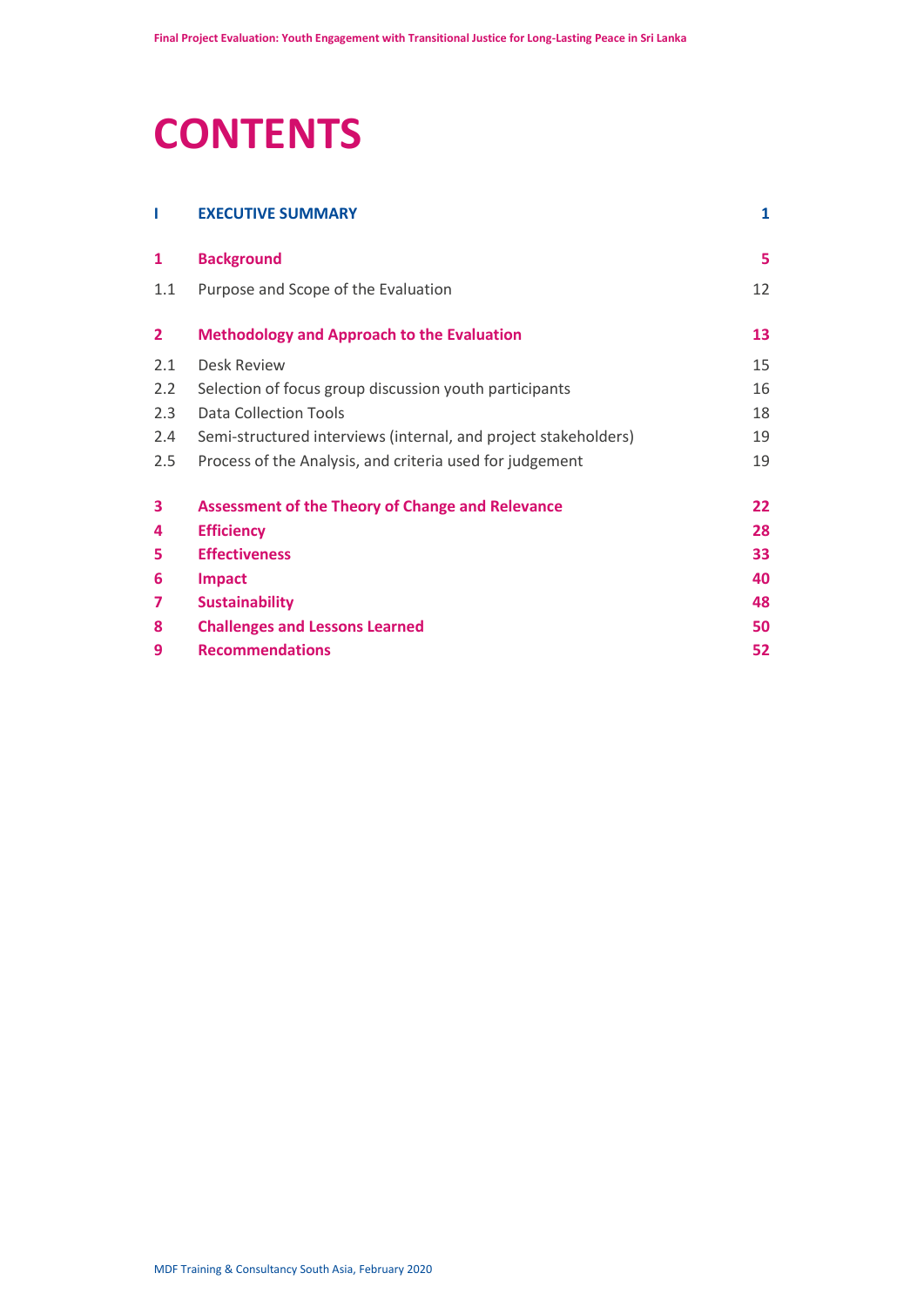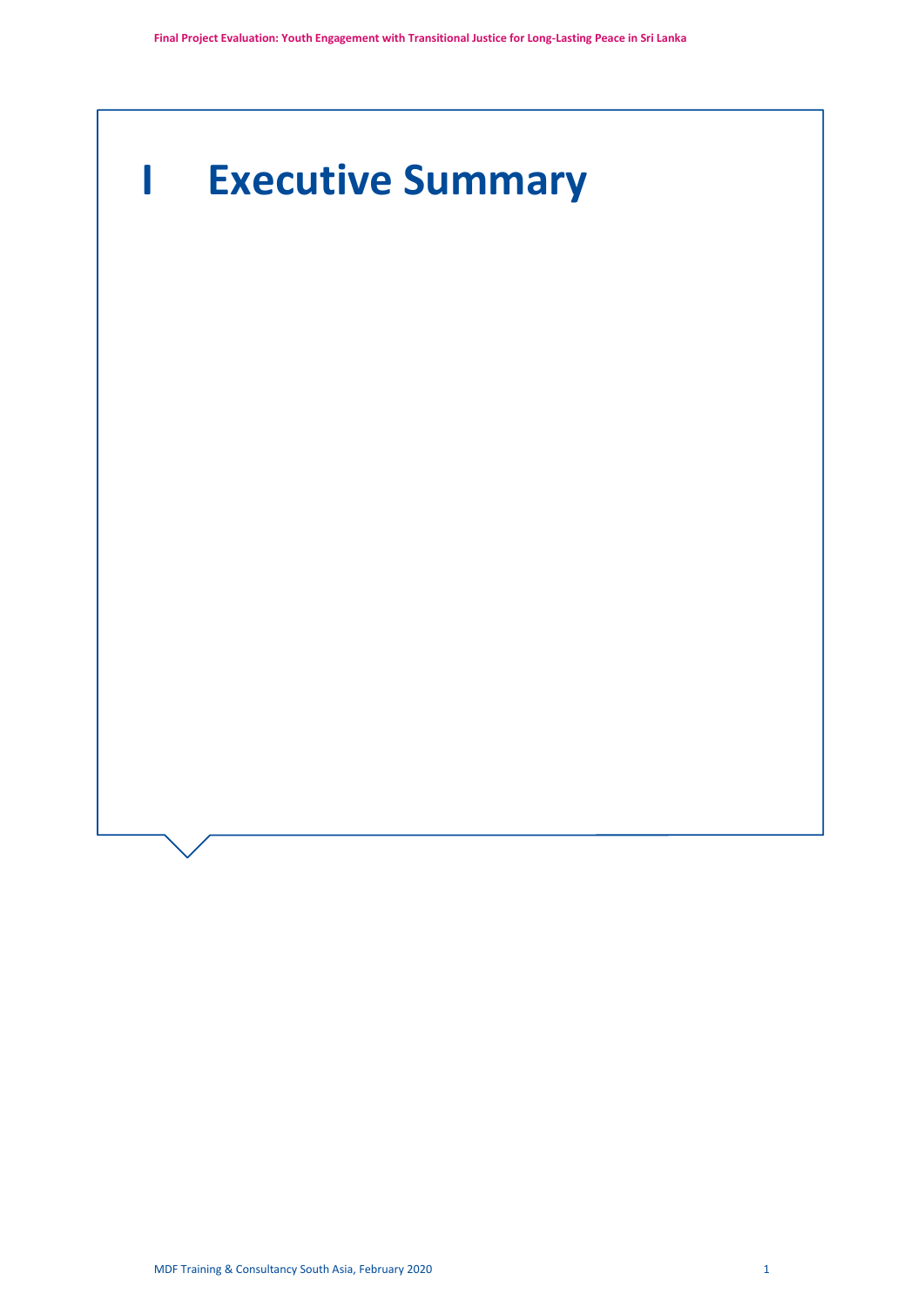"Youth Engagement with Transitional Justice for Long-Lasting Peace in Sri Lanka" (the project) was implemented by the National Peace Council of Sri Lanka (NPC), and was funded by the United Nations Peace Building Fund (UNPBF). The project was implemented over an 18-month period from inception in early 2018, until October 2019. The project funding was part of the UNPBF's Gender and Youth Promotion Initiative (GYPI). The project aimed to engage young men and women equally with the transitional justice process, and transform them into 'insider mediators' who have influence to promote peace in Sri Lanka. There were three main interventions: 1). Law students were trained and mentored to be able to work with the transitional justice mechanisms, as an effective and non-violent way to address past abuses; 2). University students were be empowered, and capacities built, to become engaged in positive dialogue, including with policy makers on transitional justice and reconciliation activities; 3). Young grassroots activists were supported to understand and address key youth concerns and transmit them to policy makers. The project began during a time period where the government of Sri Lanka was supportive towards peace institutions and processes. It is important to note that three important events happened during the course of the project which shaped the context of both the project and the evaluation, as well as the general context of peacebuilding in the country: the 'constitutional crisis' of October 2018 which resulted in two concurrent Prime Ministers; the Easter Sunday bombings of April 2019 which drastically changed the conflict landscape; and 2019 presidential election at the time the project ended and the evaluation started, which resulted in a change of government perceived as potentially not supportive of the peacebuilding process.

MDF conducted the final evaluation of the project from November 2019 until January 2020. The objectives of the evaluation (as per the evaluation TOR), are: to assess the relevance, efficiency, effectiveness, impact, and sustainability of the project, as well as to identify success stories and lessons learned. During the inception phase, it was decided that learning would be a key purpose for the evaluation, and a sense-making workshop would be held with the project team to support in analysing the initial findings. It is anticipated that users of the evaluation will include the project team or NPC itself, as it continues with peacebuilding work or another phase of the same project; other organisations in Sri Lanka working on peacebuilding including civil society and government and non-government entities; either to consider the lessons learned, or to utilise the success stories and lessons for showcasing successful models and securing ongoing support and funding. Due to the request for descriptive findings, and problematic access to the full range of evaluation research participants which would have allowed more systematic and statistically valid quantitative analysis, it was decided that qualitative methodology was particularly suitable for the evaluation approach.

Data collection involved focus group discussions and interviews with more than 150 participants and stakeholders. Data was compiled, analysis was conducted by considering quantity and quality of evidence against the evaluation questions, and final judgement by consensus of the evaluation team, using a judgement scorecard, explained in the background section as well as the inception report. The findings and conclusions in this report are presented in narrative format, due to their qualitative nature.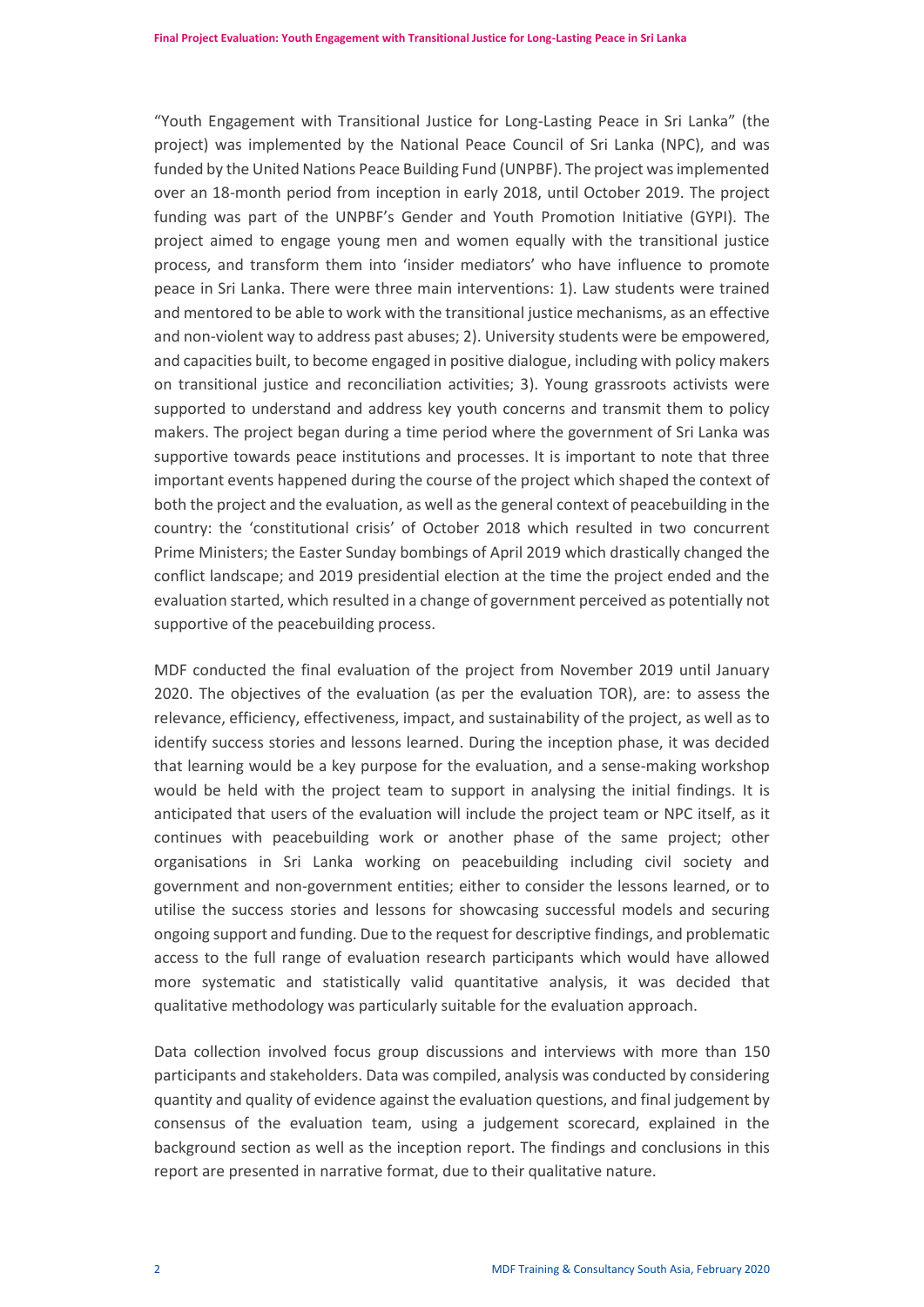The relevance of the project was assessed as very positive; the project design and implementation was appropriate for the context and working with young people in the universities and districts; it was complementary to other peacebuilding and social cohesion work being done in Sri Lanka; and the participants themselves recognised its importance. The project was implemented at an opportune time, when the enabling environment was encouraging, and peacebuilding was a country priority for the nation. The evaluators found that the objectives of the project are still relevant for Sri Lanka.

The project was assessed positively in terms of efficiency, considering use of cost and time, as well as sharing of resources such as talent and networking. Expenses were appropriate, and any decisions to incur higher-cost facilities helped to enable achievement of results. The project team made good use of collaboration with other entities, and sharing of resources. Although there was pressure to complete all of the activities within a limited time period, the team managed well. Because of the limited scope of the project, the monitoring system was not designed to systematically capture higher level changes. Designing the M&E system to more systematically capture outcomelevel changes is something we recommend for any subsequent phases, to help the team learn more about how young people engage in transitional justice in various ways.

The project was effective in imparting knowledge, improving attitudes and willingness, and encouraging actualization of the concept of transitional justice among young people in the universities and districts. More than technical knowledge about transitional justice, many participants experienced a transformation in their mindset. However, the intervention was not fully implemented at two sites, due to negative reaction of the participant audience to the training, and problems with coordination within one of the universities. Some of the reasons for success, or non-success, include participant selection, the capability of the coordinators, the training methodology, and the facilities provided.

As a result of the project, there were several progressions towards impact. One observation was that immediately after the trainings, participants shared the concept of transitional justice with peers and family. There are many reported cases of participants and other stakeholders pursuing transitional justice as an academic study, or interacting with the concept in the university environment. Participants expressed their desire to respond to real-world issues such as the Easter attacks, and some district youth leaders in particular are supporting marginalized persons in their communities to access transitional justice mechanisms. Some participants have taken up the opportunity to engage in transitional justice mechanisms professionally, or voluntarily, as a trainer. The leadership skills gained and networks built by the participants are useful for their career, as well as personal prospects. Some participants think the NPC project, along with other social cohesion interventions, have contributed to dissuading youth from becoming involved in politically-charged violence or antisocial behaviours. However, since the NPC training and follow-up initiative so far was a one-time event, the participants may not sustain their engagement in transitional justice dialogue, or lead their own initiatives in the universities again, without direct support to do so.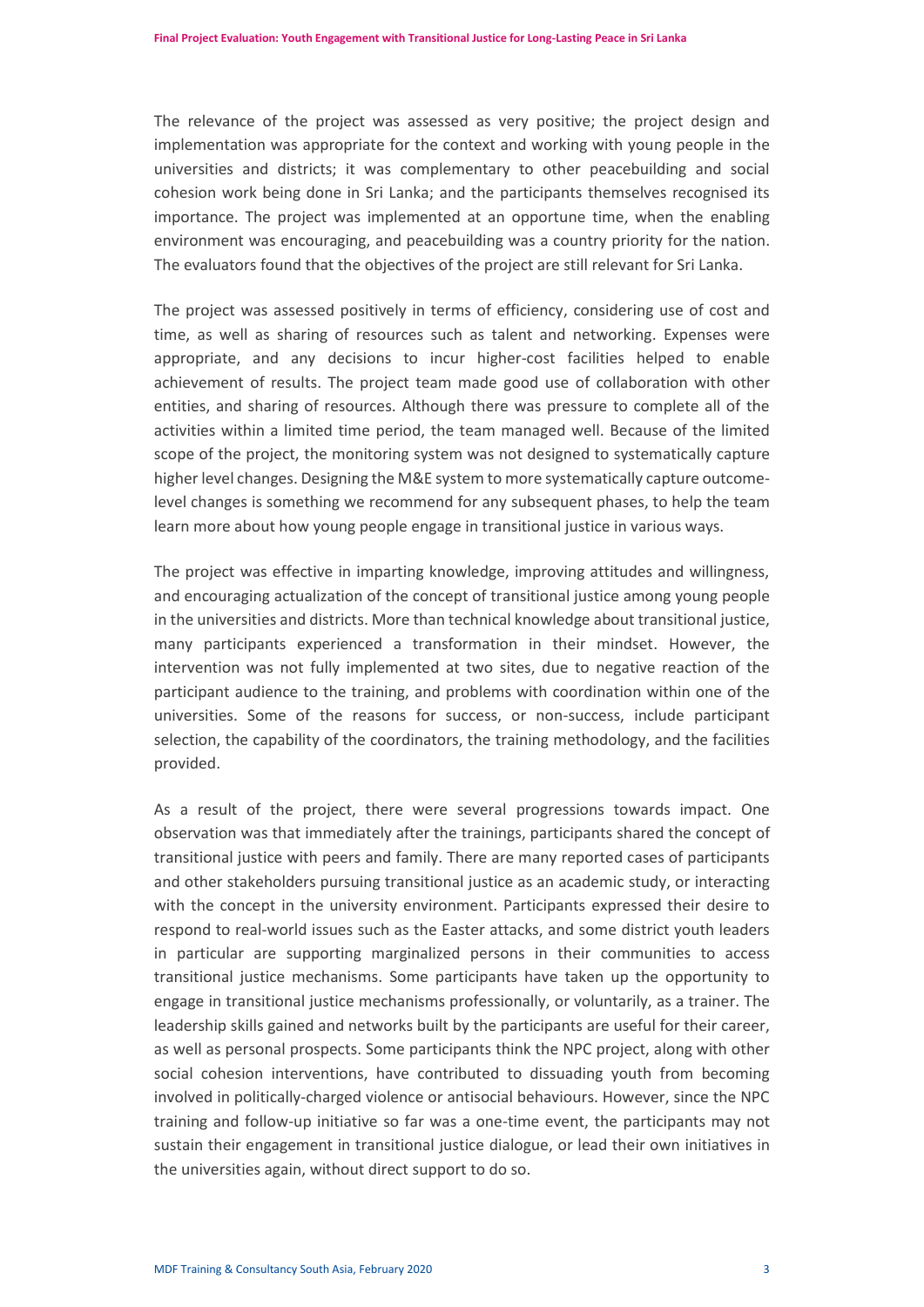Directly after the intervention, participants shared their experience of the engagement with their immediate friends and family; however, cautioning responses have made them less likely to sustain dialogue about transitional justice, or express political opinion on the topic to others. The learning environment for transitional justice in the universities may be improving. However, wider societal and political change was not expected within the scope of this project.

The enabling environment for youth engagement in transitional justice may be ambiguous at the time of this report; however, the need for the project remains. There may be an opportunity for NPC to utilise already established relationships, goodwill, and resources, to continue and leverage the results that the project has brought so far.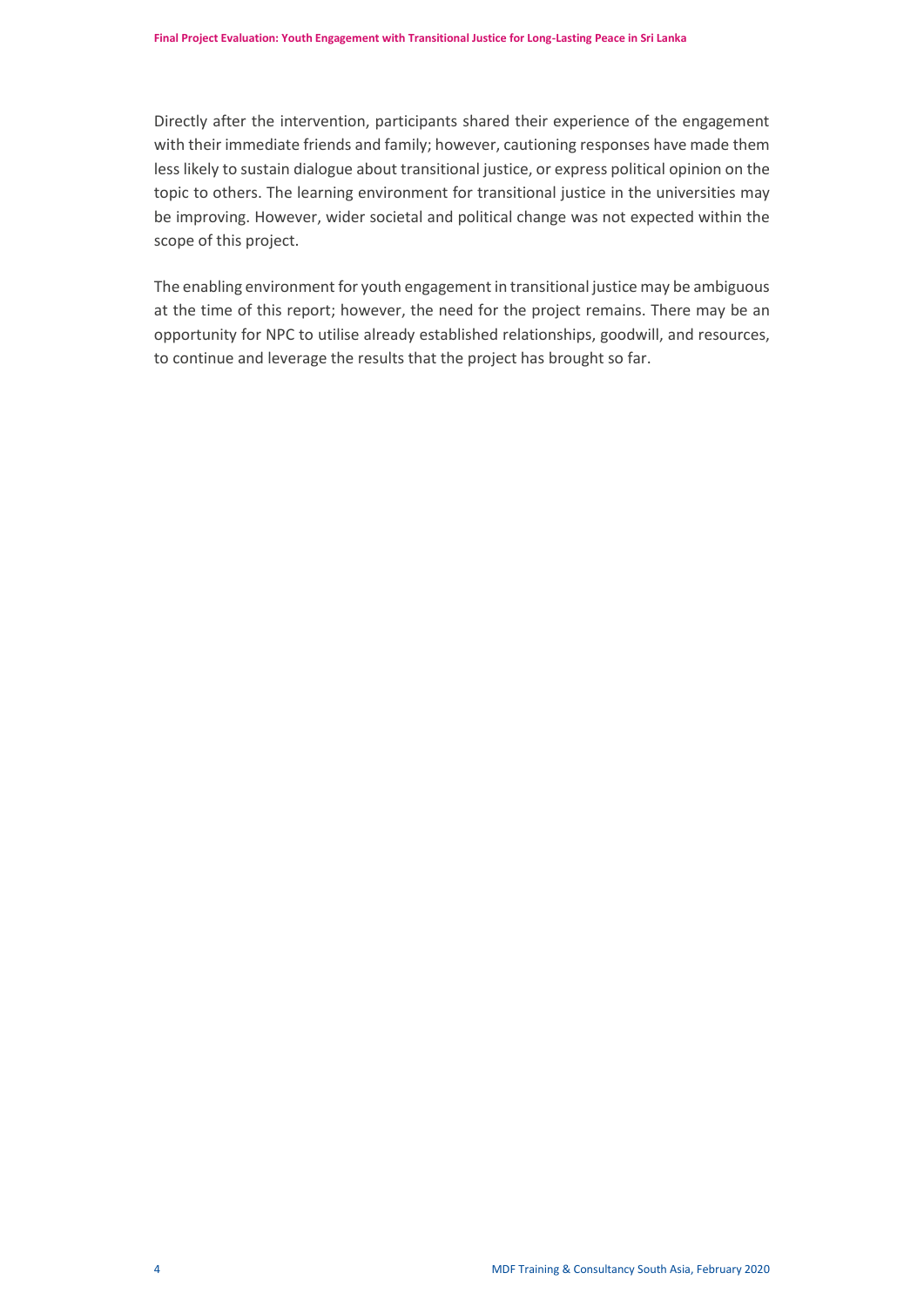# <span id="page-6-0"></span>**1 Background**

# **Project Funding, Partners, and Supporters**

MDF South Asia (MDF) was commissioned by NPC to conduct the final evaluation of the project: Youth Engagement with Transitional Justice for Long-Lasting Peace in Sri Lanka. The project was conducted by NPC. Funding for the project was secured through the UNPBF and is part of the Gender and Youth Promotion Initiative (GYPI). Through GYPI, the PBF supports the empowerment of women and the advancement of gender equality, and recognises the importance of young people in peacebuilding. An important criteria for NPC to select participants for activities was therefore an equal weighting for young women and men, where possible, for active participation. GYPI projects are relatively short (18 months) and encourage innovative methodologies. The total budget for the project was \$454,148.50.

NPC is an independent and impartial national non-governmental organisation in Sri Lanka. One focus of the NPC is peace education, and it supports advocacy, research, training, mobilization and dialogue to build a rights-conscious society. Since NPC has been established in Sri Lanka for approximately 25 years, and has extensive experience in peacebuilding, including through the civil conflict years, the organisation was able to develop the project proposal and design the project implementation without extensive support from UNPBF for consultation.

One implementing partner for the project was Legal Action Worldwide (LAW). LAW uses creative legal strategies to improve access to justice and provide redress, especially in conflict-affected states. LAW in Sri Lanka supported the project in the development of the M&E framework, and was the main implementing partner for Outcome 1. As part of the Outcome 1, Harvard International Human Rights Clinic was instrumental the development of the plan for the establishment and promotion of the Human Rights Clinic and the development of a transitional justice curriculum at the University of Jaffna.

The Secretariat for Coorindating Reconciliation Mechanisms in Sri Lanka (SCRM), was an important Strategic Partner for the project. SCRM was instumental as the main governmental support body for the project, and provided linkages through formal channels to the University Grants Commission and directly to Vice Chancellors of participating universities.

12 national universities in Sri Lanka supported project activities on their campuses and student participation, for Outcome 2. These included: University of Colombo, Eastern University, Jaffna University, Wayamba University, University of Peradeniya, Sabaragamuwa University, University of the Visual and Performing Arts, University of Runhuna, University of Kelaniya, University of Rajarata, Uva Wellassa University, and South Eastern University of Sri Lanka. Each university appointed a coordinator who worked closely with the project team.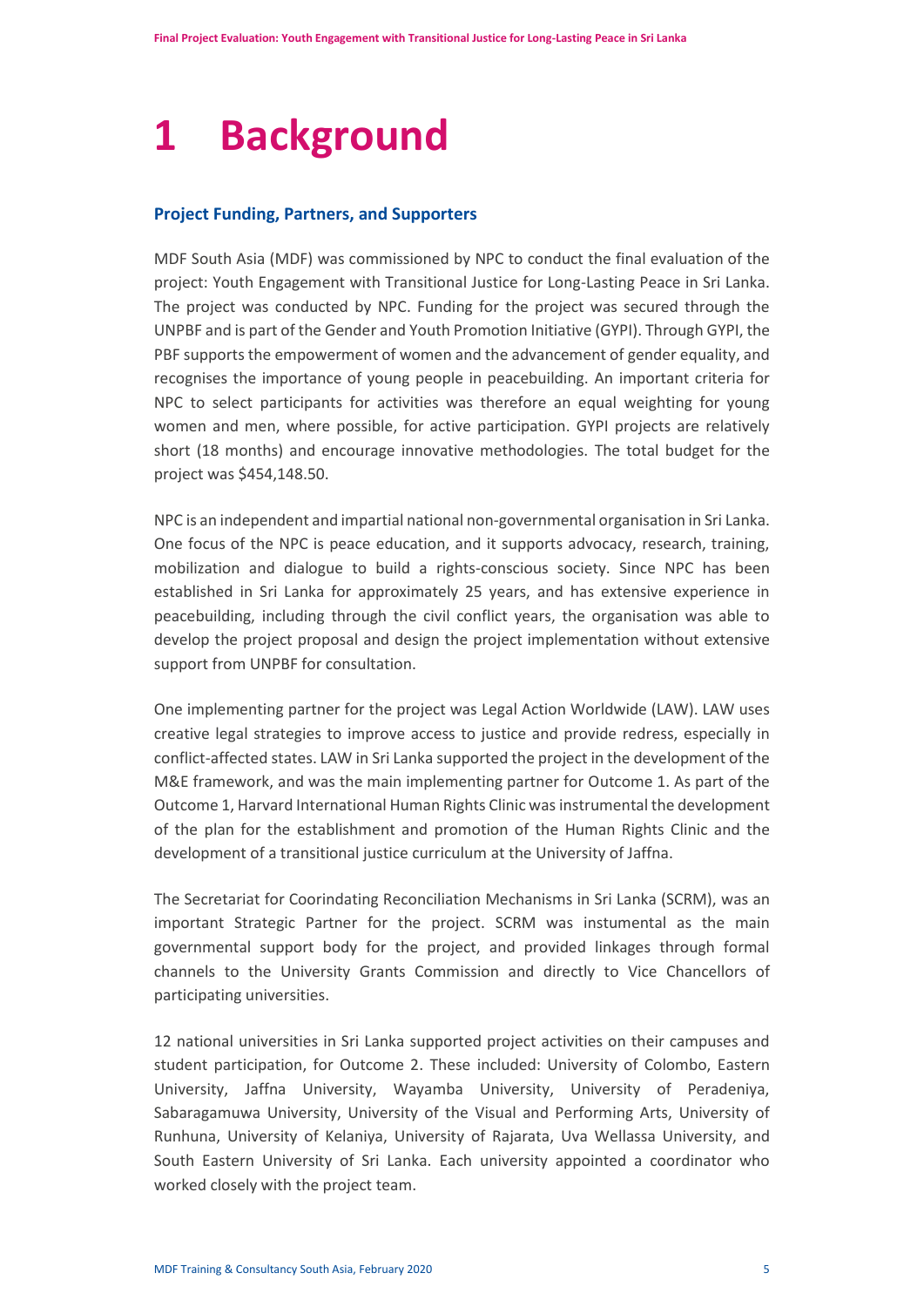For Outcome 3, project activites were conducted for district youth from 21 districts. The project activities were organised in 10 geographical clusters. The coordination was supported through district partners, and included various civil society organisations.

The project activities were also supported by national and international trainers on transitional justice.

The project document outlines the project description, context, rationale, desired results, information about the target stakeholders, and plans for the project implementation and management. The results framework includes outcomes and outputs, indicators, data sources and target milestones. The baseline study, pre and post-training tests, and survey were valuable documents to inform this evaluation. Project progress reports provided information at various times of the project. In addition, the report from the final reflection event and champions' event, and the survey on youth attitude towards transitional justice conducted by the district youth, were valuable inputs for the evaluation.

# **Context of the Project and the Final Evaluation**

The project has been implemented in a challenging and dynamic context. Transitional Justice is a relatively new concept in Sri Lanka, and has faced resistance in political, education, and community spheres. Only after 2015, there was space given for transitional justice initiatives, and other efforts in peacebuilding and social cohesion started.

NPC has existed in Sri Lanka for a relatively long time, with the mandate and mission to work towards peacebuilding. However, other NGOs and entities were not able to engage in this work prior to 2015. NPC has good international links and resources. Since 2015, there has been increased international pressure to make peacebuilding and reconciliation sustainable. Since the topic of transitional justice was not previously well developed in Sri Lanka, NPC and the trainers used case studies from other countries, and even international trainers, in the trainings and project activities.

Constructive civic engagement has been a challenge in Sri Lanka for several decades. There was a large response effort to the Asian Boxing Day Tsunami in 2004 by NGOs, charities, and INGOs. However, the overall effort was largely uncoordinated, and in certain instances lead to greater inequality. Many organisations that assisted in humanitarian relief stayed for several years after to try to uplift recovery and livelihood initiatives, with mixed results in terms of sustainability.

The conditions in which NPC works are greatly shaped by the 30-years long civil war. An atmosphere of injustice remains. Before 2015, there was no enabling environment for journalists and those working towards human rights or transitional justice. Political factions and powerful actors at national and local levels benefit from perpetuating fear and constant teetering towards social violence. This has become apparent in recent years, with communal violence erupting and media blockages in the Central Province in 2018, as well as to the aftermath of the April attacks to churches and hotels in 2019. This event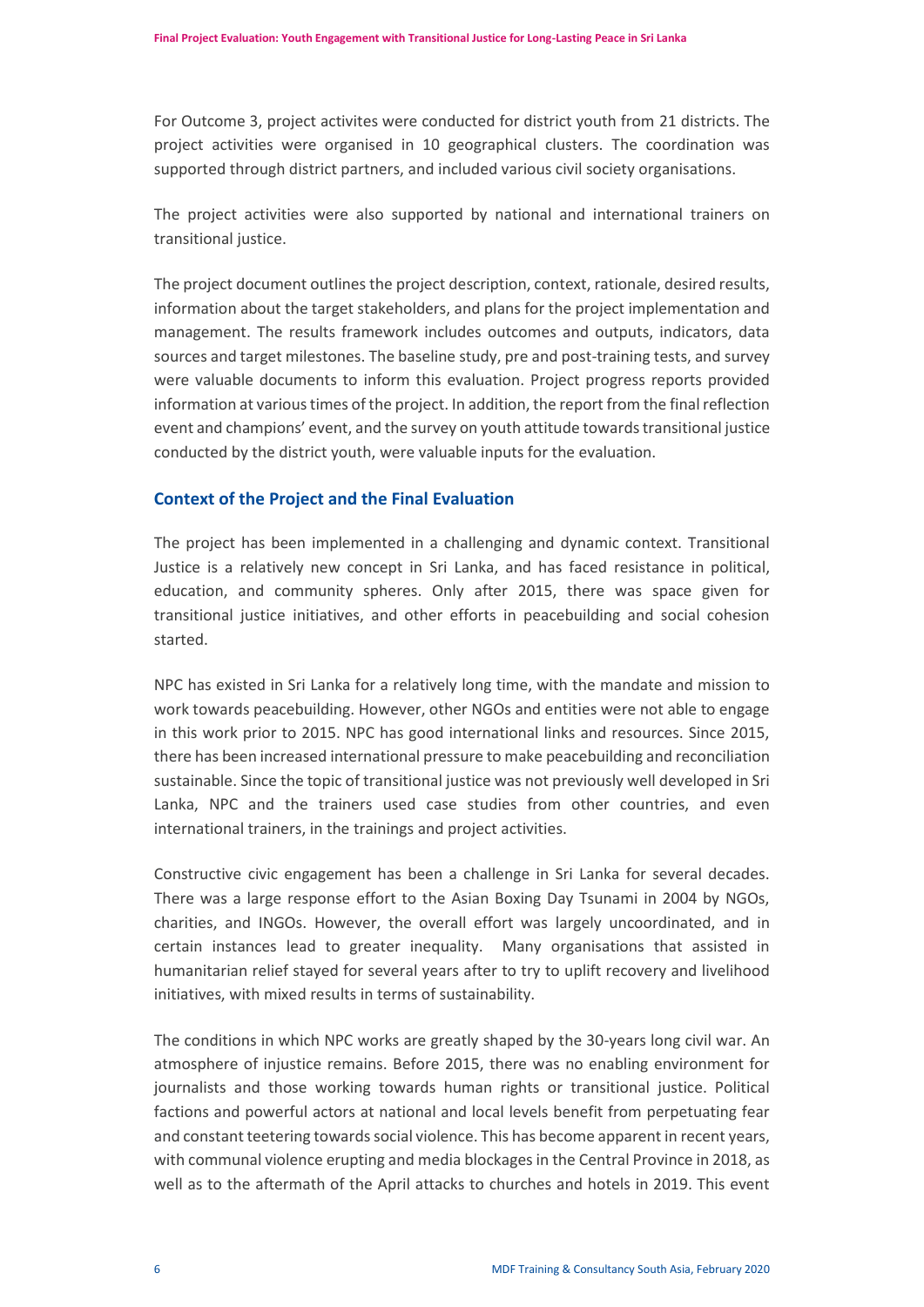had a large effect on livelihoods and impeded efforts towards peacebuilding throughout the country. However, several promising initiatives, including the Office of Missing Persons, and the Right to Information Act, have been institutionalised in recent years. Looking towards the end of 2019 and from 2020 onwards, the future for peacebuilding, and strong foundations for economic and ecological justice are uncertain. The context in which development and civil society actors operate has been volatile and will continue to be so in the months to come, with upcoming elections. Since this evaluation was completed, Sri Lanka has withdrawn from its co-sponsorship of the UN Human Rights resolution 30/1. The strategic focus of the country, and thereby development and humanitarian efforts, remains uncertain.

Transitional Justice mechanisms in Sri Lanka during design and implementation phases of the project included: government commitments to the establishment of the Consultation Task Force on Reconciliation Mechanisms, the Public Representation Committee on Constitutional Reforms, commissions to investigate corruption, recent establishment of the Office of Missing Persons, and most significantly the passage of the Right to Information act in 2016. Sri Lanka was also a co-sponsor of UN Human Rights Council resolution 30/1, promoting reconciliation, accountability, and human rights in Sri Lanka. Efforts to support transitional justice include not only the above mechanisms, but also ways to recognize victims and possibilities to promote peace, reconciliation and democracy. This could include promotion of realistic access to justice, increasing respect for the rule of law, including women and marginalized groups play an effective role in the pursuit of a just society, and restoring confidence in institutions. The equal engagement of young men and women with these processes can be enhanced through fostering awareness, training, and mentoring especially through higher education systems. From before the start of the project, the Universities of Colombo, Peradeniya, and Jaffna were serving as hubs for young people to train and build professional experience in these areas.

In Sri Lanka, the concept of transitional justice has faced negative perceptions and resistance. Conflict-affected people may have been raising their voice; however, there were no formal mechanisms in place to address issues at the end of the war, and therefore the issues may have been suppressed or neglected. Some lawyers, politicians, and rightsbased organisations campaigned for transitional justice mechanisms. Ethnic divides in the community have differentiated the acceptance of transitional justice. For example, NPC may have found it difficult to implement initiatives towards transitional justice with Sinhala communities, who may not have found transitional justice relevant for them. Because the concepts are unfamiliar and relatively new in Sri Lanka, politicians and leaders at different levels may have been able to manipulate perceptions of transitional justice for their own purposes and to perpetuate power dynamics. Therefore, misrepresentation of transitional justice is an ongoing challenge for NPC and other peacebuilding actors.

University students, and youth in general, are easily wooed by various political factions, or student movements. There was not enough scope in the project to capture the attention of the whole youth body in the country. An additional challenge for a nationallevel project like this one is that there are large differences between youth from different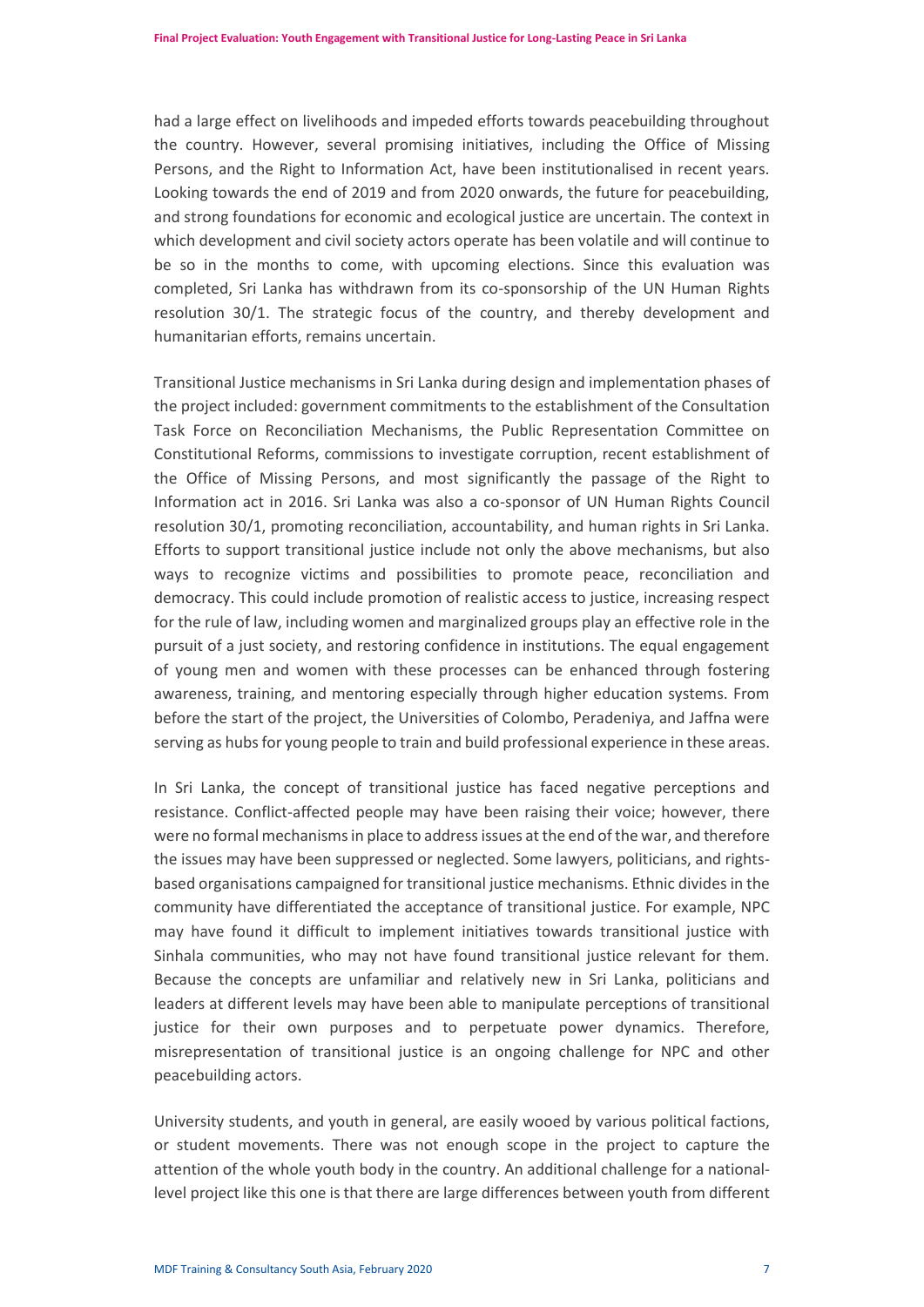regions and universities in awareness, attitudes, and practices towards transitional justice. However, large potential exists for continuing transitional justice work with youth. Younger generations, who over time will have been less directly affected by the war, and are upcoming business and civil society leaders, will in the future hold the mantle of peace and reconciliation in Sri Lanka.

Since the presidential elections in 2015, there was space for progression towards transitional justice. However, the government did not actively work to communicate about the concept. This space was not managed well. In the absence of a proper government information campaign, misinformation was spread. The concept of transitional justice had a lot of support from the international community. However, the meaningful implementation of transitional justice mechanisms in the country fell short of expectations. NPC is not working in a vacuum of information about transitional justice as such, but in a hotbed of misinformation, falsehoods, and negative propaganda. While space for transitional justice technically exists, but is not an easy space.

Among the general population, the effects of the civil war on mindsets towards 'others' were not dealt with. There is latent racism that was allowed to be articulated after the 2018 ethnic riots in Kandy, as well as the Easter Sunday bombings in April 2019. Leaders (formal and informal, as well as religious) were able to continue with the dialogue on 'whom the country belongs to'.

Amongst both sides of the divide exacerbated by the 30-years civil war, transitional justice is often falsely interpreted as 'punishing the war heroes' or 'punishing the soldiers', This interpretation may feel demoralizing for some factions, and is unproductive. Whether transitional justice is perceived positively or negatively, that was the general misconception among people who had heard about transitional justice mechanisms.

For a country to engage in a transitional justice process is a demonstration that the government and country considers the aspirations of 'others'. Opposition to transitional justice mechanisms in Sri Lanka shows that the majority, and politicians, may not deem it in their interest to allow recognition of misdemeanours by majority groups.

There was support from the government to NPC during the project implementation period. However, the intervention done by NPC is very small (50 students is a tiny proportion of the student population in the university). It is a 'drop in the ocean'. Therefore, one purpose of the project can is to 'prove it can be done' – that with rational engagement, there is a possibility to change, to instil a proper concept of what is transitional justice. Therefore, the project can be framed as a case study of how the model can work, if the government choses to take it up. The success of the project may demonstrate, on micro level, what can happen on macro level.

Potential reaction from the recently elected government towards the NPC, the project, or the evaluation, is a concern. It was expected that the concept of transitional justice is highly sensitive during the evaluation phase. Furthermore, stakeholders, such as the youth target audience and university stakeholders, may have been apprehensive about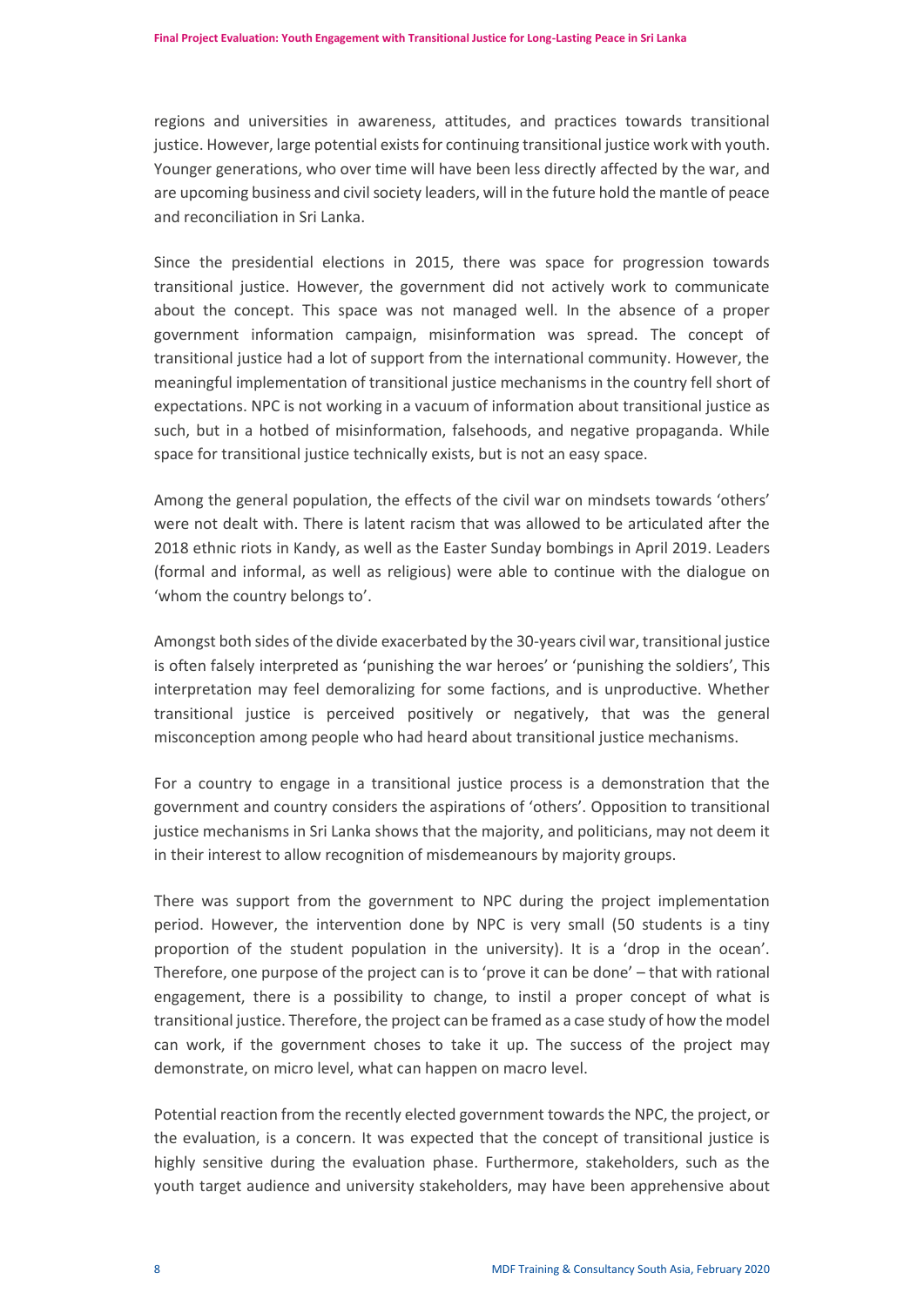participating in meetings, discussions, initiatives, or research about transitional justice. Depending on the province and district, the evaluation used phrases like 'peacebuilding' instead of transitional justice.

# **Project Methodology**

The Youth Engagement with Transitional Justice for Long-Lasting Peace in Sri Lanka project aimed to engage young men and women equally with the transitional justice process. Law students were trained and mentored to be able to work with the transitional justice mechanisms, as an effective and non-violent way to address past abuses. University students were be empowered, and capacities built, to become engaged in positive dialogue, including with policy makers on transitional justice and reconciliation activities. Young grassroots activists were supported to understand and address key youth concerns and transmit them to policy makers. In particular, the University of Jaffna was a focal point from the beginning of the program. The desired result of the project is that young legal professionals are able to access the legal justice system and transitional justice mechanisms from the start of their careers; that a student population is mobilized to drive transitional justice and reconciliation; and that youth support for the transitional justice mechanisms in Sri Lanka is increased.

NPC facilitated training modules on transitional justice which were deliberately designed to be highly interactive, relate well to the participants, and to not be patronising or prescriptive. The sessions were designed as 'edutainment'. The facilitators managed multi-language groups, with simultaneous translation. There was a common dialogue, with no lag in communication, and no dominant dialogue. This may have been one of the first times that the target audience has experienced a common dialogue with other ethnic groups. The training design for the North and the South was largely the same, but the discourse that surfaced was vastly different.

Initially in the trainings, there was some rejection of the concept of transitional justice. The expert facilitators first concentrated on empathy, rapport and connection building between the participants. The participants were given space, and encouraged, to voice their opinions and reactions to the concept. This included emotional expression, and being able to come with own meaning and ideas on the concept and how Sri Lanka should deal with this. The facilitators were then able to counter the ideas in a rational manner, and allow much of the process to play out before presenting the solution. The facilitators were able to frame the concept in a way which is closer to the realities of the youth participants by using metaphors, and avoiding academic or abstract words which could be easily misinterpreted.

# **KNOWLEDGE SKILL ACTUALIZATION**

The workshops seemed to have very tangible effects. Some participants were openly, vehemently opposed to the concept of transitional justice. By the end of the workshops,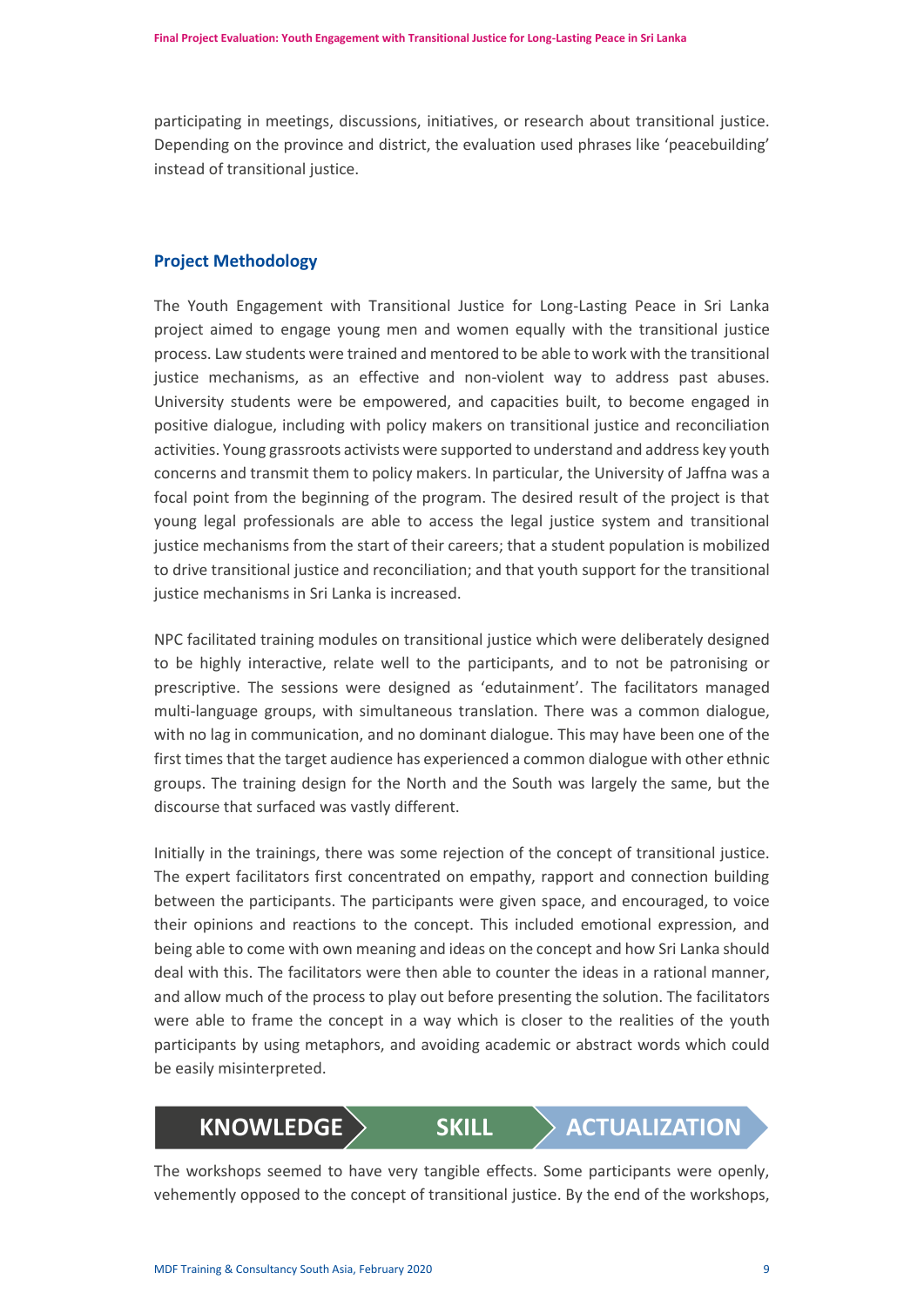some had completely changed their minds. Several participants, who were originally vehemently opposed to the concept of transitional justice in Sri Lanka, actually went on to become 'champions'. One of the university coordinators is now doing his PhD on reconciliation. These success stories may form an interesting basis for dialogue with project staff or the target group during the evaluation.

NPC designed the trainings and interventions so that young people would be encouraged and supported to act on their knowledge, by sharing and amplifying the knowledge with other young people. After gaining skills to be able to manage dialogues on the concept, the young people had time to dwell on the concept, think and internalise their intent. Some participants engaged in discussion about transitional justice with peers and family. University student participants were supported by their coordinators to organise an event, activity, or showcase the concept of transitional justice in the university space. District youth participants were encouraged to conduct awareness raising activities among their own youth organisations. These follow-up activities were not prescribed; the design and creativity of the activities was up to the youth participants.

#### **Project Implementation**

At the start of the 2-year long project, the original results framework was developed with the project proposal. During the inception phase of the project, an M&E consultant was engaged to develop a revised results framework, which would be less cumbersome. The formulation of outcome statements especially was simplified, without substantial change in meaning. While progress reports have always officially been against the original version, the project team has in reality used primarily the revised version, both in implementing the project and in monitoring and reporting. The revised version of the results framework has been submitted with justification with the bi-annual or annual reports. Therefore, the final evaluation will also use the revised version of the results framework.

The project implemented three interventions:

- 1. In conjunction with the Harvard International Human Rights Clinic, and Legal Action Worldwide (LAW), the law curriculum at Jaffna University was revised, and the Human Rights Clinic was established. This intervention was begun earlier in the project, in 2018. Exposure visits to Harvard Law Faculty were facilitated.
- 2. The project conducted awareness raising workshops at 12 national universities, and then facilitated a select team of students at each to realize an awarenessbuilding activity in 9 campuses. The project was able to access the universities through the University Grants Committee, the Prime Minister's Office, and the Vice Chancellors. Going through the formal channels was important, in order to ensure the interventions were supported from the top. Students from any faculty were able to join the activities. Approximately 50 students participated at each campus. The Project targeted  $2^{nd}$  year students, because they were more likely to stay in the university for another year. There was an advertising campaign about the event. The coordinators at each university managed an application system, with selection criteria, and scoring system (e.g.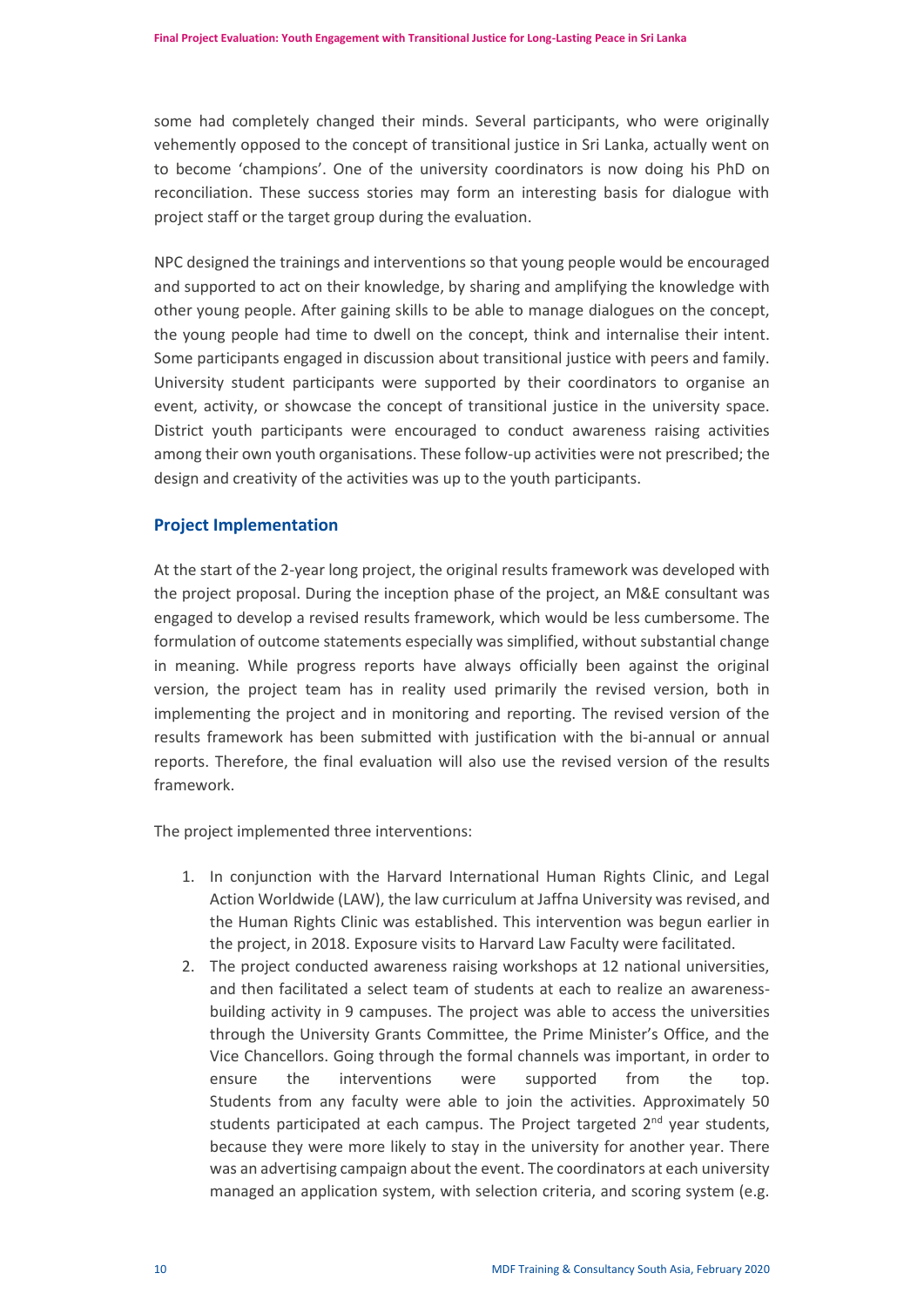war victims, studying peace, youth leaders, engaged in peace and reconciliation activates, gender, ethnic balance). Motivation to apply included learning about a new topic, and being able to gain a certificate. The coordinators managed an application system. This was an important mechanism – students were interested, not just nominated or requested to join. This was also to keep the ownership within the university. In hindsight, one disadvantage was that the project team was dependent on the coordinator.

The project team was able to engage with a coordinator from each university was able to organize the activity and get the students involved. This workshop was 2 and a half days at each location.

During the workshop, the facilitators openly engaged with the students to discuss the concept of transitional justice. Participants were given the opportunity to organize their own advocacy and awareness-raising activity towards other students.

Teams from 9 universities submitted project proposals, and were granted LKR 100,000 to organize the respective events. For example, they organized an art week at Jaffna University, a short film showing in Sabaragamuwa University, and a street drama at Eastern University.

The purpose of this exercise was to ensure that the learning of the workshop participants was amplified, and that the intervention did not just resemble an awareness-raising exercise quickly to be forgotten. The project was designed to guide the students through awareness-raising, internalization of the concept, and actualization.

Later, the coordinators organized a follow-up meeting to study how youth think of transitional justice. 9 coordinators were able to support this level of the intervention.

3. Similarly, to the university student intervention, the project team conducted awareness-raising trainings with influential youth leaders in the districts. The young leaders included young parliamentarians, social media influencers, youth representatives from district inter-religious society, and so on. They attended a 2 days workshop. 10 workshops were conducted for 21 districts. The workshops were two-and-a-half days long each, and were residential. After the workshops, the participants were encouraged conduct a half-day awareness raising session to their own group. The purpose of working with these young leaders was to amplify the message through an influencer and who has the mandate to present on this issue. Since the project had a fairly small budget, it was designed to work with leaders of already existing groups, and have a more sustainable ripple effect.

Three additional interventions were organised in 2019:

- A. At the end of October 2019, NPC was also able to organize a reflection event among the more heavily-involved participants.
- B. There was a 'championship' event to showcase the results in the network, with participation of over 200 youth leaders from all universities and districts, which showcased their achievements throughout the project.
- C. A study of how to young people perceive transitional justice, especially after 21/04, was conducted in April 2019.

The project officially ended on October 30. The final report is currently being finalised.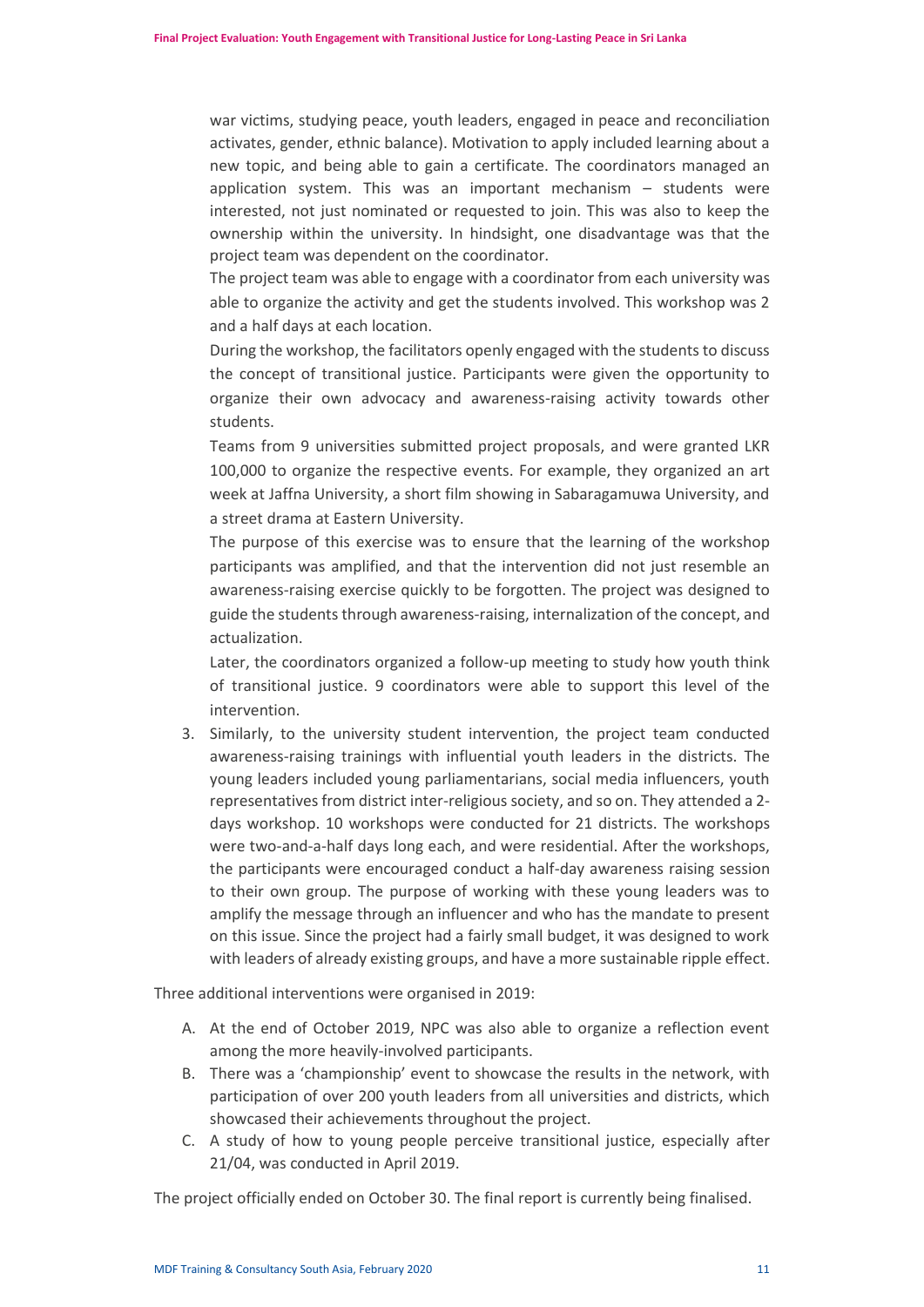# <span id="page-13-0"></span>1.1 Purpose and Scope of the Evaluation

Objectives of the evaluation as per the Evaluation TOR:

To assess the relevance, efficiency, effectiveness, impact, and sustainability of the project, as well as to identify success stories and lessons learned.

As per discussion during the inception meeting, a main priority for the evaluation was also for **learning**.

There are several types of stakeholders for whom the evaluation may be useful; NPC, civil society, and other peacebuilding actors including donors and project groups.

For stakeholders who are implementing other peacebuilding interventions, the lessons learned about successful engagement with youth participants will be useful. The project was unique in its methodology for engaging with young people. It was also one of the first times that such an intervention has managed to gain access inside national universities. Because of this unique approach, there several learning points regarding youth participant selection and engagement, as well as managing operations inside universities, which other entities who wish to implement similar approaches can learn from.

NPC is working towards the next phase of the project being funded. Establishing a sustainable mechanism for continuation of the successes is therefore important for NPC, as well as the donor and partners. A follow-up phase of the project is likely to be longer and perhaps under a different funding mechanism, in contrast to the GIYP mechanism which was for shorter and more innovative approaches; NPC is likely to go ahead with new funding by demonstrating that the approach is successful. That NPC is intending to continue the project through new funding mechanisms is an indication that the first, 18 month project funded by UNPBF, was valuable and worthwhile of follow-up.

For civil society and those interested in mainstreaming peacebuilding in institutions in Sri Lanka, the project could be an interesting model to showcase to government and authorities that peacebuilding initiatives with young people are valuable; they do not necessarily need to be prescriptive or use a top-down instructive model. Showcasing how the project functioned, particularly the content and the methodology of the trainings, may be important to convince authorities that such projects are not necessarily pushing a particular political agenda, and are not necessarily dangerous.

For the youth participants of the project who have indeed become mediators and are continuing to engage the topic of transitional justice, a strong track record from the project may demonstrate legitimacy in the method if they are working (professionally or voluntarily) to conduct trainings on transitional justice.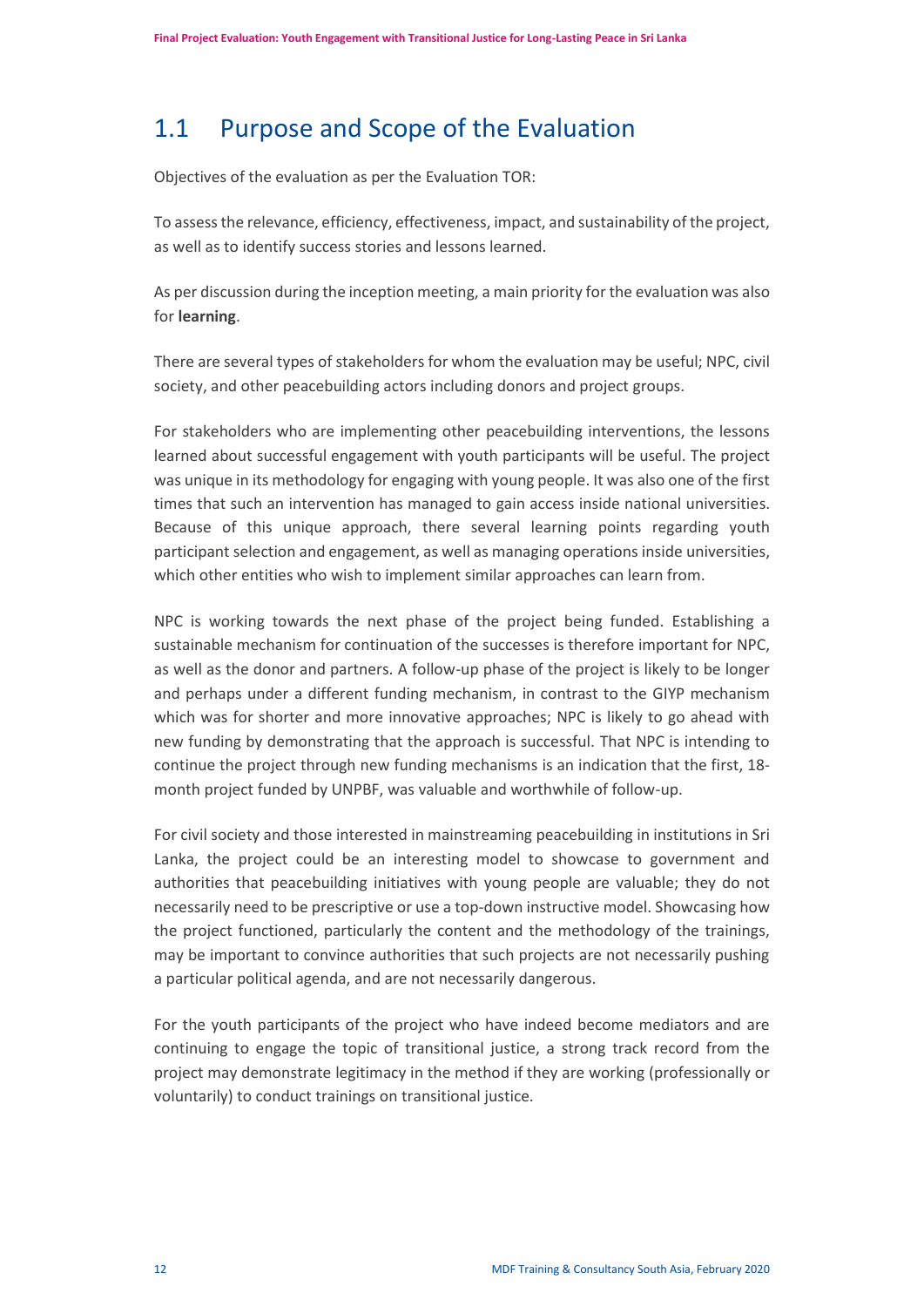# <span id="page-14-0"></span>**2 Methodology and Approach to the Evaluation**

# **Results-Chain Analysis**

MDF used the results chain to interpret the evaluation questions, and develop lines of questioning which are woven into the data collection tools.

| <b>RELEVANCE</b>      | Was there a need? Did the needs of the beneficiaries' change?<br>Is the methodology adapted to local context? Was the<br>strategy aligned to national/provincial development plans?<br>Was the Theory of Change coherent? |  |
|-----------------------|---------------------------------------------------------------------------------------------------------------------------------------------------------------------------------------------------------------------------|--|
| <b>EFFICIENCY</b>     | Were resources used wisely? What was the investment and<br>input? Have resources been allocated appropriately to<br>achieve results?                                                                                      |  |
| <b>EFFECTIVENESS</b>  | Was our intervention a catalyst for the desired change? If the<br>targets have been achieved, what is the reason? Did the target<br>groups change their behaviour or take action?                                         |  |
| <b>IMPACT</b>         | Did it have broad impact on social cultural, and political,<br>transitional justice, situation in the region?                                                                                                             |  |
| <b>SUSTAINABILITY</b> | What remains after leaving? Did the project build long-lasting<br>capacities? Have institutional linkages been fostered?                                                                                                  |  |

Note that according to the results chain logic, outcome-level results are not under the control level of the project. Outcome-level results are medium to long-term, and are generally difficult to observe, or beginning to emerge, within an 18-month timeframe. Impact-level results are long-term, and may be observed several years after the project, and are results which the project contributes to in conjunction with other interventions, forces, and actors.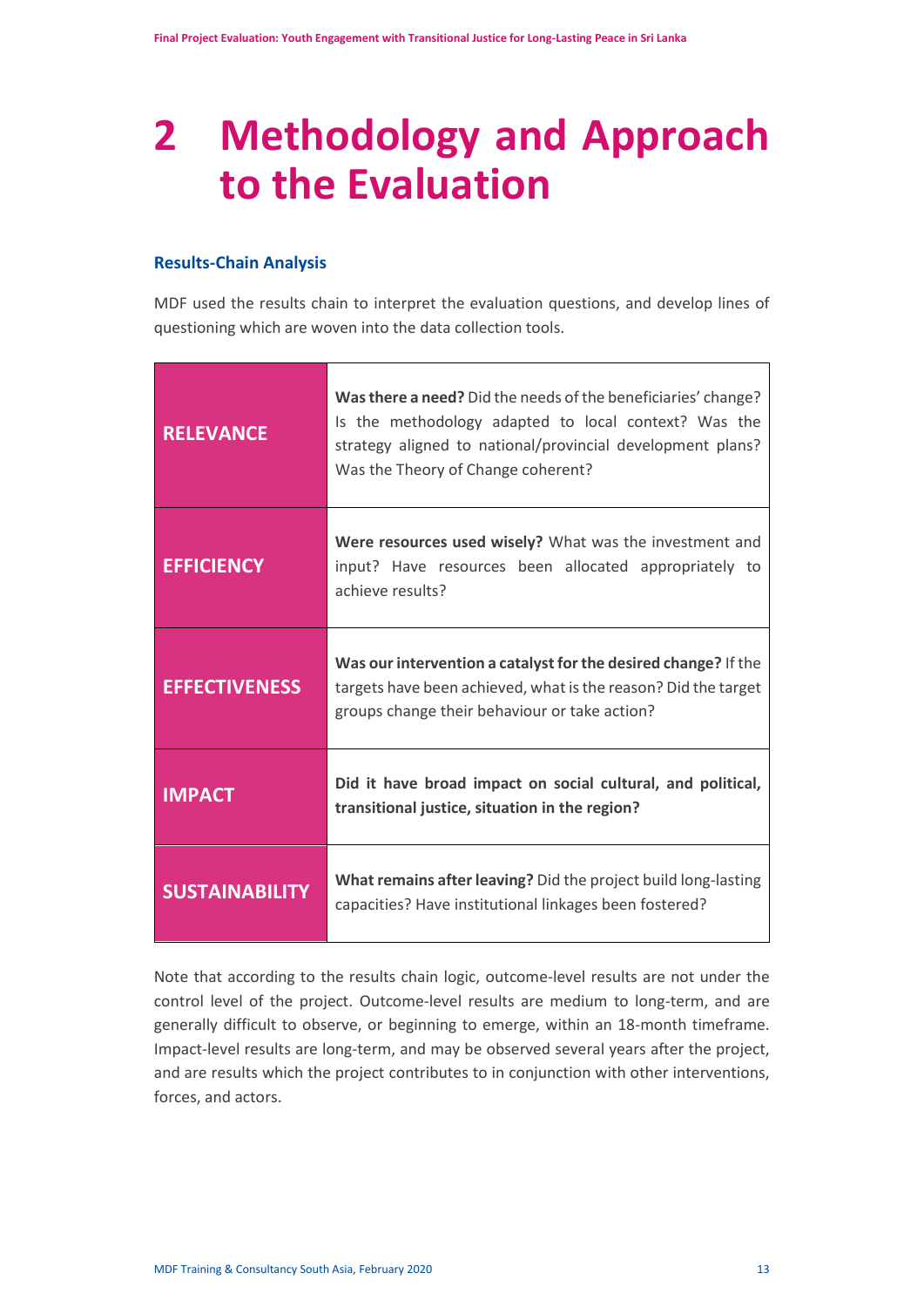

The project was evaluated against questions of relevance, efficiency, effectiveness, impact, and sustainability. From this, lessons learnt and recommendations were drawn. The evaluation consulted project documents, and employed qualitative data collection and analysis methods, including semi-structured focus group discussions with participants, and semi-structured interviews with stakeholders. From the 12 universities which were originally planned to be part of the intervention, MDF selected 4 as part of this stratified purposeful sample. From the 21 districts, for which 10 training sessions were held, 4 districts were selected as a stratified purposeful sample. This purposeful method was used in order to ensure efficiency in data collection, for which limited days were possible. MDF and NPC agreed, in order to not expend valuable data collection days for travel, that several selected geographical areas would be visited for data collection. To ensure the evaluation process was participatory and focused on learning, MDF conducted a sense-making workshop with NPC, on the initial findings. Outcome one was implemented by another agency, LAW. For the evaluation of Outcome One, there was less accessibility to conduct interviews and gather first-hand data.

According to the TOR, as well as an interview conducted with the UNPBF, descriptive findings and inclusion of quotations from evaluation research participants would also be important. Due to the political context during the inception and evaluation, interviewing all stakeholders particularly for Outcome 1 would have been difficult. The project was implemented nationally, and activities were conducted with participants in various areas of the country; it would not have been feasible to gather data from a representative sample of every geographical area, neither was it feasible to administer a survey to all or a representative sample of project participants. Rather, MDF in discussion with NPC chose several subgroups according to geographical area, where university student participants from Outcome 2 and district youth participants from Outcome 3 could both be accessed in the same area efficiently. From each district youth participant and university student participant subgroup, a subsample of participants was drawn for participation in the FGDs.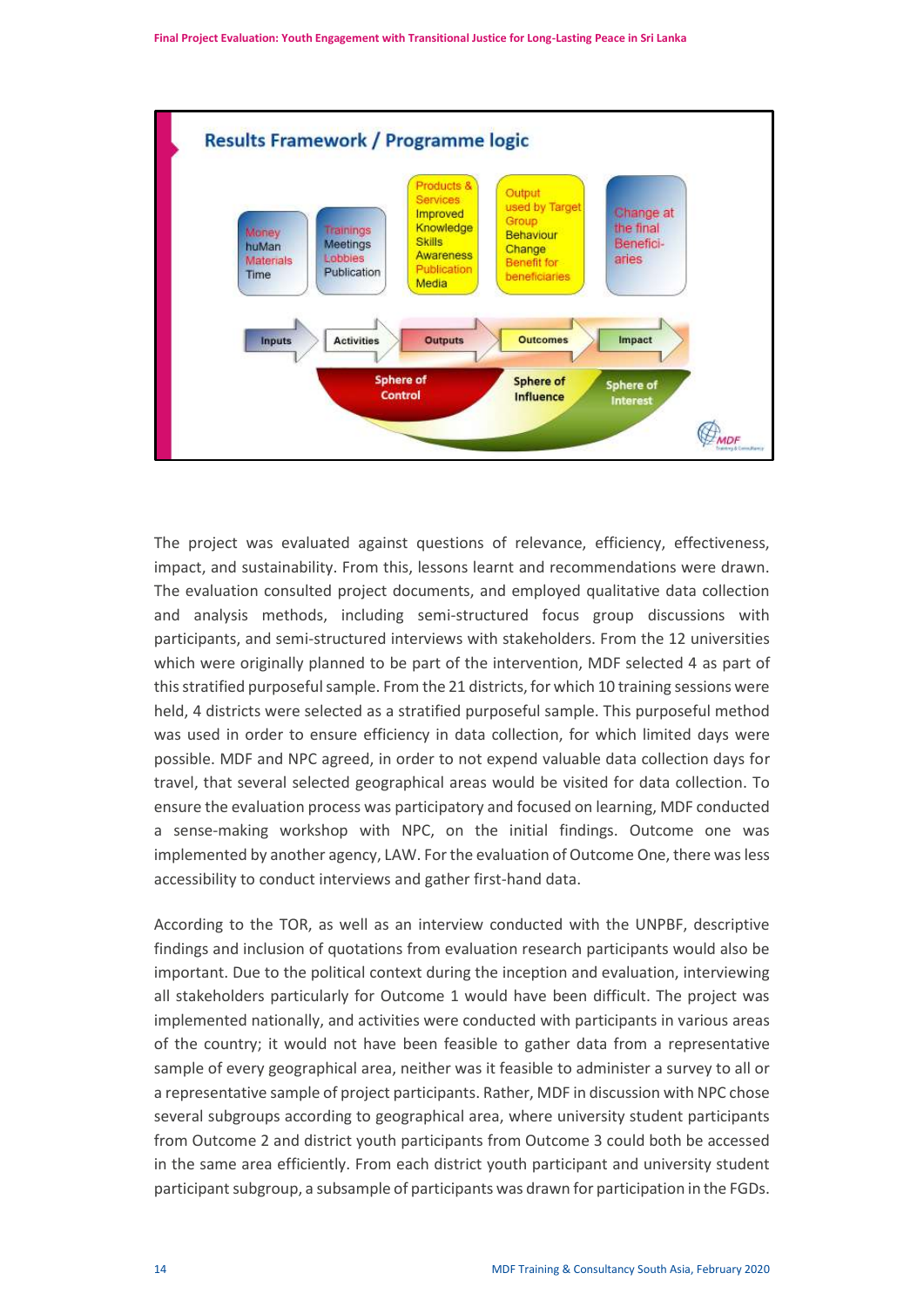In the inception phase, both MDF and NPC recognised that the profile and results in each geographical area are very different. Therefore it is difficult to take data from four geographical areas as a true representation of the total participant group; we were wary of creating statistical generalisations from the data from only four geographical areas. Due to these reasons, a principally qualitative methodology was adopted, as it would have been problematic to employ a quantitative method.

During the project, most indicators in the results framework were measured at an output level. This was designed in order to use SMART, easily measurable targets, and to clearly analyse attribution by keeping a high degree of control over results. Therefore, the project team already has a good set of data representing the activity and output levels. The final evaluation aimed to gather more data in order to evaluate outcome level results, including behaviour and intended behaviours by the target participants and other boundary partners. Qualitative methods such as focus group discussions, were an important approach in this.

MDF places emphasis on strong qualitative data and data gathering techniques, in order to truly understand *why* changes are occurring, and their significance to project beneficiaries. Learning is an important objective for the evaluation, and MDF designed the evaluation process to maximise opportunity for learning for the project team.

# <span id="page-16-0"></span>2.1 Desk Review

A desk review was conducted in order for the evaluation team to gain an understanding of the project context, as well as gather evidence that could be triangulated with primary evidence.

## **Secondary Data (project documents)**

- Baseline survey results
- Pre-training and post-training participant tests
- Youth survey on transitional justice
- Promotional information on the project (brochures and calls for applications)
- Case studies gathered at the final reflection event
- Project proposal
- Draft Project Final Report
- Project Progress Reports
- Project reflection meeting report
- Videos: youth-led activities at universities (short films, debates)
- Stakeholder consultation meeting minutes
- M&E Plan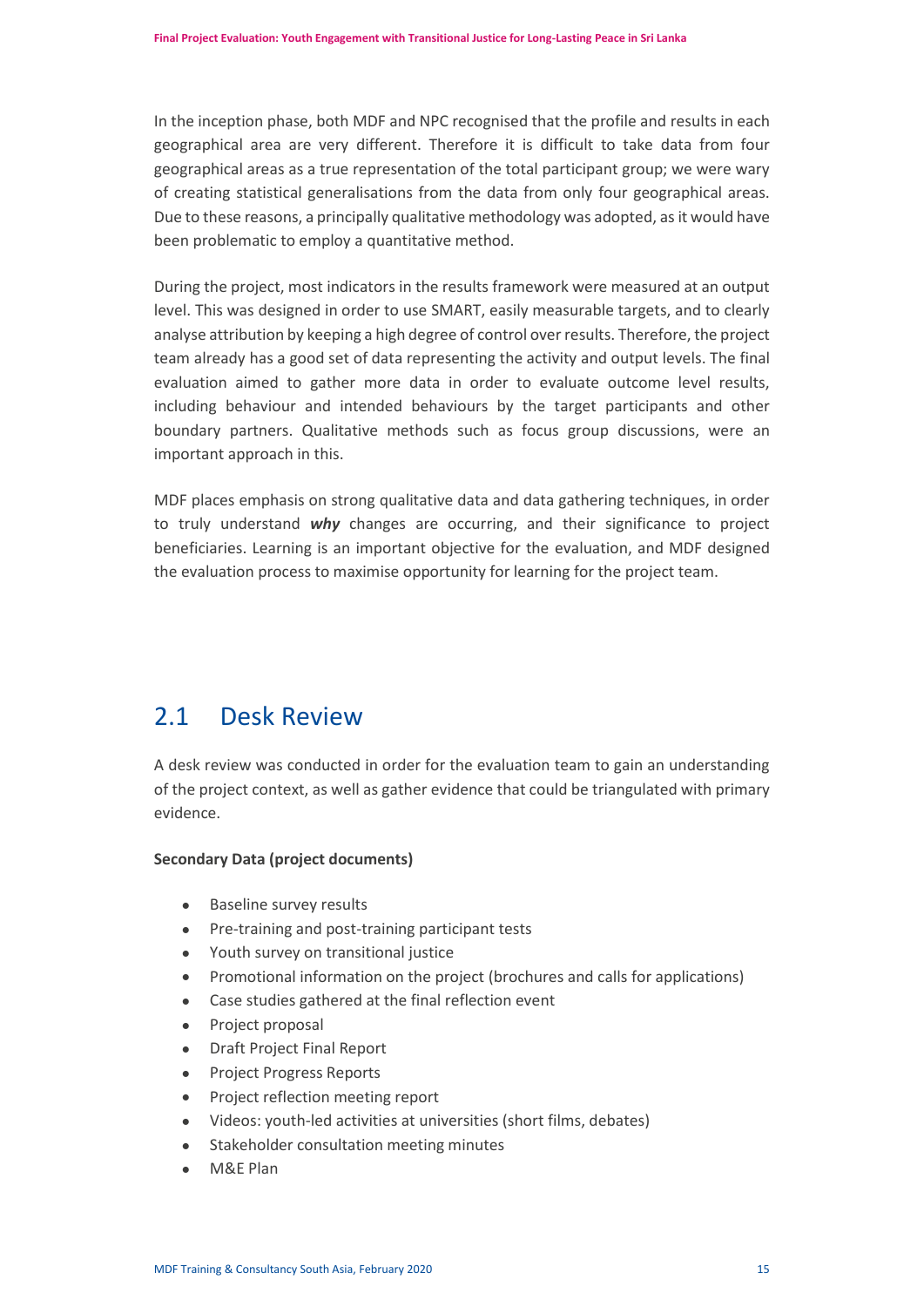#### **Primary Sources**

- Project team semi-structured interviews
- Strategic Partners semi-structured interviews (SCRM and UNPBF)
- Implementing partners and trainers semi-structured interviews (trainers for outcomes 2 and 3, university coordinators, district partner organisations)
- District or university counterpart semi-structured interviews (key person who can give insight into how the project was conducted at the local level, who has a good overview of the target participants and who can describe observations of their behaviour e.g. Vice Chancellor, Head of Department)
- Focus group discussions with training participants (non-Champions)
- Focus group discussions with Champions
- Interviews with minorities, war victims, case study subjects

# <span id="page-17-0"></span>2.2 Selection of focus group discussion youth participants

For Outcome 2, youth participants from four universities were involved in the focus group discussions. The four universities are:

- Sabaragamuwa
- Jaffna
- Eastern
- Ruhuna

MDF interact with at least 20 students at each of the four universities, which represents an almost 30% representation of all university youth participants in the select universities. Individuals were selected using a random number sequencing. These four universities were selected because they represented diverse geographical areas, and from discussions between NPC and MDF at the inception phase, would provide different perceptions of the project.

For Outcome 3, youth participants from four districts which are geographically close to the selected universities were invited for focus group discussions. The four universities are:

- Nuwara Eliya
- Batticaloa
- Jaffna
- Matara

At least 10 individuals from each of the four selected districts were invited to focus group discussions. The individuals were selected using a random number sequencing.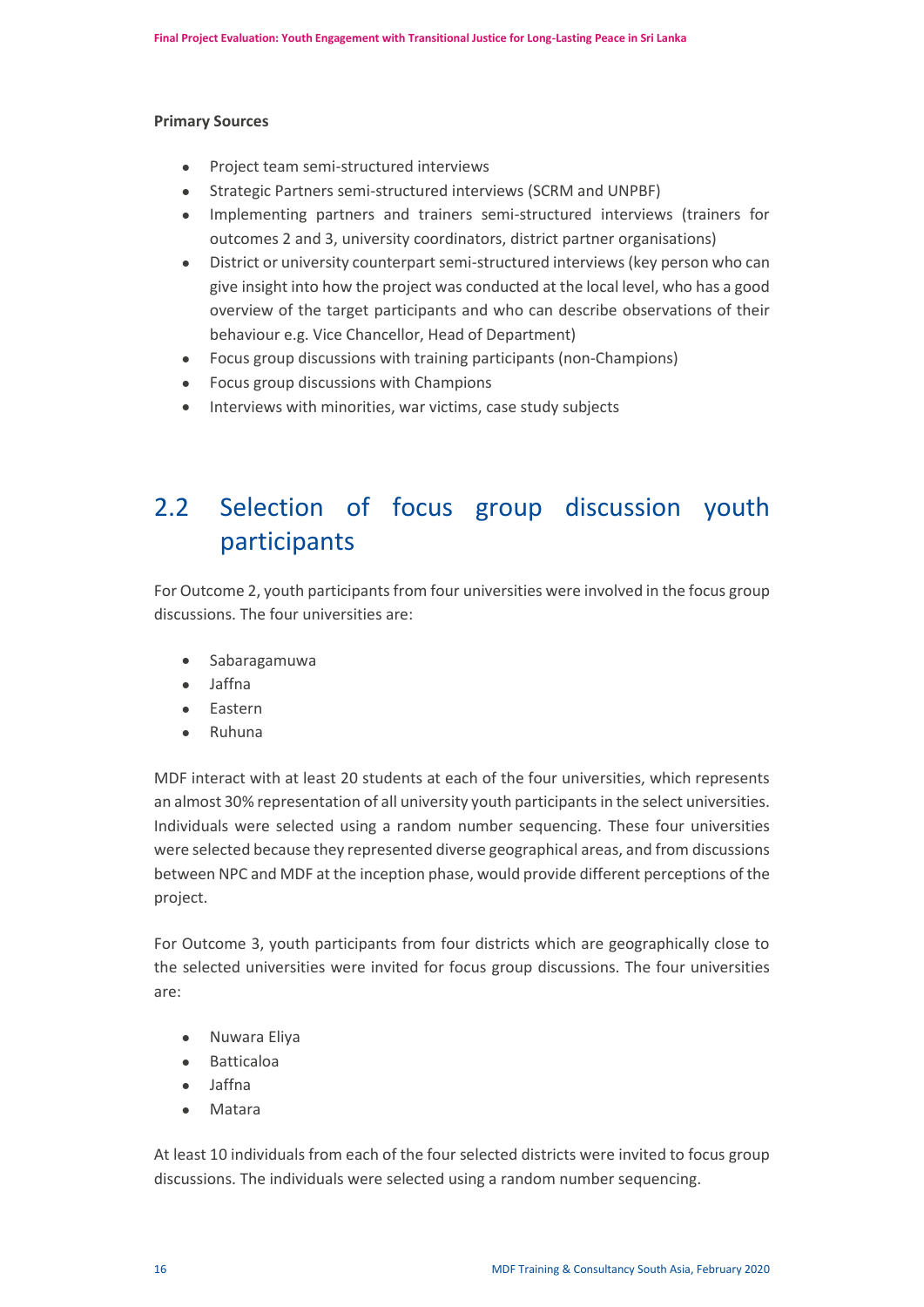The selection of universities and districts to conduct the focus group discussion for the youth participants was made in order to use the time and budget available for the evaluation efficiently, so that the evaluators could visit four geographical areas:

- 1). Jaffna University, and Jaffna district youth
- 2). Sabaragamuwa University, and Nuwara Eliya district youth
- 3). Eastern University, and Batticaloa distict youth
- 4). Ruhuna University, and Matara district youth

In selection of individuals from both university participants and district youth participants, there was a balance of each gender invited.

Originally, girls and boys were to be interviewed separately. However, in some instances, particularly for the district youth, not enough of one particular gender showed up at the appointed time. The district youth participants in particular often travelled specially to attend the focus group discussions and had other appointments to attend. They had all worked together previously. Therefore, we conducted a mixed focus group discussion when appropriate. We neither anticipated, nor observed, particular differences between responses of boys and girls groups. In general, there was fewer participants in the district youth focus group discussions than the university focus group discussions.

Below is a summary of the FGDs and interviews conducted among participant subgroups, and stakeholders. Stakeholders include district and university coordinators, trainers, project team members, and strategic partners. We do not break this down, as the numbers are too small for further statistical analysis. FGDs are analysed as a whole group, and by gender (female, male, or mixed group) or by type of participant (university student / district participant) if interesting patterns emerge. We take the data from each FGD as a whole, and do not break down or analyse what individual youth participants said, and neither did we record what individuals said.

| Total FGDs and interviews: 29    |    |  |  |  |
|----------------------------------|----|--|--|--|
| <b>FGDs (youth participants)</b> | 15 |  |  |  |
| Interviews (stakeholders)        | 14 |  |  |  |

| Number of FGDs by gender group: 15 |    |  |  |
|------------------------------------|----|--|--|
| Female                             |    |  |  |
| Male                               |    |  |  |
| Mixed                              | 10 |  |  |

Please refer to explanation in above paragraph about actual breakdown of FGD groups by gender.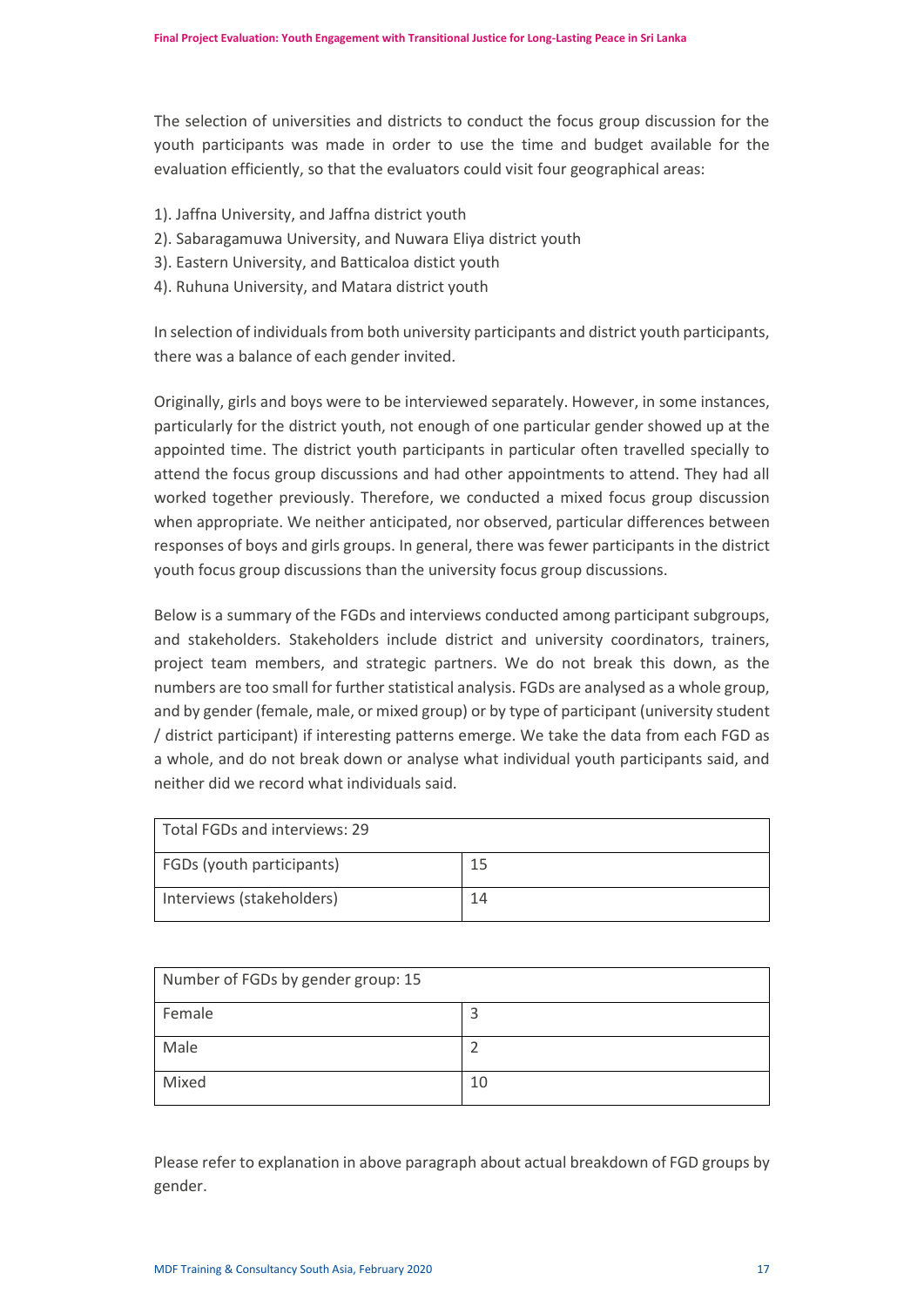| Number of FGDs by participant type |  |  |  |  |
|------------------------------------|--|--|--|--|
| University student                 |  |  |  |  |
| District youth                     |  |  |  |  |

The detailed breakdown of individuals in the FGDs (by gender, district, and university) is provided as an annex. Data was gathered from groups rather than individual respondents, and therefore we refer to the group type throughout the evaluation, rather than number of individual females or males.

# <span id="page-19-0"></span>2.3 Data Collection Tools

Focus group discussion, interview, and interaction questions were formulated in a semistructured format for the MDF evaluators' use. The questions were originally in English, and were be translated to Sinhala and Tamil for the district and university levels. In the translation stage, effort was be made to use simple, non-technical language.

The questions were designed as **open questions**, and each question was supported by several probing questions or keywords.

- Project Team semi-structured interview English
- Strategic Partner semi-structured interview English
- Implementing Partner and trainers semi-structured interview English / Sinhala / Tamil
- District or University counterpart semi-structured interview English / Sinhala / Tamil
- Training participant FGD (male) Sinhala / Tamil
- Training participant FGD (female) Sinhala / Tamil
- Leaders / Champions FGD (mixed gender) Sinhala / Tamil
- In-depth interviews (minority ethnicity, war victim etc.) Sinhala / Tamil

Interviews were voice recorded for ease of capturing data, with consent of the participants. Recordings were destroyed as soon as data was transcribed.

Focus groups discussions were with a maximum of 12 participants, for approximately one hour. There was a further distinction between two types of participant focus group discussions:

FGD type 1: students and grassroots youth who took part in the trainings but did not organise a further awareness activity. It was anticipated to interview young men and young women separately (sequential timing) where possible. FGD type 2: students and grassroots youth who took part in the trainings and then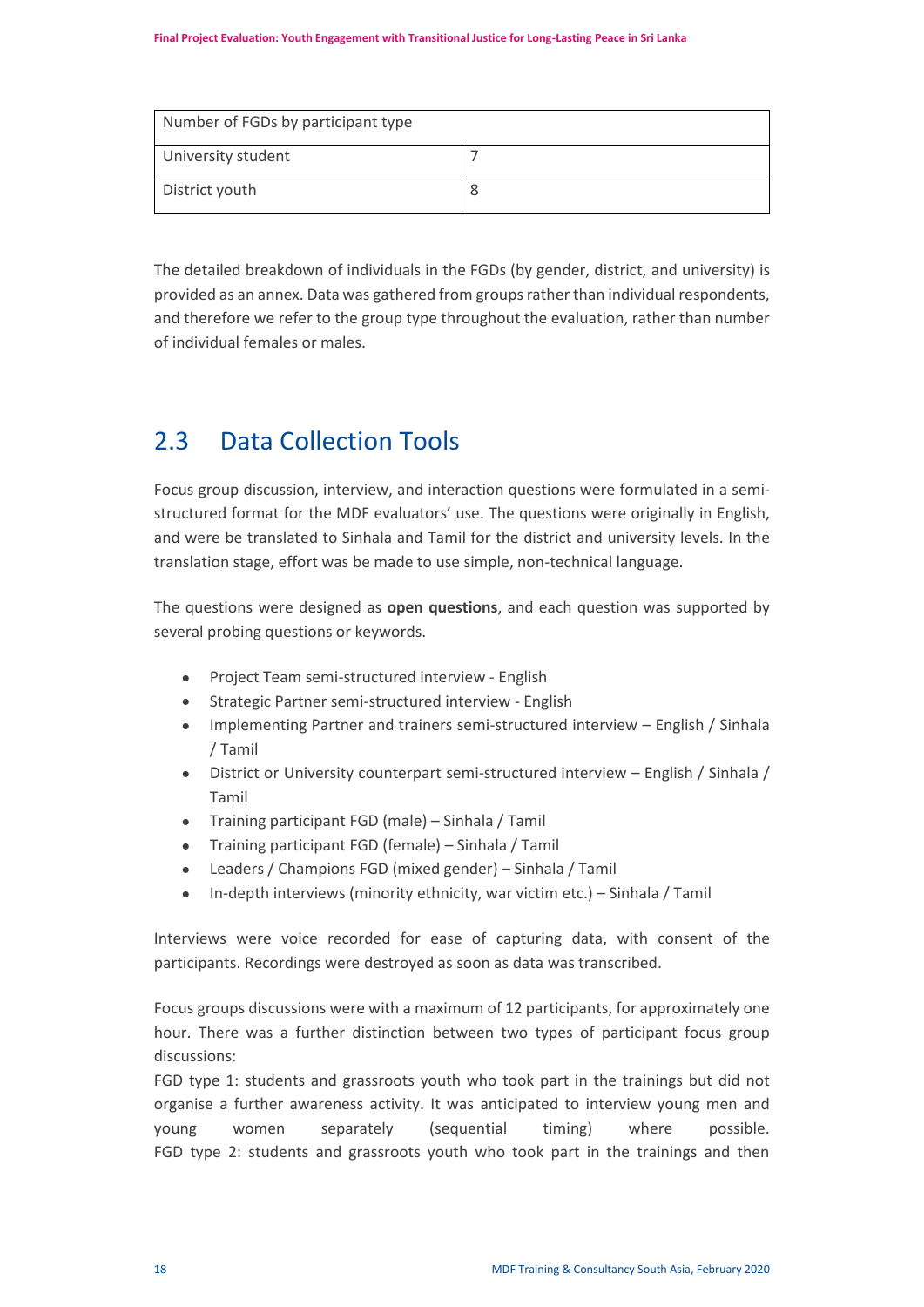organised the further awareness activity for their peers ('Champions'). These groups were typically of mixed gender.

Several short follow-up interviews were held with participants from the FGDs who are a minority ethnicity/religion, war victim, or who had a particularly interesting story or experience to share. These interviews consisted of a prompt only, and were written separately as case studies by the evaluation team.

# <span id="page-20-0"></span>2.4 Semi-structured interviews (internal, and project stakeholders)

The evaluation team discussed about the project activities, outputs, and observed outcome level results with individuals or small groups of project team members, as well as external project stakeholders.

Strategic Partner / Donor organisations: one representative meeting per organisation (SCRM and UNPBF) was held in Colombo.

Trainers, partner organisations, coordinators: several trainers were be interviewed in person or over telephone.

For each of the 4 universities visited, the university coordinator was interviewed.

For each of the 4 districts, the district coordinator was interviewed.

Full overview of the FGDs and interviews is provided as an annex.

# <span id="page-20-1"></span>2.5 Process of the Analysis, and criteria used for judgement

This stage involved collation and triangulation of all documentary evidence and primary data collected on each of the evaluation questions/criteria. A bullet point summary of the preliminary findings was be prepared for each evaluation criteria in an evaluation matrix, and the conclusions drawn for each criterion.

It must be noted that the project was relatively short and of limited scope; therefore it was not expected to find strong evidence towards impact-level results, and this does not mean that the project was designed or implemented poorly.

We employed a multi-step process during the analysis, using and evaluation matrix:

1). Initial review of the data transcriptions from the FGDs and interviews, and tagging of excerpts and quotations according to evaluation question.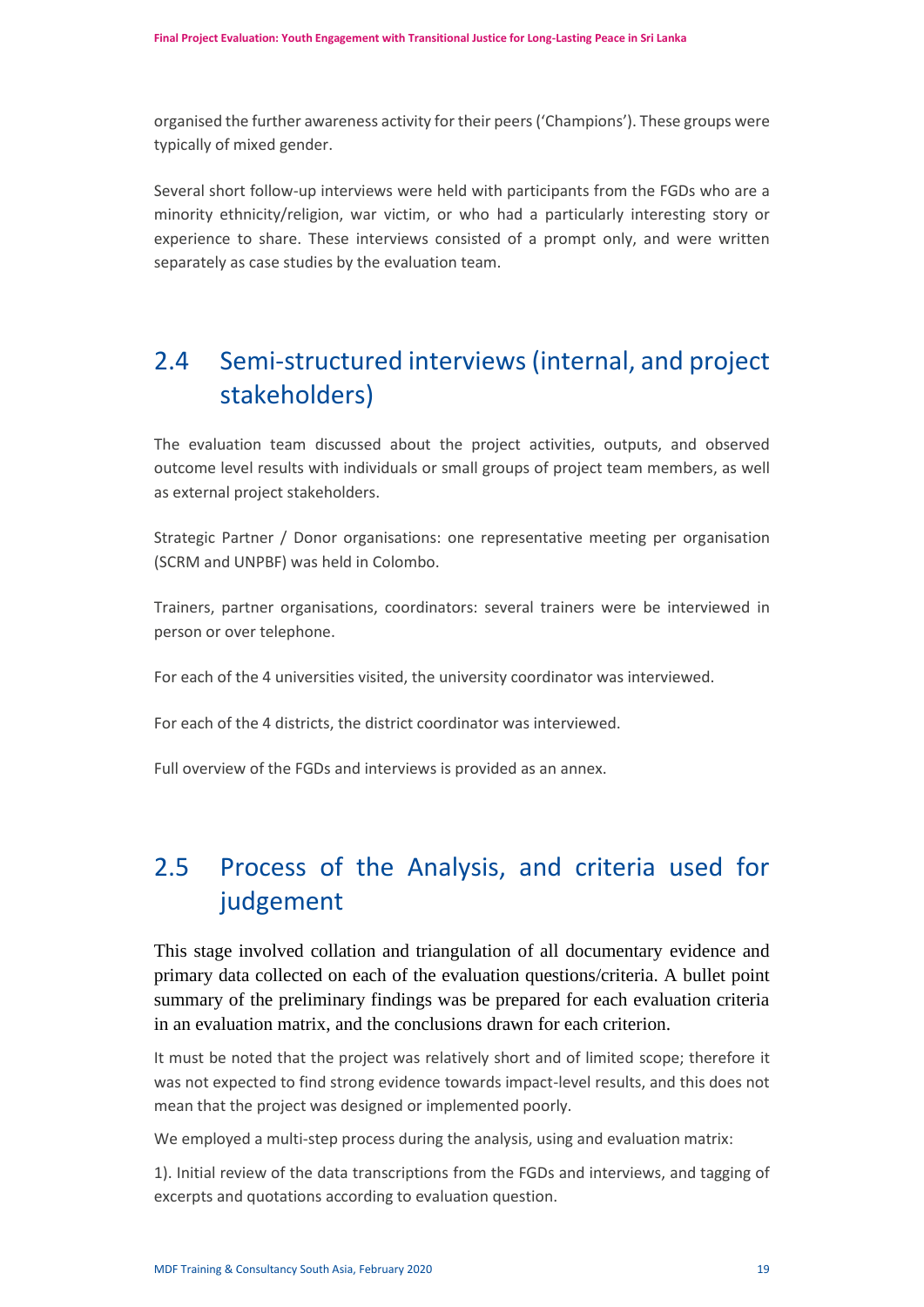2). Taking of excerptions or quotations from FGDs and interviews, and compilation of these annotations in the evaluation matrix.

3). Collation of number of FGDs and interviews which contain expressions of support for positive or negative judgement of each evaluation question.

4). MDF engaged key staff from NPC, in dialogue about the initial results, in a 'Sense-Making' workshop. During the workshop, we engaged in robust discussion of the findings. The aim of the workshop was to engage in a participatory analysis of the initial findings. The output from the exercise provided MDF with meaningful reflection and analysis of 'why the results are the way they are', in a contextualised fashion. This is particularly appropriate considering the highly qualitative data collection methods. The highly participatory nature of the workshop will also engage NPC in the research assignment itself, and make the final recommendations more relevant and meaningful, and encourage learning.

5). Finally, the evaluation team come to an agreement about the judgement for each of the evaluation questions. The evaluation team also considered each piece of evidence according to 'significance' and 'reliability' (for example, where several sources are in consensus it will have a relatively high weighting).This will ensure there is some consistency and balance in making the judgement of each evaluation question. The « score-card » tool was used to appreciate the evaluation criterion (questions) and will serve to arrive at a progression judgement against each question.

Using this process, the evaluation team was able to provide a judgement (Very Good, Good, Moderate, Insufficient, Highly Insufficient), and our opinion about the extent to to which the project results meet the criteria, according to the evaluation question. The score-card tool was used to guide the evaluation team towards making consistent conclusions for each question, relative across all evaluation questions.

| Score: $1 - 5$  | Amount and quality of evidence to support judgement                                                                                                                    |
|-----------------|------------------------------------------------------------------------------------------------------------------------------------------------------------------------|
| 5 : very good   | Strong and reliable evidence, from several different sources,<br>pointing towards over-achievement or very positive results<br>(more than expected).                   |
| 4:good          | Strong and reliable evidence, from several different sources,<br>pointing towards achievement, or positive results.                                                    |
| 3 : moderate    | Several pieces of evidence which point towards some<br>achievement, or positive results. (This is a positive appraisal).                                               |
| 2: insufficient | Little evidence to point towards achievement, or positive<br>results. This may be due to either non-achievement, or lack of<br>evidence to draw a positive conclusion. |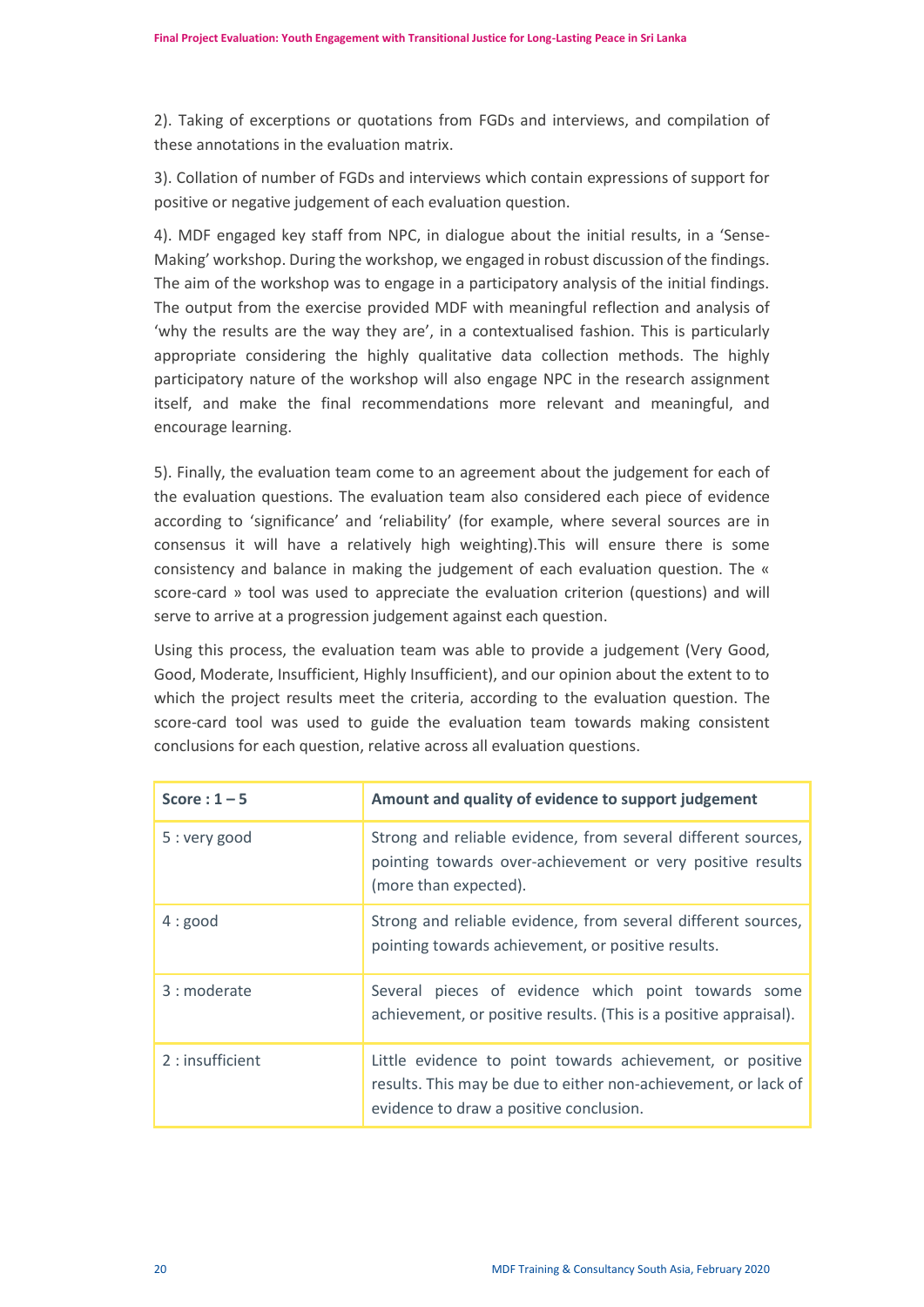| 1 : highly insufficient | Lack of evidence to point towards achievement, or positive     |
|-------------------------|----------------------------------------------------------------|
|                         | results. This may be due to either non-achievement, or lack of |
|                         | evidence to draw a positive conclusion.                        |

In this report, each conclusion is followed by description of the evidence and findings collected throughout the evaluation, which helped the evaluation team arrive at the conclusions. These descriptions contain direct and summarised from research participants, as requested in the TOR.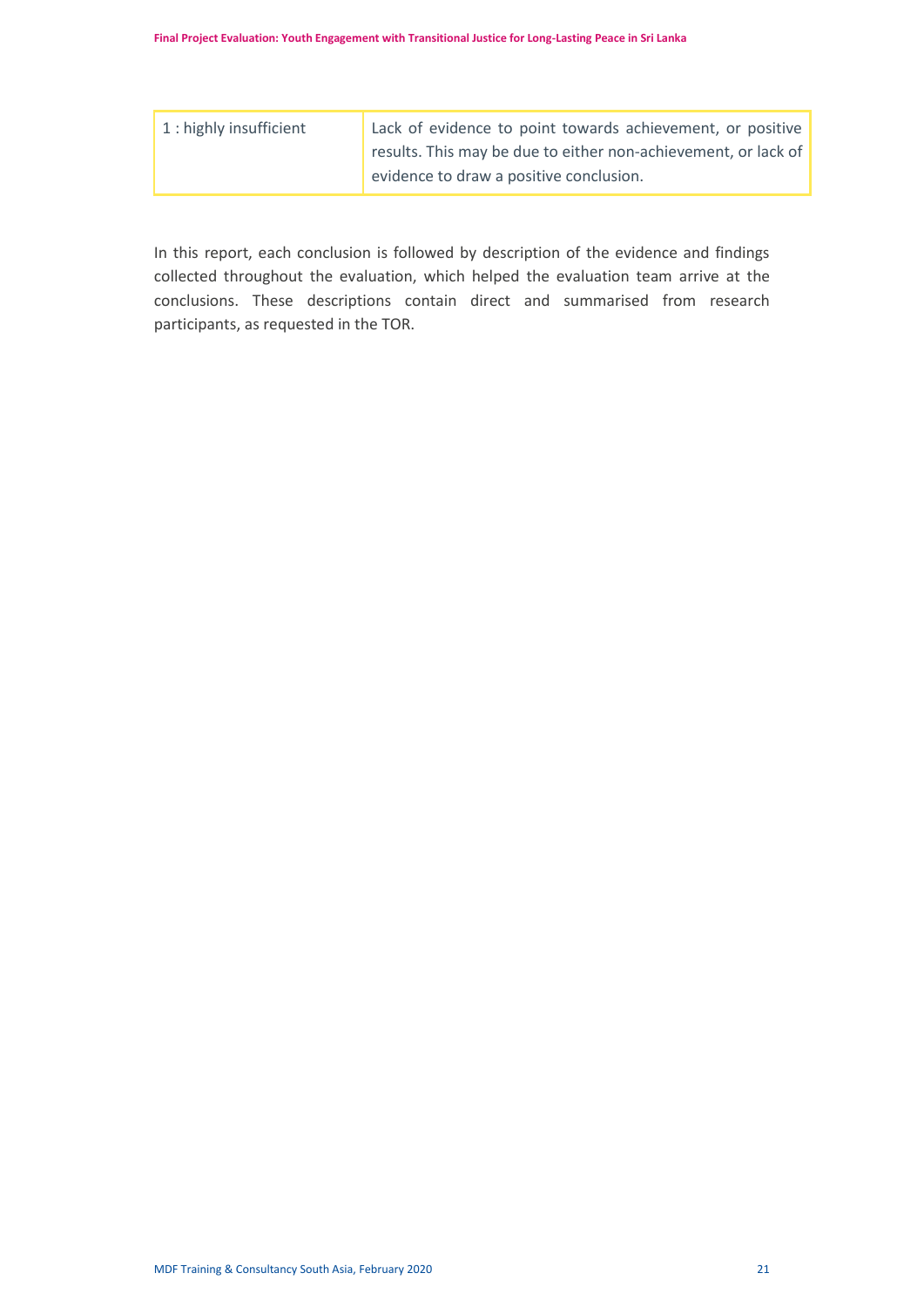# <span id="page-23-0"></span>**3 Assessment of the Theory of Change and Relevance**

# **3.1.1 a. To what extent did the project consider the local context, the conflict drivers, and the needs of the stakeholders?**

Evaluation conclusion: **Very Good; the project to a large extent did consider the local context and needs of stakeholders.** The project did consider the local context and the needs of the stakeholders. There was a need to raise awareness about transitional justice among young people in Sri Lanka, as there is no other initiative specifically targeting this group nation-wide.

Findings and supporting evidence:

# *The project fills a gap in the current work being implemented in Sri Lanka towards transitional justice and youth.*

National level stakeholders, and district and universiy-level partners, reported that the NPC project was unique and complementary to other work being undertaken by other development actors, including by government initiatives. More than 90% of the stakeholders interviewed mentioned that the project was working on an area (transitional justice for youth) that was not being specifially worked on by any other initiative in Sri Lanka. These stakeholders are active in the field of peacebuilding in Sri Lanka, and could have a good idea of the programmatic landscape. They highlighted that the project is one of the first of the peace-building initiatives to specifically target university youth. The project is the first of its kind to specifically target young people with transitional justice, particularly potential thought leaders. Previously, some related projects had specifically worked with women's platforms. Furthermore, evaluation respondents appreciated the project's strategy to target youth, saying that university-educated young people can be influential thought leaders. The UNPBF representative pointed out that it was important for young potential local government officers to understand and to make decisions based on principles of transitional justice.*The project identified and acted towards a need to build awareness about transitional justice in Sri Lanka among young people.*

In more than 50% of all FGDs with participants, and with stakeholders, it was explicitly mentioned that the project was working towards addressing an awareness gap about transitional justice among young people. Some reiterated that background was provided by the project team at the start of the trainings, and that a baseline study had been administered among youth at the participant universities and district areas, to show that there was indeed very little awareness about the concept of transitional justice (less than 40% of the youth surveyed during the baseline study had heard of the concept).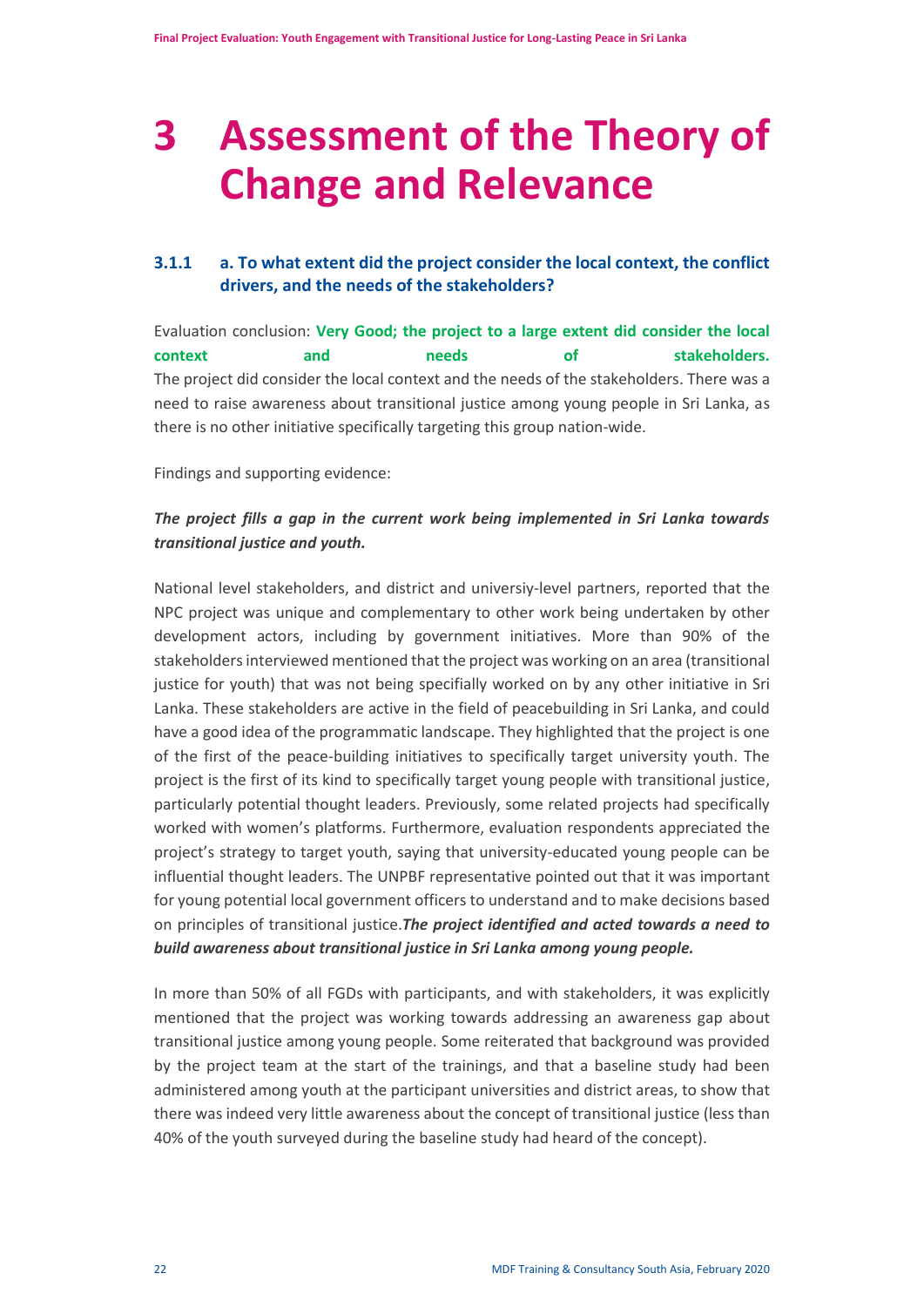The evaluators found that not only is there a strong perception that there is a lack of awareness about reconciliation mechanisms and social cohesion, but also that youth are faced with being misinformed or subject to misleading political rhetoric, especially in recent years. This is demonstrated strongly in the project's baseline study, with less than 40% of youth surveyed having even heard of 'transitional justice'. 93% of district youth had never had the chance to engage in conversation about the topic, and more than 98% of university youth who responded to the baseline survey said that they had never had a conversation about transitional justice. One of the NPC staff who was involved in the design of the project explained: "One of the greatest problems we have is the lack of awareness. We need to increase the general awareness in the population, about what transitional justice means. The negativity we have is due to political rhetoric. It doesn't explain why it is needed, that dealing with the past is necessary, for the victims and the bystanders who are affected, and that it is equally needed by the North as well as the South. That understanding is needed at the grassroots level." This is backed up by research findings, which show that close to two-thirds of young people exhibited only a little awareness about reconciliation initiatives. 1 This view is also supported by stakeholders who regularly interact with young people. One university professor, who has been teaching law for more than 15 years, said, "Young people do not know the details of what happened in 1989, or during the war. It is not discussed by families. They do not know the origins or the root causes, they have only been told that there was a 'bad guy' side. I had to explain each issue and how it evolved." Like this, it was said that young people had not been exposed to the concept in an objective way. One participant explained his experience of the project: "At first, it was an alien concept. But after the resolution, it has been branded as a negative concept." One trainer mentioned: "I observed that more than 90% of them [participants] both in university and youth programmes, told that they haven't heard about transitional justice before. They may have heard the words 'transitional justice', but did not have a proper understanding of it." "Present youth are future leaders and we can impart the knowledge if we get in to a decision making positions," explained some of the youth participants. One champion from Ruhuna University expanded on this: ""As university students we have the credibility still in general public to discuss and intervene in such important national issues."

# **3.1.2 b. To what extent was the project designed on a conflict analysis, and more broadly, the peacebuilding priorities of the country?**

#### Evaluation conclusion: **Good**

It can be concluded that the project was designed based on the peacebuilding priorities and commitments of the country.. While no specific conflict analysis was found to be referenced regarding the project design process, youth strategy has been recognised as an important part of the Sri Lanka Peacebuilding Priority Plan.<sup>2</sup>

<sup>&</sup>lt;sup>1</sup> Survey on youth knowledge, attitudes and perceptions about transitional justice, presented at the final project reflection meeting, 2019.

<sup>2</sup> Sri Lanka Peacebuilding Priority Plan, April 2017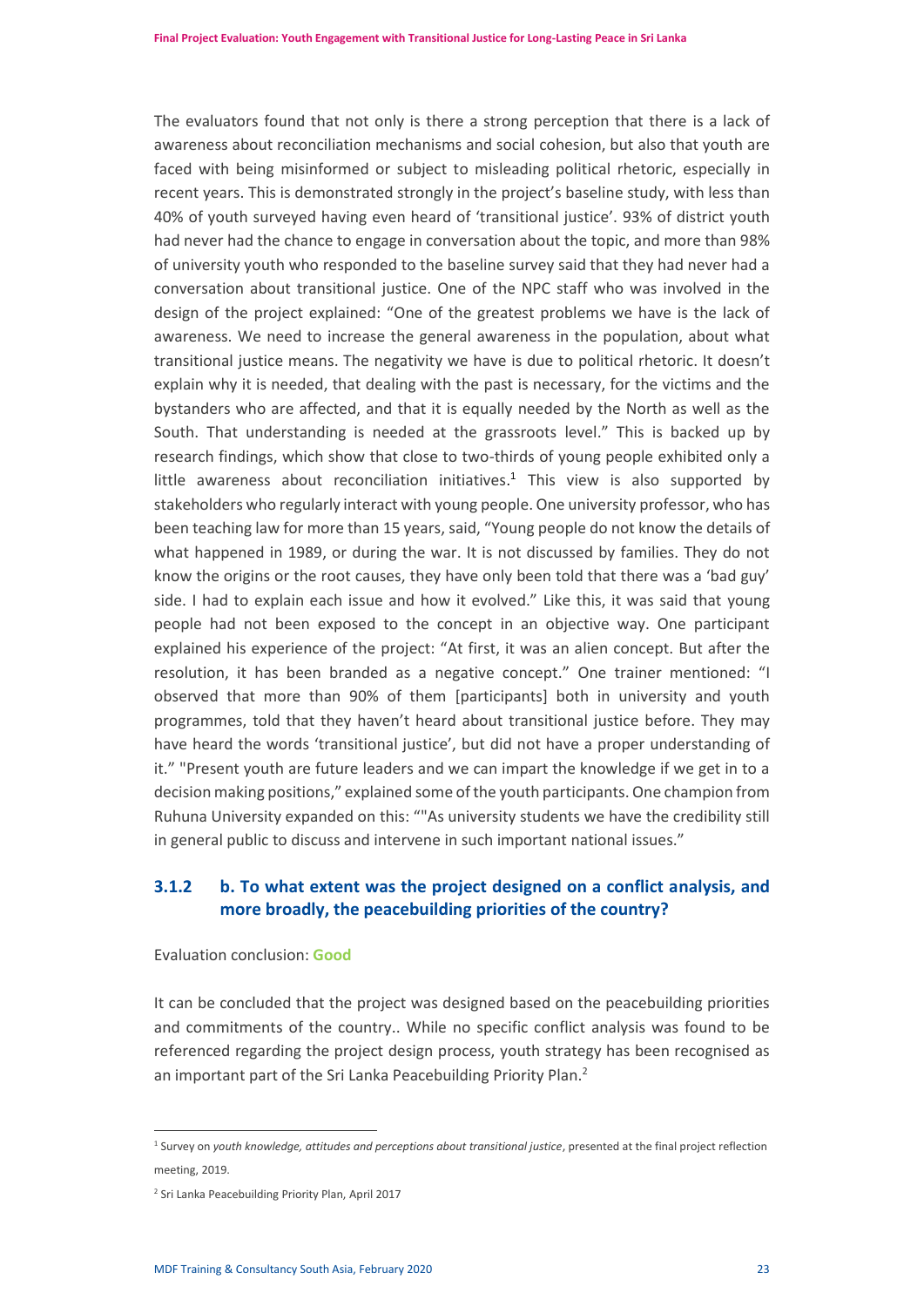Findings and supporting evidence:

# *There is recognition among project stakeholdersthat Sri Lanka has an obligation to fulfil human rights commitments, both to be accountable to citizens who have suffered losses, and to the international community.*

Government counterparts, including SCRM and the Prime Minister's Office, supported the implementation of the project, especially to enable access to the universities. Government support shows that the project was aligned with government priority; in fact, the fact that the SCRM signed onto the project reflects the government's commitment. The provision of GIYP funding for Sri Lanka by UNPBF, and awarding of project funds to NPC, is also based on the relevance of the project to the country context.

# **3.1.3 c. Was the theory of change coherent? Did it sufficiently account for the context in the universities and grassroots levels?**

*Theory of Change (taken from the revised M&E plan document): IF Tamil and Sinhalese youth leaders, students, and future lawyers, are trained and motivated to become transitional justice 'insider mediators' AND young people across* both ethnic groups have their concerns about transitional justice addressed and feel *included in the process to establish a transitional justice mechanim, THEN young people across both ethnic religious groups will support legitimate non-violent means to address ast injustices through a transitional justice mechanism, THEREFORE contributing to the inclusiveness, efficacy, and durability of peace and reconciliation in Sri Lanka.*

## Evaluation conclusion: **Good**

The Theory of Change for the project was logical and consistent; however, the context and needs of the target groups in different locations meant that a one-size-fits-all intervention was not appropriate for all groups.

Findings and supporting evidence:

*The key logic of the TOC and project design was how the training methodology directly contributed to)the overall goal of youth engagement and becoming 'insidor mediators'. The TOC is therefore logical, as receiving training AND having concerns addressed are both key components towards the overall goal.*

Almost all (96%) of both youth FGD groups and stakeholder interviewees espressed that the methodology of the project, involving trainings designed in a way to be highly interactive and take into consideration the views of the participants, was a key systematic way of increasing engagement in the target group towards transitional justice.

One trainer mentioned: "The flow of the sessions was another success factor, especially with the youth. The trainers have paid sufficient attention to setting a proper background to discuss this matter with youth. Understanding the nature of youth, and preparedness to address their desires, was there." A representative of the Matara champions explained: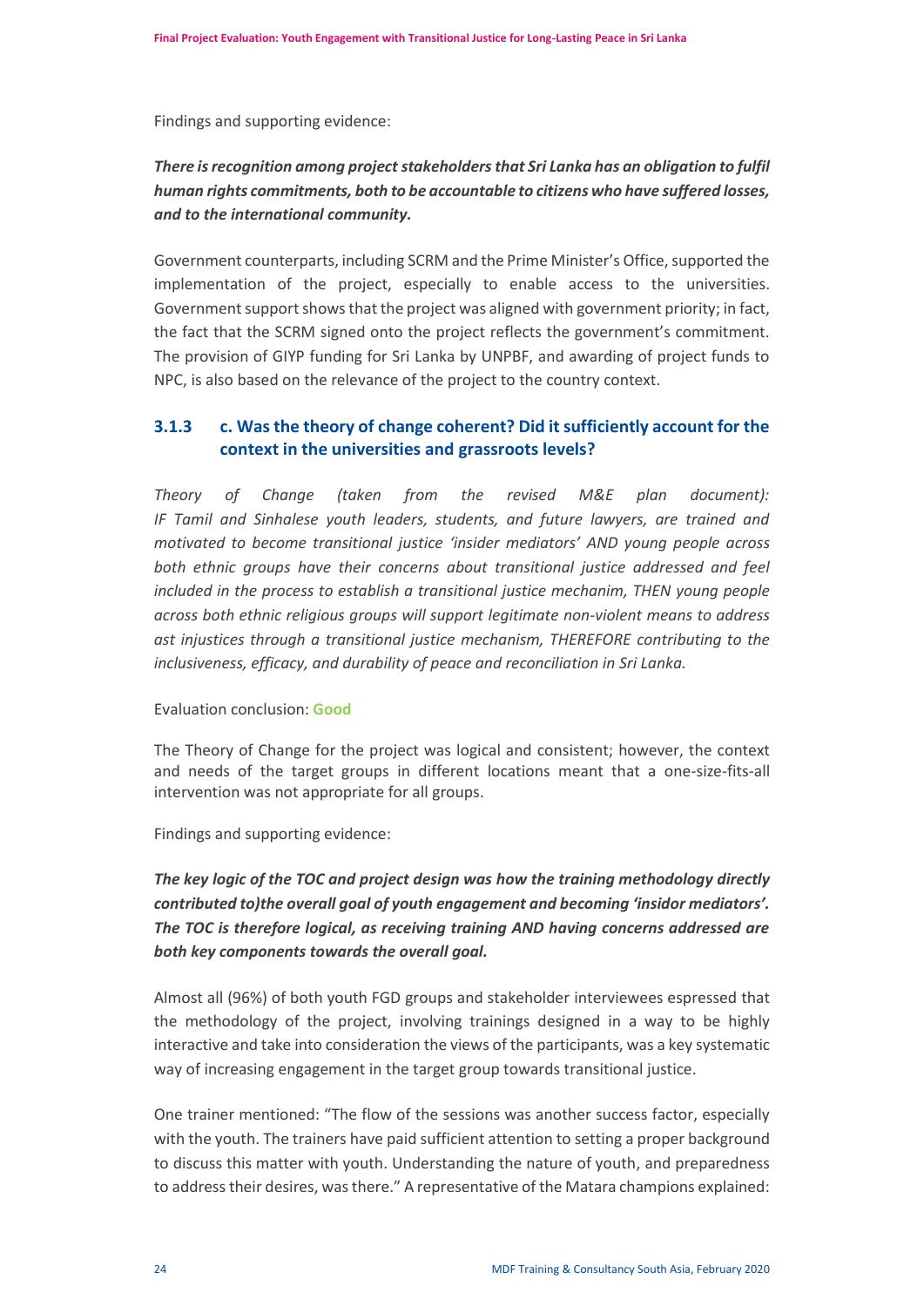"We found the flow of the training was really effective; previously we had an offensive idea on transitional justice. We knew only the deaths of army soldiers, and we felt that after the war, everything was settled. But the flow of the training opened our eyes to think on the other side of the story." Another participant described how the flow of the training helped to increase empathy and critical thinking: "Youth who participated were supporting extremist ideas. But at the end of the programme, they changed their points of view, and realized that their initial perceptions were not correct. This change was created due to the training methodology. Participatory tools and techniques helped them to engage and change their attitudes."

A key element of the training methodology was to facilitate space for participants to express their opinions, and have their questions answered. One participant, who has now become a resource person for transitional justice, explained: ""The main reason for my transformation is this because they took our questions into consideration… at first I thought it was for Tamils only.... that is a good way to transform youth." One youth champion mentioned: ""To be honest, I had genuine concerns against transitional justice and I asked questions in the programme. I got reasonable answers theoretically, then I started to believe those concepts, and those were automatically incorporated to my work."

# **The project team consulted with the stakeholders, district organisations, university representatives, and youth about the project design.**

While more than 40% of the youth FGD participants and the stakeholder interviewees were aware of that consultations were done at the project design phase, 37% also mentioned that more consultation could have been done. Out of the participant groups, this was mentioned equally between the female, male, and mixed groups. However, it was mentioned by multiple groups in Jaffna, Sabaragamuwa, and Nuwara Eliya areas. This suggests that it is a common perception among the youth participants in those specific areas.

District participants from Batticaloa reported that in 2017, there was some discussion about the "political context" for some project work. NPC visited district based organizations and conducted an information session and assessment with DIRC members, including youth, before implementation of the project. However, some students from the universities, were not aware about the consultation process, and so felt that it would have been better to have a more thorough consultation, as well as more follow up with the participants after the trainings, as expressed by one respondent: "The team got to know young people when they worked with them. But before that, there was no research or information collection on how people (us university students) perceive this transitional justice concept." This sentiment, expressed similarly at several of the universities, could be due to the topic being new to the respondents, rather than a reflection of the consultation process. "The team had to identify positive as well as challenging reactions 'on the go', and adjust the implementation strategy from time to time. Evaluating participants' knowledge before and after the training made it somewhat clear about the context and level of understanding about the issues, and how they could look at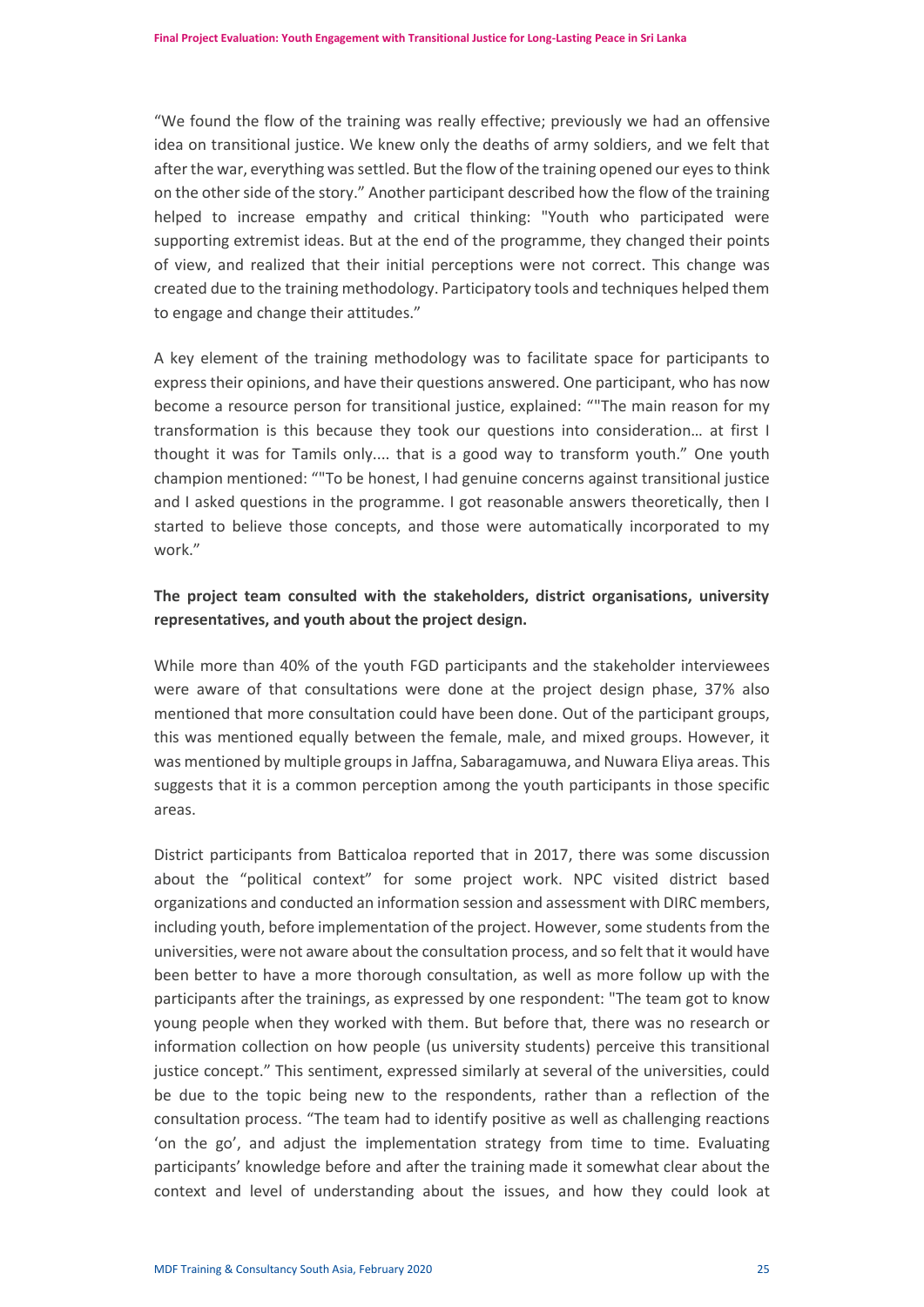transitional justice from a different angle." NPC also emphasised how the consultation process led to the development of a selection criteria for training participants. The university students as burgeoning intellectuals and thought leaders in their age category were seen as being influential. Also, community youth as a category, on account of their engagement with varied networks, were also considered to be an important constituency.

# **3.1.4 d. Are the activities and outputs of the project consistent with the overall goal and attainment of its objectives?**

#### Evaluation conclusion: **Good**

The project activites and outputs were consistent with the overall goal and objectives, and the project team modified the implementation approach throughout the project in order to reach the objectives.

Findings and supporting evidence:

# *The team had differing visions about what success in the project would look like; however, all visions were aligned with the objectives.*

Some project members had strong goals for achieving the project activities, for example, that the project activities needed to be completed within 18 months, and that there was a need to balance the quantity needed, with quality. Other team members had in mind a longer-term broader vision of success. For example, they recognised that the 3 outcomes and corresponding activities were designed to raise awareness, address myths, and combat misunderstandings, which would lead the participants to evolve an understanding as to the underlying basis for transitional justice, and compel them to act as internal mediators within their own sphere, which would in turn lead to broader change in society. The team saw the need to address misconceptions about transitional justice for youth, kept in mind the training design to guide the participants to understand, have a voice in the issue, beyond a passive take-up of knowledge.

# **3.1.5 e. Compared to the beginning of the project, to what extent are the objectives of the project still valid at its end?**

#### Evaluation conclusion: **Good**

The objectives of the project are still valid; it is even more imperative since the first batch of participants strongly sees the relevance of the learning and that the need still exists. However, the changing political landscape means that it is not certain that space for social cohesion initiatives will be continued.

Findings and supporting evidence: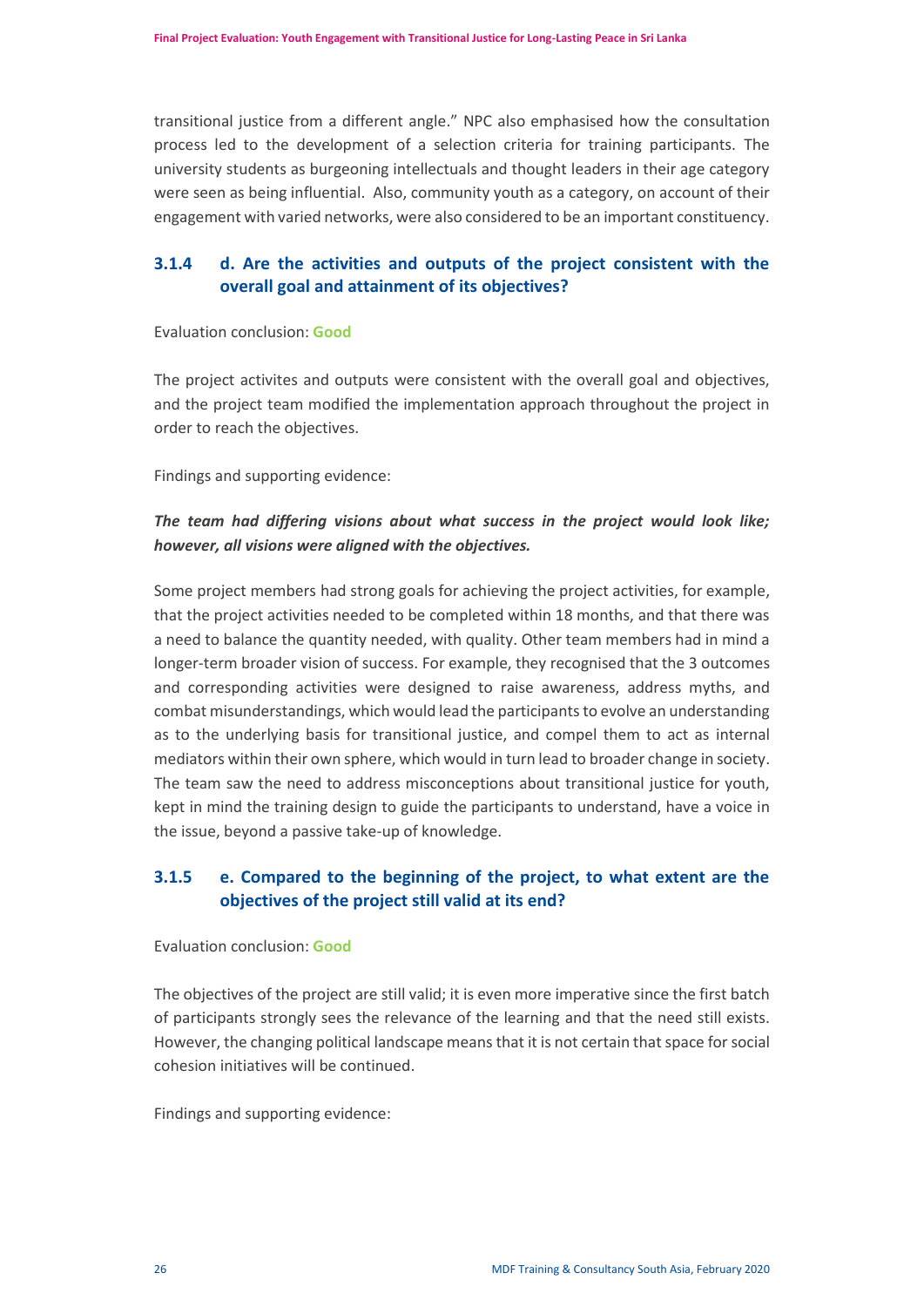Almost all (93%) of participants, project stakeholders, government and non-government experts on the peace process in Sri Lanka see the objectives and the methodology of the project as relevant, at the time of the evaluation.

Students said: "No matter if the government is not supporting this, we still feel that it is valid"; "We are still in the transitional period; we are not fully healed. It is reflected from the results of recent presidential election results. It showed a clear division between North and South", "Incidents like the Easter attack continuously remind us about the validity of such concepts as transitional justice." This demonstrates the success of the interventions as the thought leaders, or university students are continuing to say that transitional justice remains relevant, even though the government has withdrawn from the process. This clearly demonstrates their transition into internal mediators from being just recipients of information. Even though the political landscape may be changing, the students who participated in the project believe that it is necessary to honour commitments: "There are certain promises made by the government of Sri Lanka to the international community, and the ruling party has to honour this." "In 2015, in the UN-HR convention we have agreed upon some activities and we are still bound by this as the state of Sri Lanka. To keep our international image and obligations, we have to commit and cannot neglect this." Participants developed empathy and recognised that there are problems which have not been fully resolved, and that a transitional justice process is necessary more than ever: "We think that the war is over, and there is peace. But it is not the case. Even though there is no killing, they (people from north of Sri Lanka) still suffer from structural problems - like missing persons. The situation is the same in the south. Therefore, concepts like transitional justice are valid for longer years in the future". Furthermore, youth and stakeholders saw it as imperative, for social and economic reasons, to develop a real environment of peace: "Digana, and incidents after Easter, if the politicians foster this, it will be difficult to encourage cohesion. If we do not encourage cohesion, there will negative consequences on the economy. We need youth from all ethnicities to participate in the economy." Youth and stakeholders were also optimistic that even though there is a change in the political landscape, the current government has a good opportunity to foster cohesion. One representative from Ruhuna summed this up: "There are 3 sectors – the private sector, public sector, and social sector. You need all 3 of the movements, to move forward as a country. There were some restrictions during the war, but this new government will not be in that environment.… they may not follow what they did before."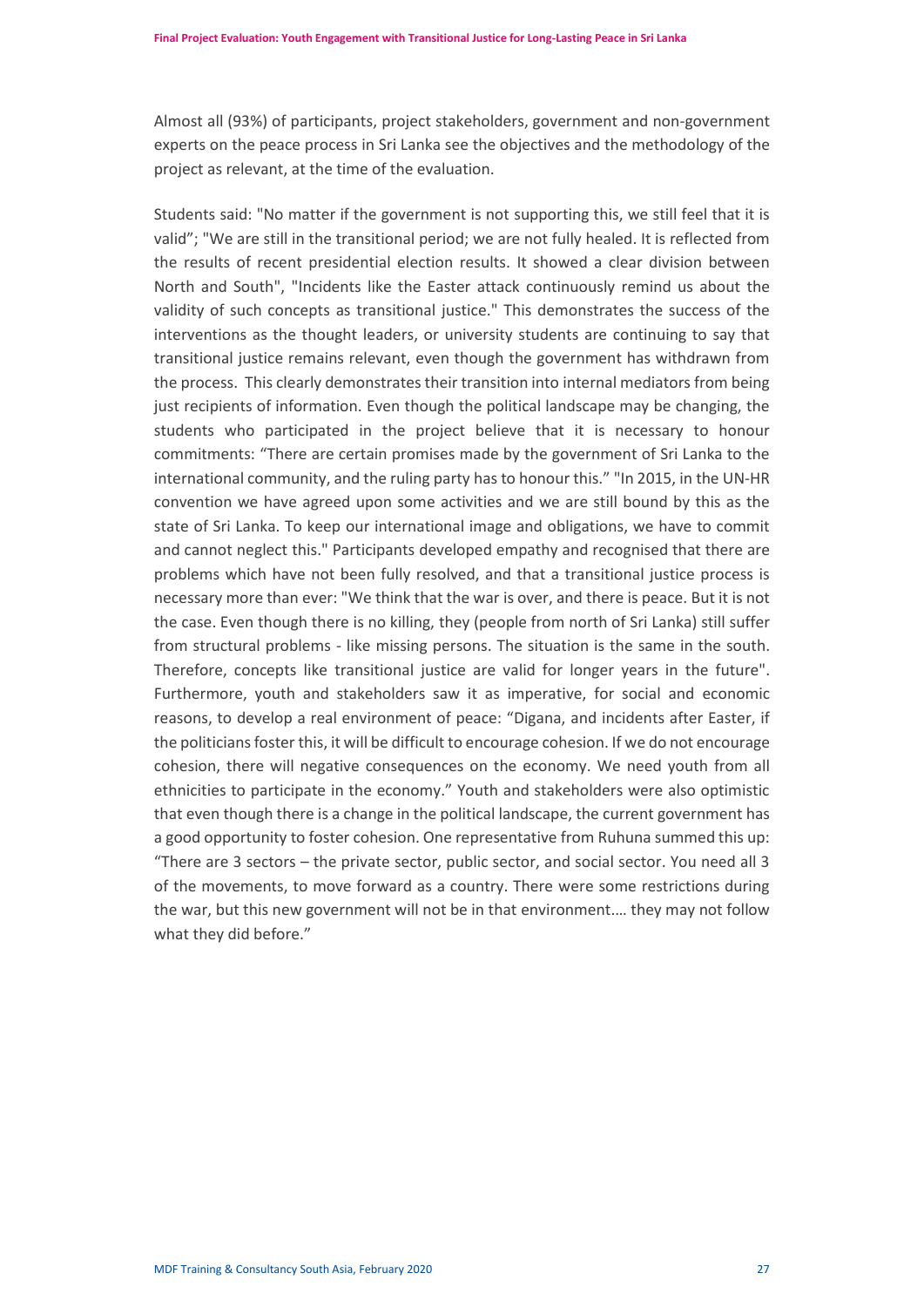# <span id="page-29-0"></span>**4 Efficiency**

# **4.1.1 a. Were activities designed to maximise cost efficiency? Did the project provide value for money?**

#### Evaluation conclusion: **Good**

The project team used the budget wisely to deliver activities, and encourage higher levels of engagement with participants. Some changes in implementation were made, including provision of a higher quality venue and residential instead of non-residential trainings in the latter part of the implementation phase.These changes incurred slightly higher costs; however, delivered better results. The project team was able to use all the budget for creating results and monitoring.

Findings and evidence:

# *Students having access to transportation funds, and decent venues, helped to create good quality engagement.*

One coordinator corroborated: "Transportation was taken care of for me, and small allowance for the students. The simultaneous translation was good. The venue was fine. The university administration gave full cooperation." "The budget was used very economically and had good fund management. The resource person fee paid by the NPC for the first trainings, and rest were done by the champions in voluntary service." The trainings in the later half of the project were conducted in external venues instead of in the universities. University and district coordinators in particular discussed the transporation funds and venue in their interviews; almost 50% said that good quality engagement was created through these measures, which enabled access for participants. Interestingly, two district coordinators had the opinion that cheaper venues could have been used.

# *The university students had access to funds to conduct their follow-up activities, and the project team made decisions to balance the budget against quality of activities.*

Student groups from 9 universities fully utilised these funds. Groups comprised equally of males and females, by design of the project. The age of students, as well as the ethnic background, varied and were reflective of the general student body of their respective universities.One university coordinator observed: "The budget for the follow-up activity led by the students (LKR 100,000/-) was marginal, and students seemed to struggle to manage it with different activities that they planned (t-shirt printing, etc). If it was more, I think that students would have done more at their capacity. Other than that I do not see any shortage of budget." "We can't say the budget was not sufficient. However, sometimes there are some extended requests from some beneficiaries (for example for the disabled). But we could not address those."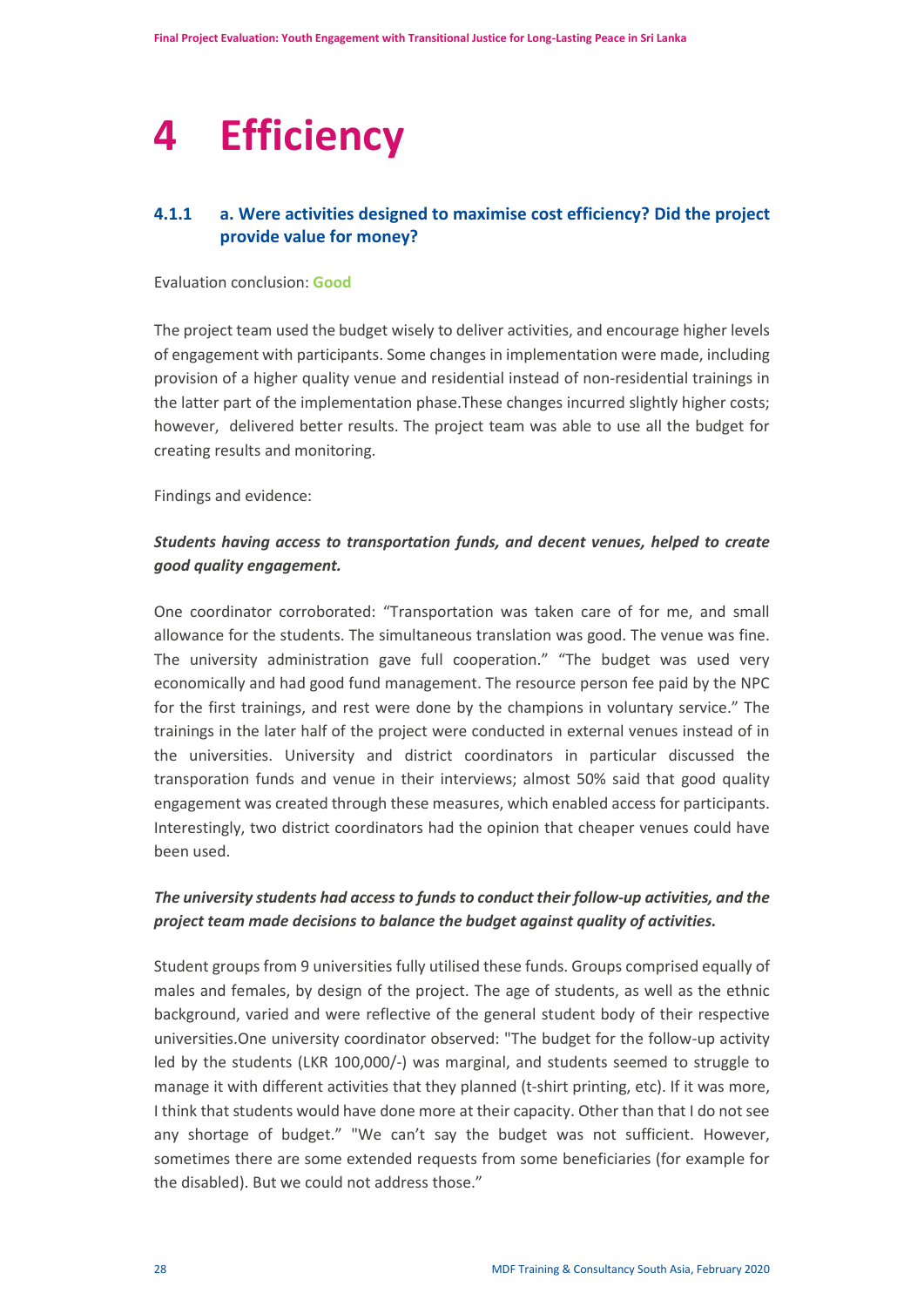#### **4.1.2 b. Were objectives achieved on time?**

Evaluation conclusion: **Good**

The project team made sure that all stipulated activities for outcomes 2 and 3 were delivered on time by utilising networks; any project objectives which were not achieved on time (Outcome 1), or timeframe changed, was due to external factors. While LAW was able to support representatives at the University of Jaffna develop a plan to update the curriculum and develop a hub for transitional justice, Findings and evidence:

# *NPC utilised a network of coordinators, project partners, and youth leaders to ensure the activities were able to be delivered.*

As part of the evolution of the project intervention, TORs were created for university coordinators, and the project team worked with the Vice Chancellors to get them appointed. This helped to ensure participation among the target groups.. The project approached each university separately, according to the perceived unique challenges and opportunities of that institution (such as academic calendar, strikes, attitude of the Vice Chancellor to the topic of transitional justice, among others). The students unions were also useful and some cooperated well, for example in Sabaragamuwa, where they saw the importance of spreading the message. In Wayamba University of Sri Lanka, even though the project was not able to realize the full intervention, at first the student union had been cooperative. For the district interventions, the project team was able to work with district counterparts who already had access to an engaged group of young persons. The actual participants were selected against a set of criteria, by means of an application process. Criteria for selection by the university or district coordinator included: gender balance, ethnic diversity, age/university level, submission of a motivation statement. The criteria was provided to the coordinator, and the coordinator was able to use this as a guide and make the final decision on selection of project participants.

The project was able to be flexible in timing; when the universities were inaccessible due to strikes, the project was able to use the time to deliver in the district activities.

#### *The University of Jaffna Law Department is currently reviewing the curriculum.*

From interviews with the representative from the Law Department, who also participated in the Outcome 1 activities, the department is going through the process to submit the revised curriculum to the university body, before forwarding it to the national body in charge of curriculum approvals. This is a process which take time. However, from speaking with the implementing partner of Outcome 1, it was not envisioned that this process would be complete before the end of the project; the objective was to give the Law Department the tools and technical expertise to be able to manage this process, and facilitate them to begin to decide how they would implement it in their university. From that point, it was expected that the Law Department would manage the process themselves, with full ownership.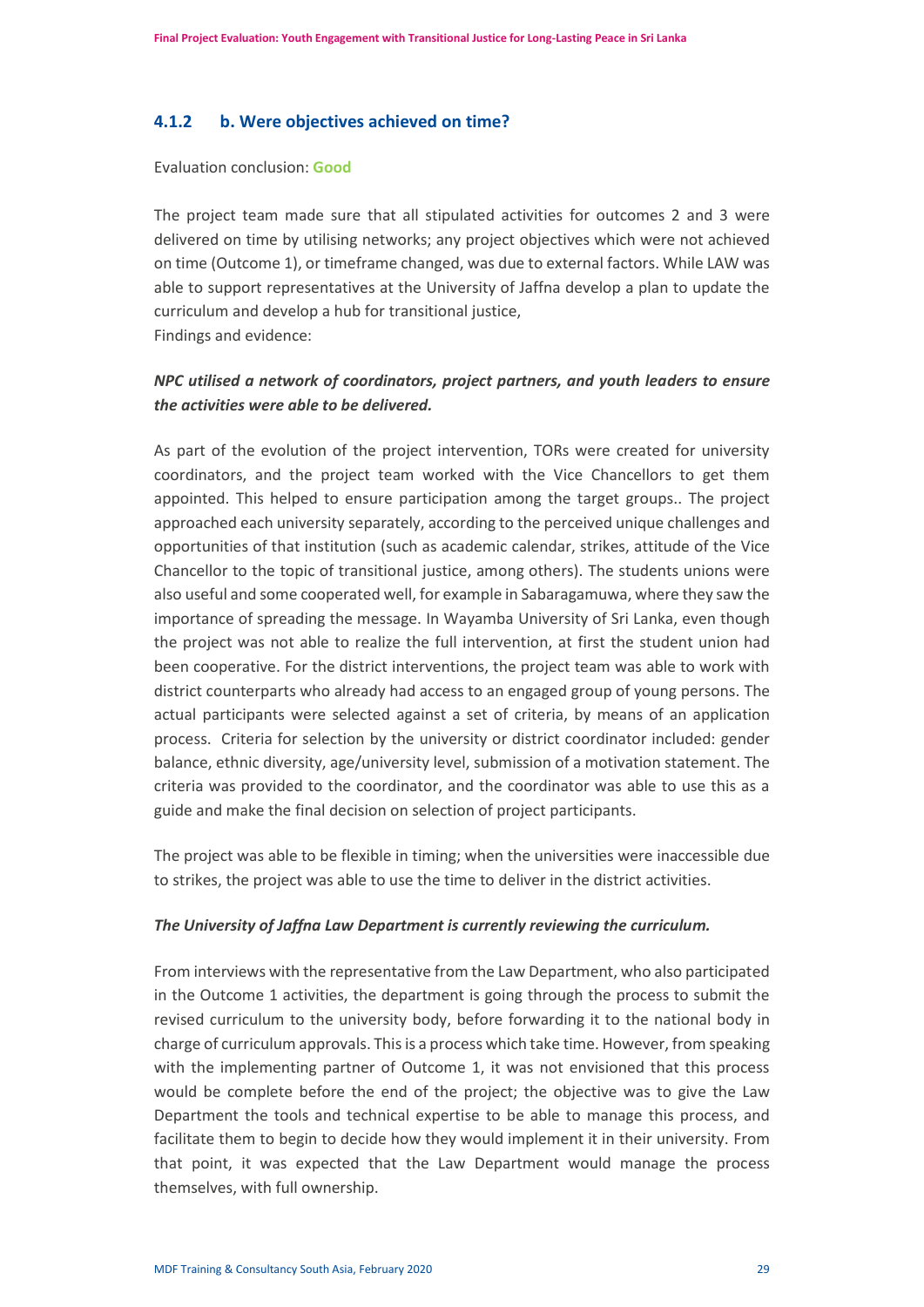#### **4.1.3 c. How timely and responsive was the PBF intervention?**

#### Evaluation conclusion: Very good

The PBF funding and support for the project came at an opportune time in the political context, and provided good support for the NPC team.

More than half of the stakeholders interviewed, who include national experts on peacebuilding in Sri Lanka, asserted that the funding was awarded to the project at an appropriate time according to the political context.

The project funding was provided through GYPI, which is a competitive funding opportunity. The project concept was developed by the NPC team, and submitted for evaluation for funding. Only later, other experts were engaged to develop the M&E plan, and for LAW to provide linkage to the Harvard Law School. The UNPBF became involved after the project concept was approved. The major success factor in the project operations was that the funding was provided during a conducive political environment which supported development of peacebuilding initiatives. The project was thus timely for Sri Lanka, and aligned with the country's commitment to the UN HR resolution. NPC also expressed appreciation with the UNPBF's flexibility to adopt the activity implementation mechanisms according to the context and learnings throughout the project, as well as the UNPBF team in Colombo to prompt response queries, provide feedback, and speed up the approval process with the New York office of UNPBF.

#### **4.1.4 d. How well did the monitoring system work?**

#### Evaluation conclusion: Moderate

While the M&E system was professionally designed and concentrated on an appropriate level of expected achievement, more could be done to monitor changes with participants following the activities.

Findings and Evidence:

#### *A professional firm was hired to revise the M&E framework.*

When the grant was awarded, there were a lot of comments from UNPBF on the results framewok. LAW, who took responsibility for revising the framework, used a participatory process to revise this. NPC was abel to use the reivsed M&E framework more easily. However, the framework was designed to have very few outcome indicators, and no specific methodology in the framework to capture outcome level changes in behaviour. Indicators for changes in behaviour at the outcome level could include, for example, incidence of project participants initiating their own dialogue with the community, engaging in advocacy, or fully self-organising awareness events within their universities. This was done for a reason; the expectation of the project within 18 months was that it would develop within the participants the correct knowledge of transitional justice, and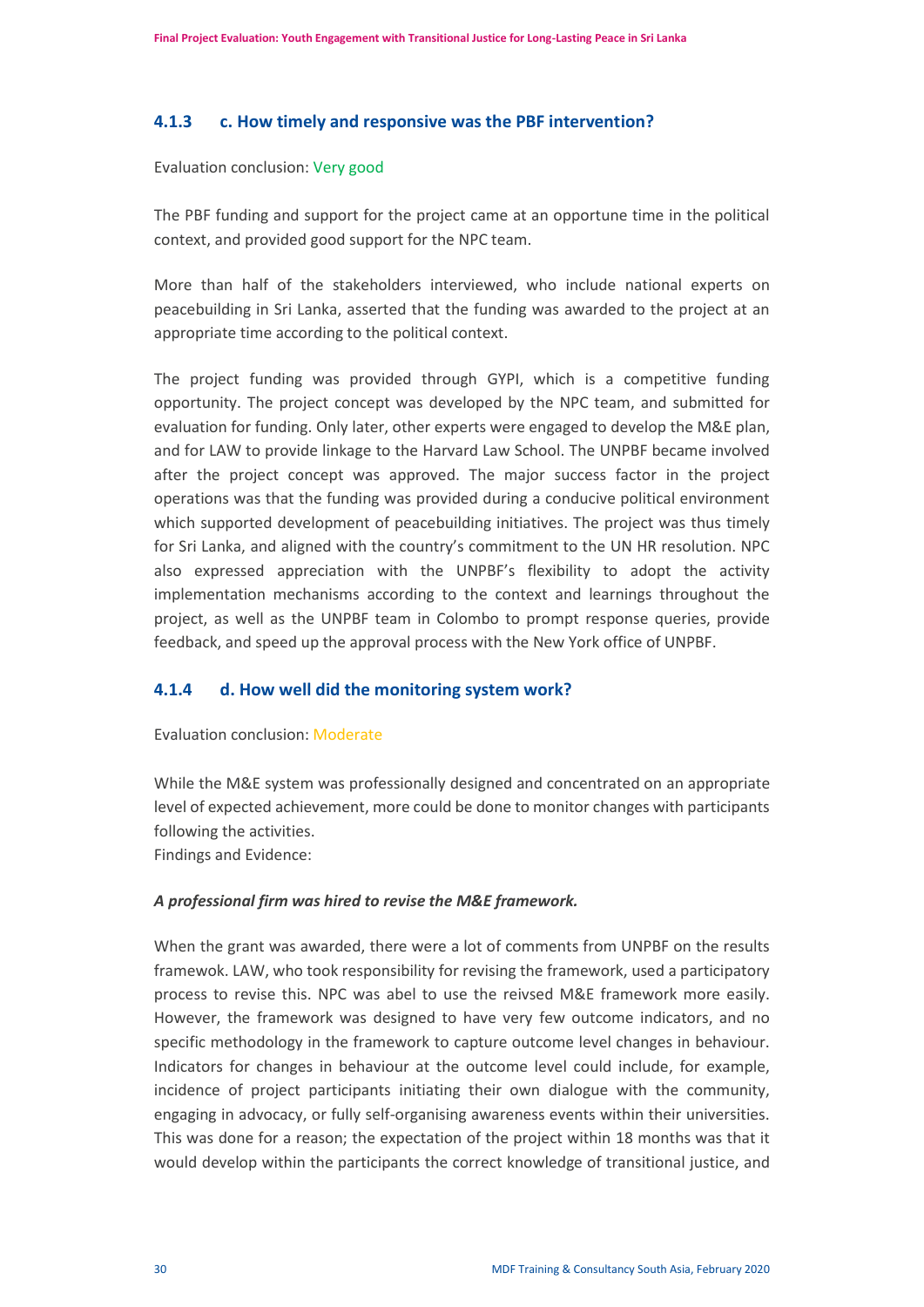create some level of willingness and motivation to engage in the concept of transitional justice.

# *Participants and stakeholders observed that there were some changes and results of the intervention that the project team may have missed*. *There was no formal, continuous monitoring system to measure specific indicators for outcome level, because they were beyond the scope and timeframe of the project.*

Three-quarters of FGD groups and stakeholders interviewed thought that there were changes and results due to the intervention, that the project team may not have captured or been aware of. All of the female FGD groups were in agreement with this observation. However, students from Jaffna University, and district youth from Matara in particular, also mentioned that they did see the project team obsesrving and adapting to the reaction of the participants. Among the stakeholders who were working directly with the participants, including trainers, university and district coordinators, all but one person saw changes and results in the participants, which they thought the project team was not able to capture in the formal monitoring system. However, most (more than 50%) also observed that the project team informally used obsesrvation, feedback, and communication with participants to improve the implementation of the project.

One district counterpart observed: ""There was no way to check whether intended messages went across such channels after follow-up training." One champion from Matara criticised, "NGOs design projects, deliver activities, take some photos, and go away. Then sometimes persons like you come and ask questions about whether it is successful. But there is no mechanism to tap or measure the real change of the people. How could you assure that the program made a real change in the area?" There were also several questions from counterparts and coordinators, about whether the project team was able to monitor outcome level results, or follow up with participants. There is evidence relating to outcome-level changes, particularly from the final event organised, as well as the knowledge of the project team and the university and district coordinators, although these were not included as specific indicators. The results framework was specifically designed to capture the achievement of activites and changes expected within the scope of the project. This could, in fact, point toward a need to continue with the project, and in future to capture more medium to longer-term outcome-level results.

# *However, the project team did informally use observations and feedback from the participants, communication with some participants, to keep track of the progress and reaction. The final reflection event and champions meeting provided opportunities to captue changes with individual participants. The output from these events contains valuable information.*

The project team realized that some changes were needed throughout the project, and made decisions accordingly. For example, the project team started to facilitate more interactive sessions as part of the training, as opposed to letting the experts deliver lectures for the entirety. This was based on feedback and observation with the training participants. One university counterpart appreciated that": "NPC always had close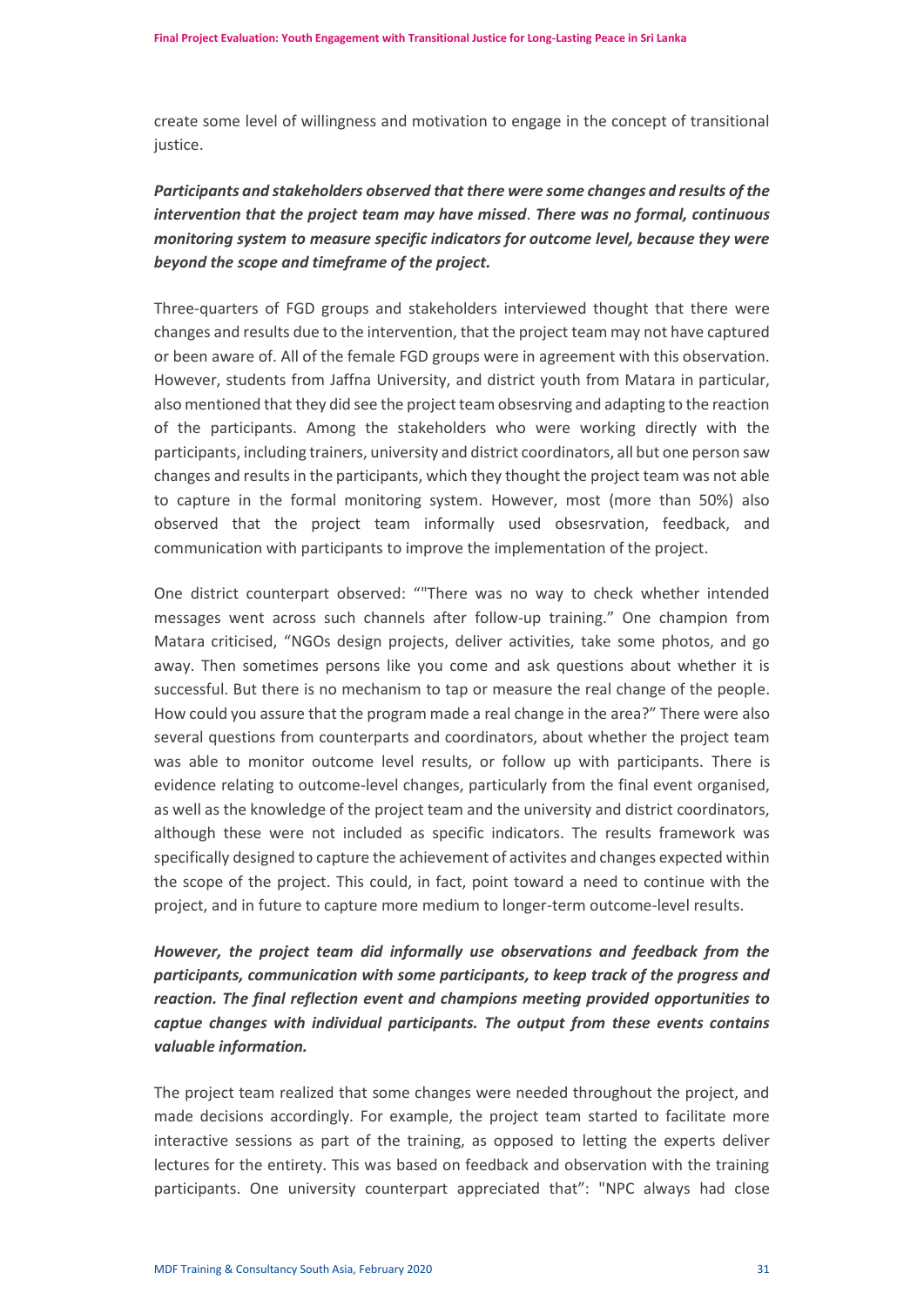coordination and information sharing with me about the progress of each and every level at work. Feedback and review was done on the progress of the project. After the training, even following support was received." The final reflection meeting, with youth survey research findings presentation, and the champions meeting, were not originally part of the project plan, but due to availability in time and funds, as well as relevance and alignment with the original intervention, prompted the project team to conduct these activities.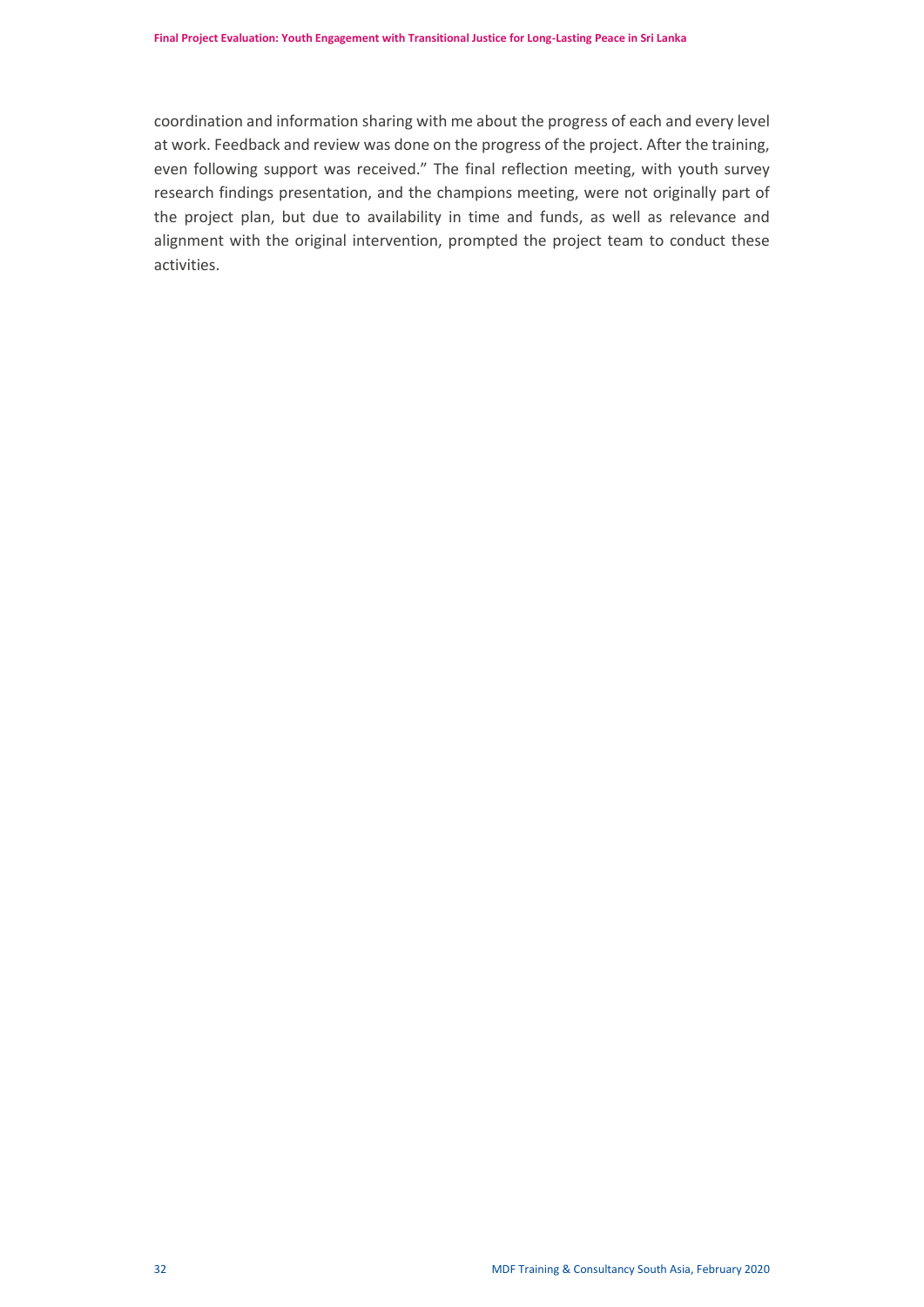# <span id="page-34-0"></span>**5 Effectiveness**

# **5.1.1** a. To what extent were the objectives achieved**?**

#### Evaluation conclusion: **Good**

The project was able to increase knowledge levels about transitional justice; but even more so, to influence postive attitudes and willingness towards transitional justice mechanisms in Sri Lanka among project participants, as well as to compel them to spread knowledge and engage in dialogue with others. This was achieved among both university youth (outcome 2), and district youth (outcome 3). Outcome 1, which was implemented under the primary responsibility of LAW, showed progress towards completion of the objectives, although the full realization of the intervention is dependant on approvals by various authorities.

| Outcome 1:<br>Ethnically diverse law students develop<br>legal knowledge and skills required to help<br>advocate for and implement a transitional<br>justice mechanism.                                       | Outcome 1 has not been realized by the<br>time of the evaluation, although there is<br>progress towards the output-level results.<br>The Human Rights Clinic is currently not<br>established or operational, as it is pending<br>approvals (output 1.1); the curriculum is<br>not yet updated, although appropriate<br>work<br>has<br>been<br>done<br>by<br>project<br>coordinators it is pending approval by<br>various authorities (output 1.2); the short<br>interactive law course was developed and |
|---------------------------------------------------------------------------------------------------------------------------------------------------------------------------------------------------------------|----------------------------------------------------------------------------------------------------------------------------------------------------------------------------------------------------------------------------------------------------------------------------------------------------------------------------------------------------------------------------------------------------------------------------------------------------------------------------------------------------------|
|                                                                                                                                                                                                               | delivered output 1.3).                                                                                                                                                                                                                                                                                                                                                                                                                                                                                   |
| Outcome 2:<br>Ethnically diverse university students help<br>disseminate correct information<br>and<br>facilitate dialogue on transitional justice<br>benefits<br>reconciliation<br>and<br>and<br>approaches. | There is evidence to show that members<br>of the university project target group have<br>indeed engaged in awareness-raising and<br>dialogue on transitional justice, because<br>of the NPC project intervention.                                                                                                                                                                                                                                                                                        |
| Outcome 3:<br>Community youth leaders are mobilized<br>increase understanding of peace<br>to<br>building within local youth groups.                                                                           | There<br>is<br>evidence<br>show<br>that<br>to<br>participants<br>among the<br>district-level<br>indeed<br>organised<br>youth<br>have<br>to<br>disseminate<br>understanding of peace<br>building to their respective local youth,<br>because of the NPC project intervention.                                                                                                                                                                                                                             |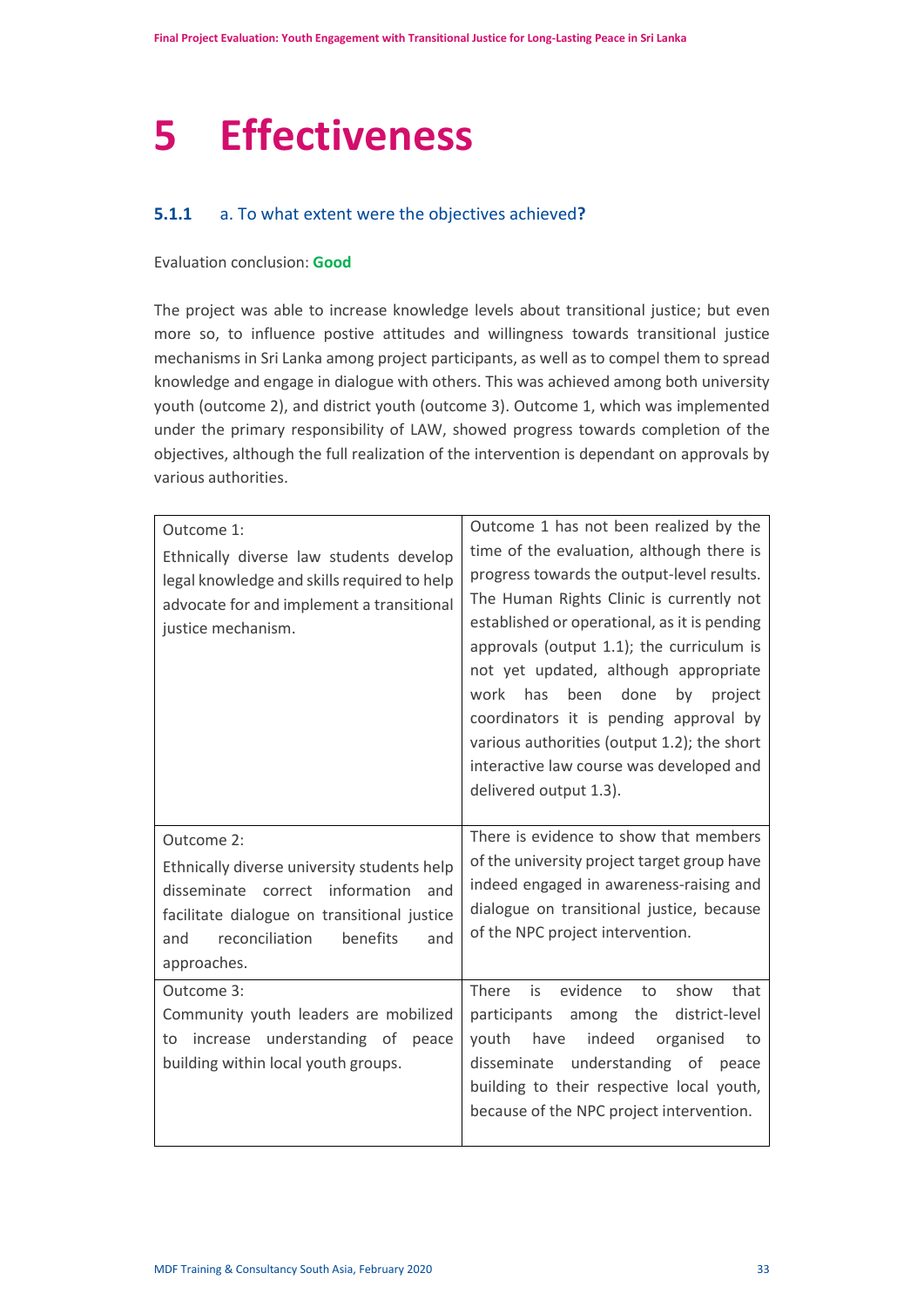Findings and evidence:

#### *Project participants' knowledge about transitional justice has increased.*

98% of university students, and 93% of district youth, reported in the baseline survey that they had never had a conversation about transitional justice. After the intervention, almost all participants were able to answer multiple knowledge-based questions on the topic, and cited that they had been able to discuss the topic with others and have facilitated trainings among their peers on the topic.

In addition, 100% of the youth participant FGDs, and 100% of the interviews with stakeholders who had direct interaction with the project participants (district and university coordinators, trainers, project team members, but not strategic partners), asserted that they had seen direct evidence that participants' knowledge of transitional justice had increased. Strategic partners interviewed emphasised that it was because they had not had much direct contact with participants, that they were not able to provide comment on this aspect.

The training was the first engagement that the participants had been exposed to about transitional justice. There were different understandings, and the trainers and NPC team reported to the evaluators that they had observed this in the universities and the district trainings. The trainings tried to bring an objective understanding of history. It was surprising to the trainers and coordinators that the youth understanding was very limited at the start of the trainings. It was reported that "The discussion in Jaffna at the start was extremely hostile, especially the reaction to the notion that there were war crimes on both sides. They thought that only Sinhala army could commit war crimes, and this meant killing LTTE cadres." According to the project team, such misunderstandings could be because of different mythologies across regions, rather than a national story. Even though the previous government had wanted to carry out the reconciliation framework, the correct communication to the public was not successful. Another trainer had the opinion that the level of understanding at the start was far below what is expected from a university student, and that there was no difference at all between general youth and university students. Results from the post-training tests, and feedback from the participants, showed that their awareness of transitional justice concepts, and applicability to Sri Lanka, had increased significantly. One participant perceived that the programme had been successful for most of the other participants in creating awareness, and sharing knowledge. Appraisal by transitional justice experts who saw the student-led activities, or videos of these events, thought that they were able to explain the concept of transitional justice very well, and this was a sign of good and correct take-up of knowledge of transitional justice.

# *Participants developed willingness and positive attitudes towards transitional justice mechanisms.*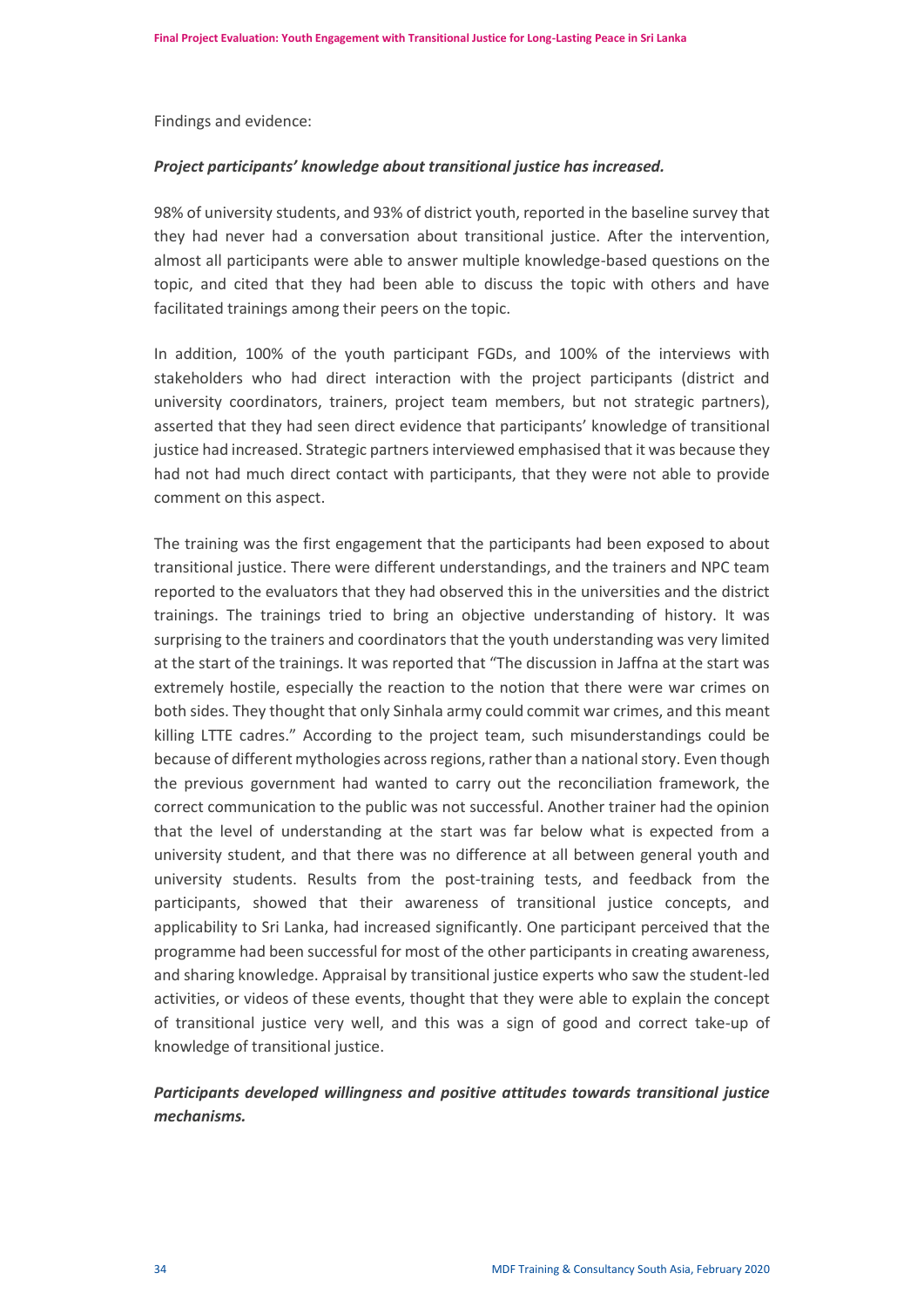A majority (3/4) of focus group discussions with participants, among both university student participants and district youth, revealed that they had developed willingness towards advocating for transitional justice, whether formally or informally.

More so than technical knowledge, a dramatic shift in participants' attitude towards transitional justice was observed and reported in the evaluation data. Throughout the trainings, participants became more open to discuss tricky issues, and to try to resolve concerns, and look for solutions. In the district areas, they performed better than the project team expected, especially in areas that were close to the line of conflict between government and anti-government forces during the war. They were able to talk about the issues very sensitively, because they had really faced the war, and were able to relate it to their experiences. Kurunegala youth were very interactive, even though it was their first time learning about transitional justice. There were a few political questions, for example about reparation – for example, whether it is only for Tamils. Throughout the training period, the trainers and project team observed that one of the prevailing myths in the south is that transitional justice it is only for the north and east, and there were assertions that it was an international intervention. Trainers and NPC project team members observed that at the beginning, participants were very silent, they did not ask questions. When the training moved forward, they started to question and become open. One particular example was a youth who was very much prejudiced, but by the end of the intervention in his area, he took it upon himself to go and talk about it with others. That was not a deliberate, structured follow up by the project team, it was of his own accord. That was quite significant.

After accepting the concept of transitional justice, the participants started not only being able to replicate correct definitions and meanings, but also form their own opinions and apply the concept to develop their own solutions for Sri Lanka. In the short stories and movies which were produced by students for the follow-up initiatives, the effort to try to find points of reconciliation is woven in. Trainers observed that the documentary shown took the approach to ask: what can we do to heal, move forward? The students engaged with the question. This was a level beyond merely communicating about an aspect of transitional justice. Another trainer observed that most participants were able to show some sensitive thoughts during the training. They were talking about their feelings, their desperation, and they felt that they have failed society, and abandoned society. In contrast, the trainer reported that Colombo and Kelaniya university students at first did not understand at all what the problem was. They understood that the so-called armed group was bad, and should be eliminated. The trainer tried to tell some stories and make them understand. After the session, the NPC facilitated some activities. Then, once they started to tell their own ideas, the trainer noticed there was a change. The students "came down" somewhat, started to think about the future, and expressed that they did not want to continue the same problem down to other generations. Similar observations about the process were observed and reported. As a result of the training, students expressed beliefs that there should be reparations, accountability processes, truth-finding, reconciliation, and finding the root causes to the war. When the discussion turned to Sri Lanka, the participants, including minorities, became highly engaged in discussion. The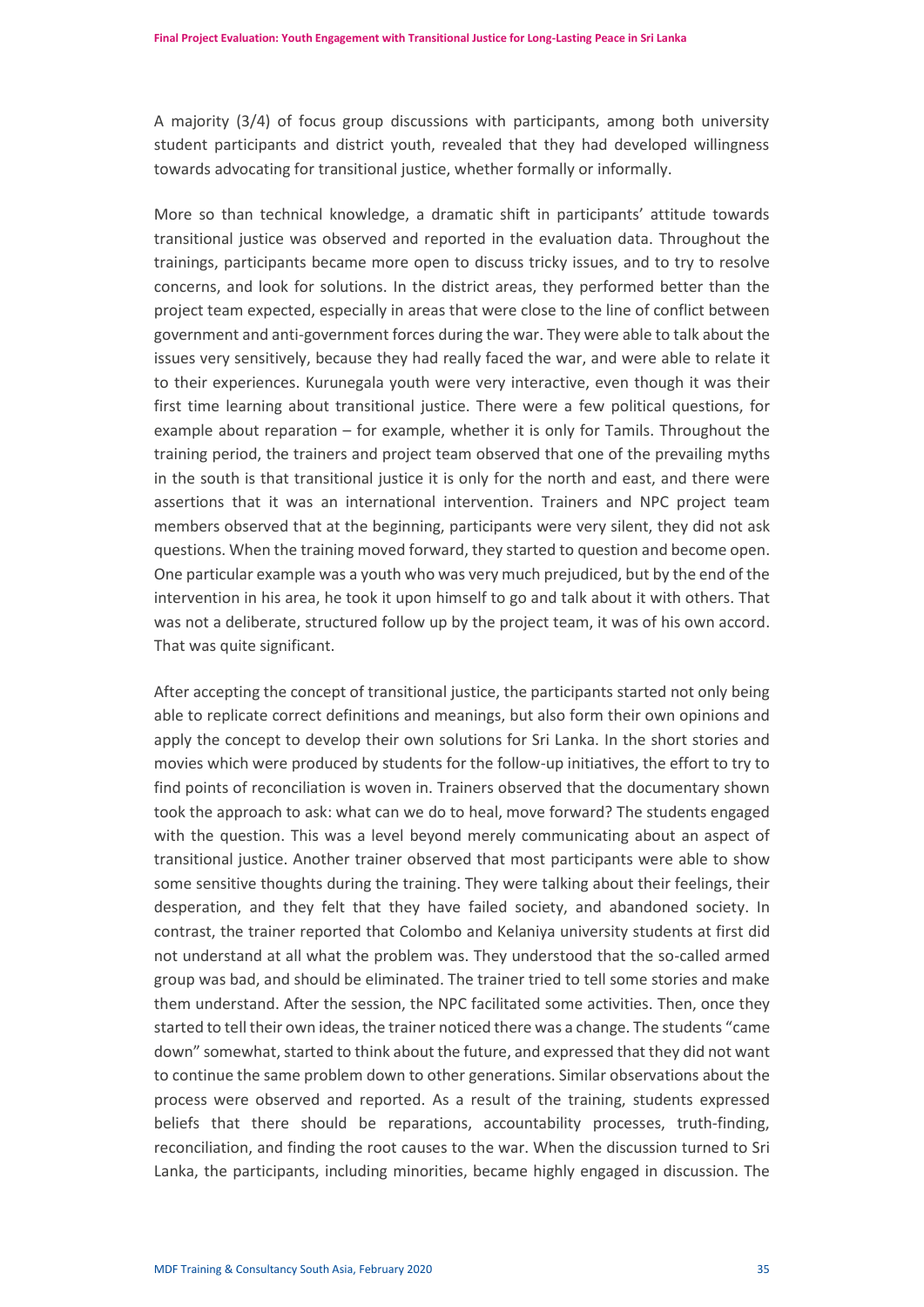recounted from their own knowledge, about what people had witnessed during conflict. Others in the audience also become concerned about these stories.

Participants had also noted this transformation. District participants explained: "There is a perception within Sinhala & Muslim Communities that transitional justice is a process to benefit only Tamils. But those participants from Sinhala and Muslim communities had a chance to understand the broader meaning of the concept. It is good that some activists were created from those communities, to work on the transitional justice concept." The Matara Champions said, "We felt at the beginning this was kind of white elephant concept. The concept was not familiar to us, as it was an opening of our minds, and a new thinking pattern." The champion students at Ruhuna University said, "We had some doubts on this project and the concept, due to the opinion on NGO work in the general public. The concept itself was new to us. The validity and relevance was cleared up during sessions we had in three-day training. This cleared most students' minds from misconceptions." "Before the training, we thought that only Tamils were affected by the war. Through the training we got to know that all citizens in Sri Lanka, representing all ethnicities directly or indirectly, were affected by the war". Students from the Eastern University described, "There was a change within ourselves. The way we looked at the Sinhalese community completely changed. We now know there is some structural background to the war, rather than it being one community against another."

# *Participants gained skills to manage discussions about transitional justice, and about the training, with others (peers and family, and in some cases politicians).*

The third day of the NPC workshop was about how to spread the message, and how to deal with tricky questions. After the trainings, the NPC and other experts who saw the student-led activities saw youth demonstrating an ability toexplain and manage a dialogue on transitional justice with other youth, in different and appropriate ways. Participants, as well as university coordinators, saw that after the trainings, the participants went back to their hostel or their home and shared their experience of the day with peers and family. Students described this, "in the gatherings and general events also we used our knowledge more than others, who do not know this concept. But there was resistance at times." It was also reported that at Jaffna University, several female students presented questions and demands to local politicians contesting in the election, who had come to the university to participate in an open-invite panel discussion.

65% of the 'champions', the participants who had participated at all levels in the intervention, have now had the opportunity to meet policy makers or figures who have influence on peacebuilding processes in Sri Lanka. According to the baseline survey, almost none of these had access or knowledge about the topic before the intervention.

*Participants at Wayamba University responded negatively to the training, and participants at Peradeniya University did not have the opportunity to complete their own follow-up activities*.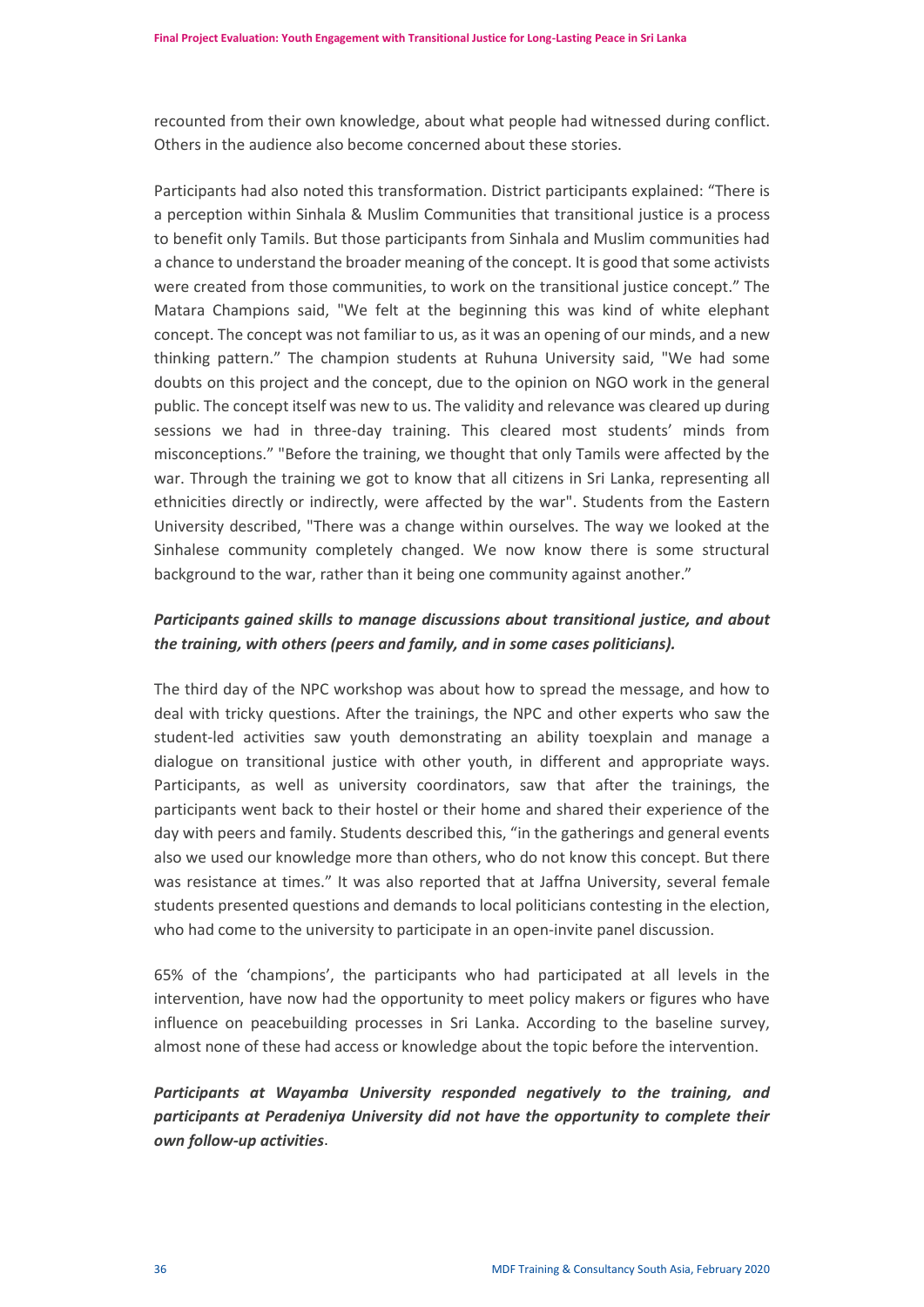At this particular training, students did not accept the concepts put across to them. Various potential reasons were cited: that the trainer had a strong Tamil accent and that may have triggered the students, that they did not have any academic background in humanities or social science. All of the participants were from the IT and Agricuture faculties, and the majority were Sinhala, with few Muslims. As such, they did not have a foundation in discussing social issues, the 'war hero' mindset, and that many of them may have lost a sibling in the war.

# **5.1.2 b. What were the major factors influencing the achievement or nonachievement of the project objectives? How did the project adapt to changes in the project context, and to differing perceptions and attitudes of project participants to the potentially controversial themes of Transitional Justice?**

#### Evaluation conclusion: Very good

Throughout the project, critical factors for success emerged, including selection of participants and coordinators, and the methodology of the training. The project made several decisions to adapt to changes and positive/negative responses to the intervention. For example, in the case of the negative reaction of students at Wayamba University to the training, the project team was able to bring in an expert facilitator quickly before continuing with the programme.

#### *Participant selection was carefully considered, and criteria were employed.*

In general, stakeholders and participants reported positively about the participant selection criteria and process. More than half the participant respondents FGD groups, including male, female, and mixed groups, and from both unviersities and district interventions, specifically spoke about the criteria and selection process. They said that not only did it seem fair, but they thought it actually contributed to the success of the project by raising motivation of the participants who were selected. They stated that since there were criteria, the selection did not seem unfair, which increased motivation to join by those who may be hesitant of selection processes. In the districts, participants selected were already active young citizens invovled in social movements, are leaders among their peers, who have a regular profile in development and peacebuilding initiatives. But in the universities, participants were selected based on their profile, with a focus on those who would benefit more from the attitude transformation. Therefore, district youth participants may benefit more from acquiring a toolkit of knowledge about transitional justice, while university participants may benefit more from the attitude transformation. In Peradeniya University, there was only one male, but this due to the composition of the student body in the targeted department. Second and third year students were selected, because first year is a little 'clueless', and the last year is about to pass out. In most cases, students were selected from relevant departments, such as law, politics, sociology, as well as science. One partner explained their satisfaction with one aspect of the participant selection, that in universities, there were "fresh" participants in the project, and not the "same faciliar faces that you see everywhere". Therefore, it seems that the project has exposed a broader target group to the concept of transitional justice. In the university,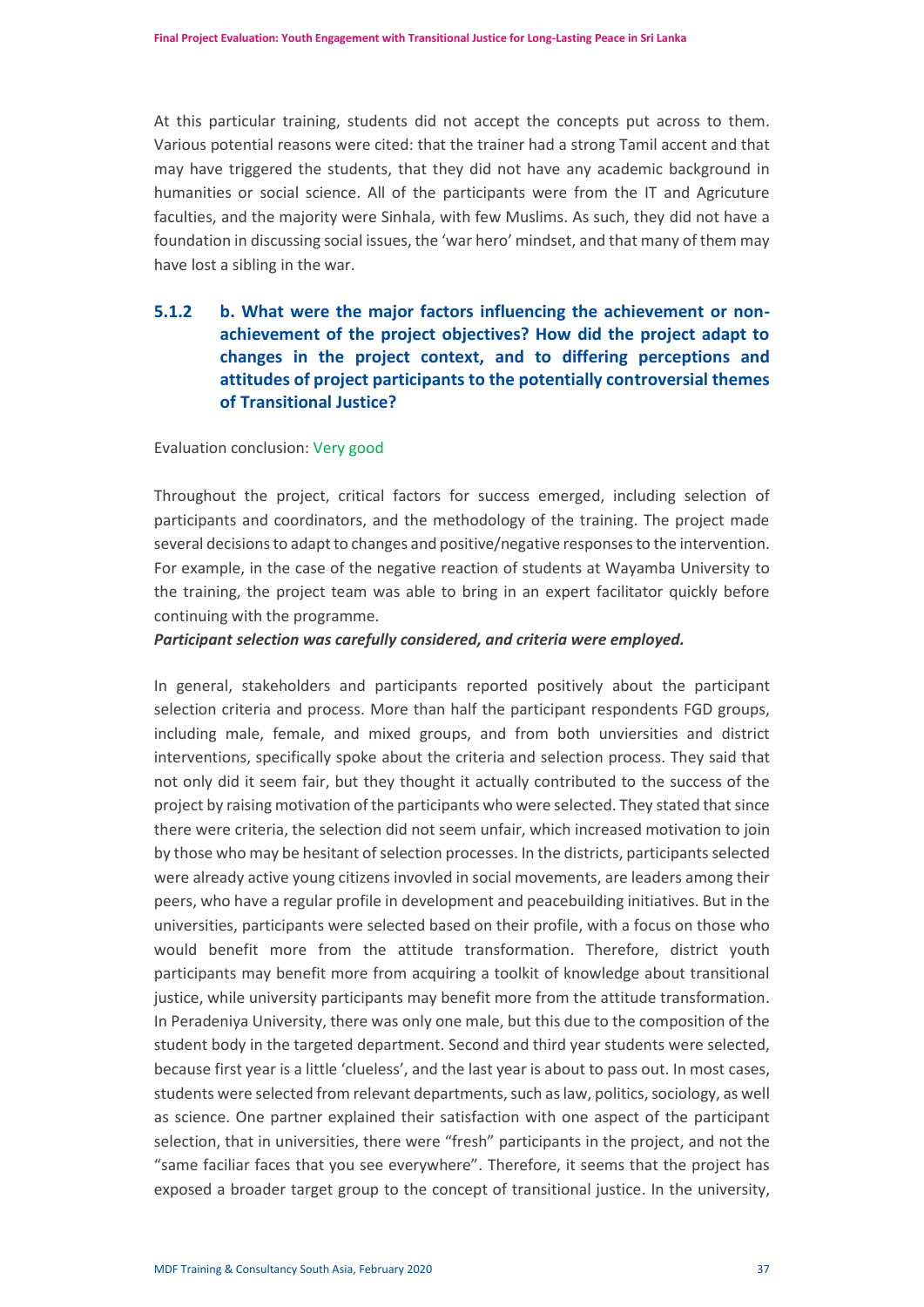since this was a very fresh topic for the participants, "they were really engaged and interested, and questioned a lot." It was observed that in the districts, this kind of event and training is more familiar to the participants, and so they were more passive and less engaged. According to the pre and post training evaluations, the subject was entirely new to both university students and district youth; however, trainers reported that the university students were more observedly engaged, and thought it was because the modality was new to them, while district youth are used to attending trainings.

# *Coordinators with strong connections and authority, endorsement from their Vice Chancellor, and interest in the subject were effective in ensuring that participants were engaged.*

Those coordinators who have legitimacy, good rapport and connection with the students, are well recognised, and connected to the topic, were more successful in engaging studentsin the project. In the Eastern University of Sri Lanka, the evaluators could observe this effect in the participation of the students themselves in the FGDs. Although many of the university studentds had already passed out, they all came for the evaluation (40+ participants), even though they travelled from far away. We also observed that if the coordinator had an influence over the career development of the participants, they are more likely to be involved in a peacebuilding pathway in their young career. Some coordinators were committed to get the students engaged in the issues of the country, get them onto a relevant career path, not only to achieve participation in the trainings. One motivation for the coordinators was that they were able to utilise this opportunity to elevate their profile and relevance in the university. One coordinator in particular described as being an expert in the area, has been very active with the projects, he knows the history, network in the university, rules and procedures, and so was able to work effectively to help achieve the aims of the project. Another coordinator is a well recognised figure on social cohesion in the North, and some champions in Jaffna appreciated his support to get them more involved in the peacebuilding effort since the NPC project. District partners were selected, who are practical, who already work with youth, and who are familiar with local authorities, familiar with the context, and the thematic area (peace and reconciliation). In Sabaragamuwa, the students reported to the evaluators that they were originally not willing to engage on the issue of transitional justice, but said that it was only due to the influence of the coordinator that they accepted the concepts. In cases where the intervention was not successful inside universities, this was in some part reportedly due to the coordinators not accepting the concept or not being willing to follow up with the student-led activities.

In addition, support from the government counterpart and formal partnership allowed the project to enter the universities. Managing to gain formal access to the university students through tapping into networks was a major success factor in the project.

# *The methodology of the training and project activity was appropriate for the youth audience.*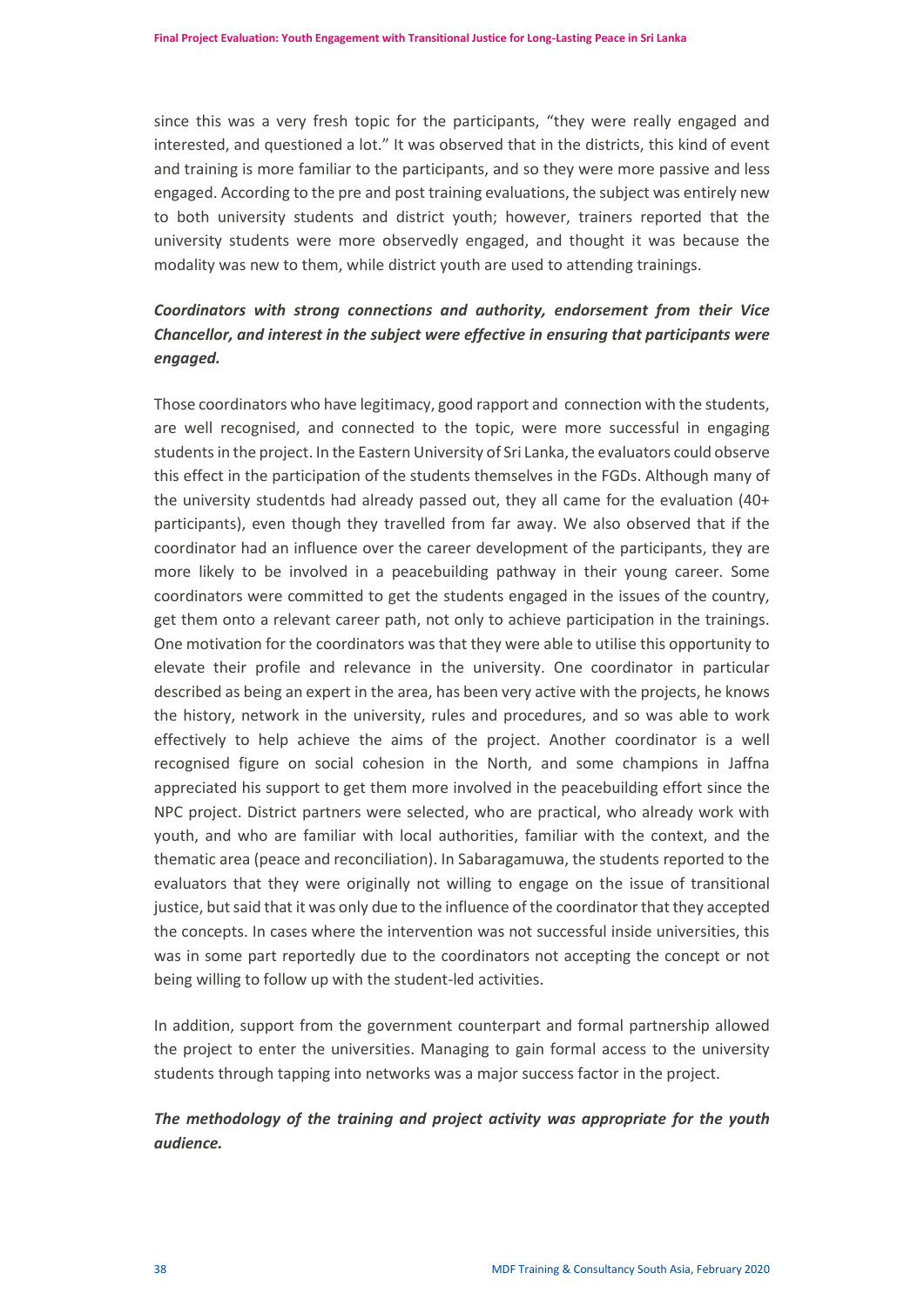One of the success factors of the project was the methodology of the training and interaction with young people. The reaction to the training was closely monitored and the methodology re-developed by the NPC team, who supported the facilitation rather than completely hancing it over to external trainers. The NPC team knows the participants very well, and many stakeholders and participants commented that the team was highly dedicated and connected well with the young participants. The NPC team could see that the training participants were learning valuable knowledge in the technical sessions, and decided that this could be complemented by more interactive sessions and discussions, and delivered these elements. During the very earliest trainings of the project, the NPC project team observed that the training content was very knowledge-based. They decided to facilitate an additional element to the training, the film screening and discussion.

# *Facilities to enable students to access and participate in the trainings are essentail for meaningful and fair engagement with the project.*

Some participants are based in far away areas to the project implementation places. The small travel allowance was essential for them to fully attend.

Another decision that was made part way through the project, was to conduct the trainings at a residentail venue, and have provisions such as food provided for the participants. This ensured that the participants were able to fully enjoy the atmosphere, and create essential bonds and networks with other participants. If it were not for this, participants would be less engaged in the program, and would have less sustained relationships with each other and the project team to engage in transitional justice mechanisms going forward.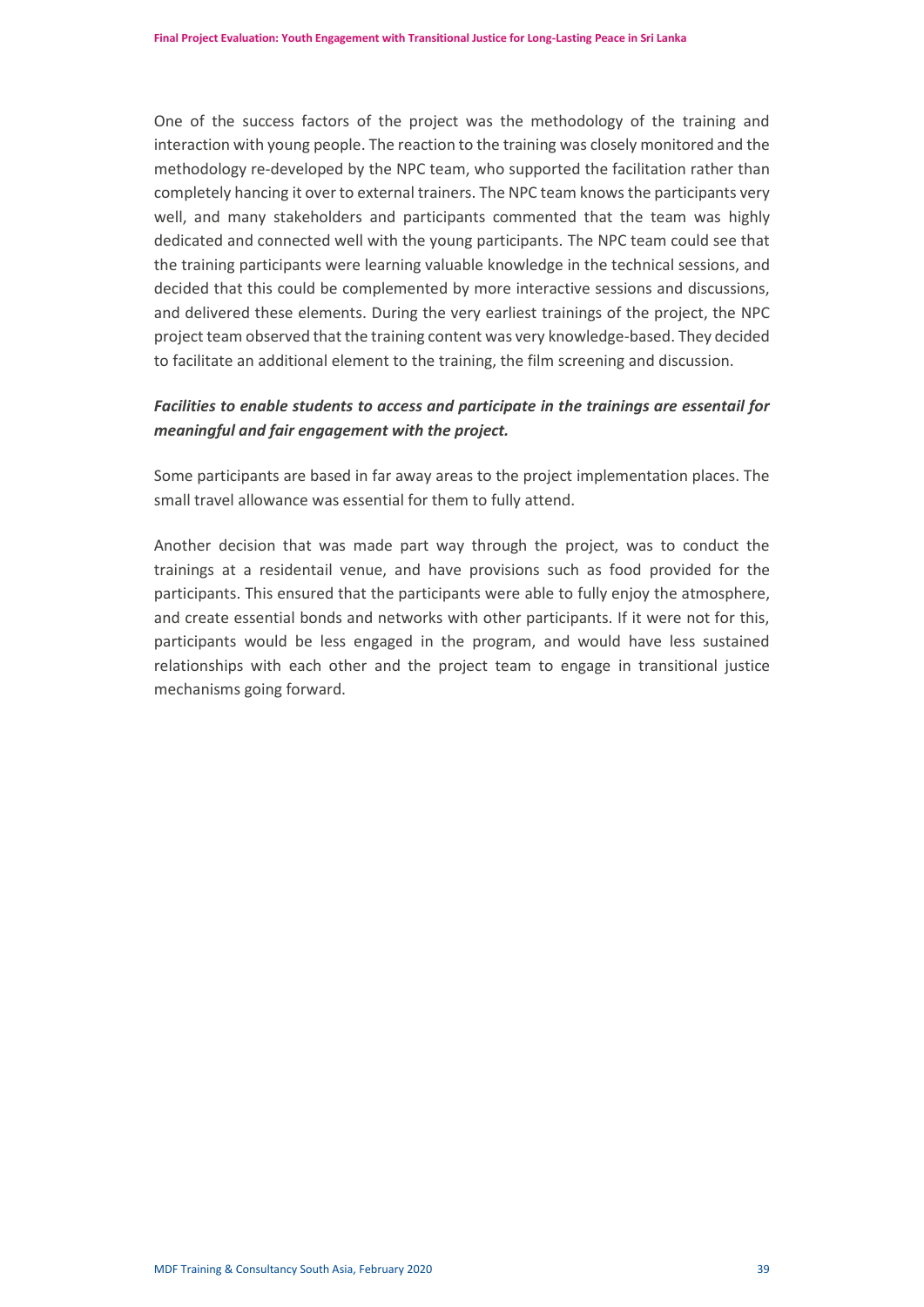# <span id="page-41-0"></span>**6 Impact**

# **6.1.1 a. What has happened as a result of the project? What were some of the unexpected results (positive or negative) that the project had?**

Evaluation conclusion: **Good**

The project induced positive results, and indications of direction towards impact. However, this is mostly on individual level, for direct participants.

# *Participants spread the message about transitional justice to others, and engaged in further dialogue with peers and family about the topic.*

More than half of the evaluation research FGD group and interviewees who were participants, trainers, project team members, coordinators, cited direct observation of participants engaging in dialogue with others directly after the trainings. Strategic partners explained that they do not have enough direct contact with participants to observe this.

As well as initiating their own events, for example at orientation weeks, project participants reported that, as individuals or small groups of self-initiated peers, they had purposefully talked about what they had learnt in the trainings to others. There are several instances of this, using different means. Some of the community youth wanted to make a YouTube channel, or community drama, which could be taken around the country. In Ruhuna, one student is good at rapping. After the program, he started to make songs about transitional justice. One student in Batticaloa, who was not an original participant or champion, but had come to the follow-up event, started making paintings on the theme of transitional justice, and he did this for the school. One participant said: "Within friend circles and families, we discussed about the event and what we learnt. It was not easy. One of my friends at The University of Moratuwa, at Prabhakaran's birthday, Tamil students were giving a small celebration and putting some posts in social media. Normally Sinhala students opposed it. But with my friends, I opposed their attitude. I said it was not right to celebrate a terrorist organisation. But there should be a space for families or individuals to commemorate their loved ones (whether they are LTTE cadres or not), there should be a right." Ruhuna Champions reported that they did one joint event with community group (CDC) in Kamburugamuwa, in addition to the NPC led events. These interactions tended to happen mmediately after the trainings; however, it is unclear whther this peer-to-peer influencing is sustained over time.

There are two districts in particular where participant FGD groups said that participants either did not, or were not able, to engage in discussion with others about transitional justice. In Batticaloa, the female FGD group, the mixed gender FGD group, and even the mixed gender 'champions' group where participants have been engaged to the highest levels in the intervention, stated that they did not see participants engaging in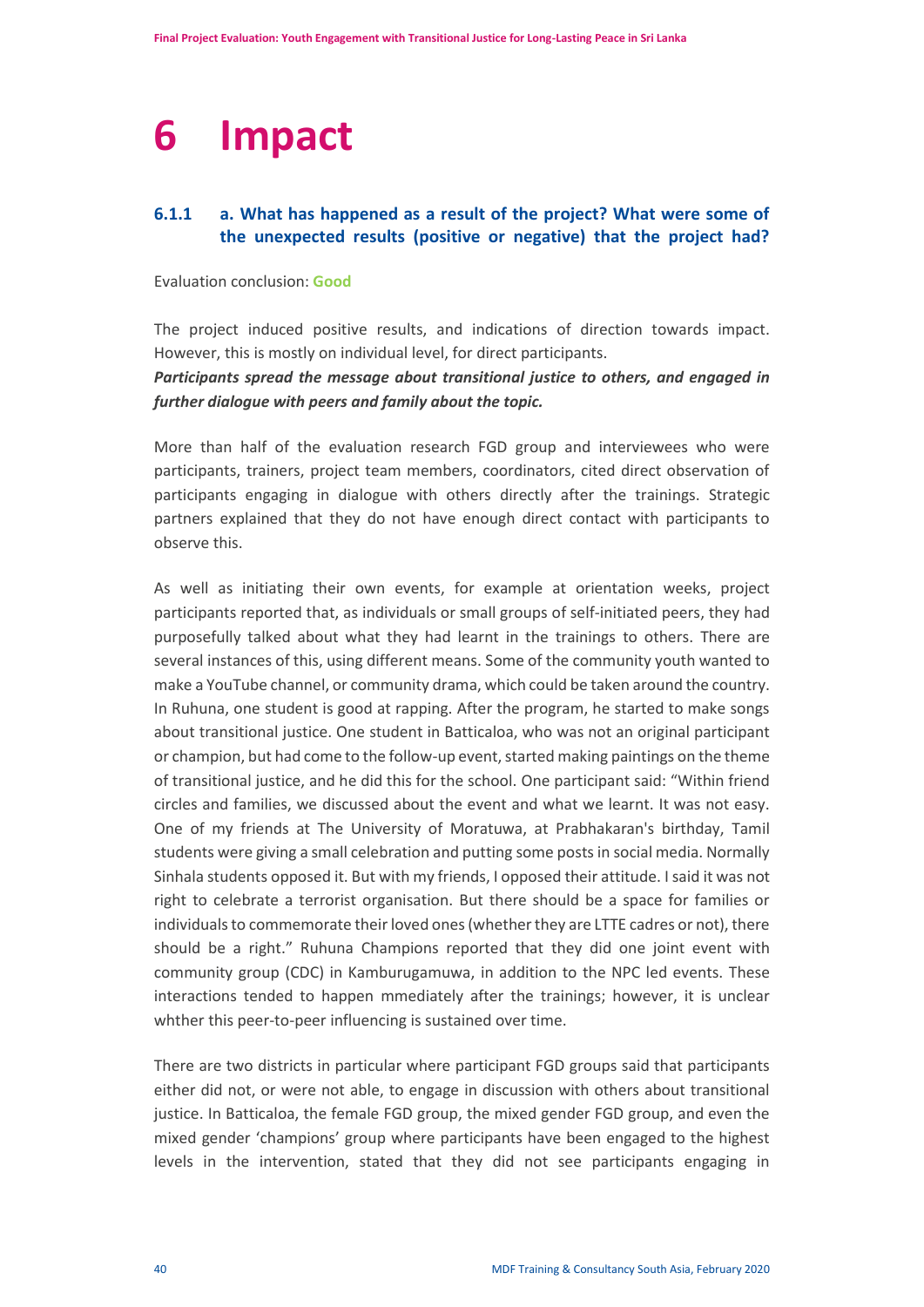conversation with others about transitional justice, even after the trainings. In Nuwara Eliya district, both the male and female FGD groups stated that they did not observe this.

#### *Some participants are pursuing further specific academic studies on transitional justice.*

One-third of all respondents cited instances where they knew of a specific person who is continuing their higher education about transitional justice.

These findings were reported from the university representatives, and some participants to whom the higher studies students are known. A final year student from Ruhuna did her final year thesis on transitional justice. She had already had a plan to do something else, but she got an opportunity in London for a fellowship for several weeks, and this experience encouraged her to develop her research on the topic of transitional justice. One student from Jaffna also did his research on transitional justice. The Eastern University coordinator is now doing PhD on transitional justice. In Uva Wellassa University, one lecturer has given the assignment, worth 4 marks, on the topic. In Colombo University, there is one student under the coordinator, doing her masters, who has now graduated and is working in the same department. She was arguing for an aspect of transitional justice to be woven into the preamble of the constitution. Many of the participants are studying sociology and political science. In their final year exam, there was a question about peacebuilding and transitional justice: 'how sustainable peace in Sri Lanka could be developed through transitional justice." Students at the Eastern University were able to select this question, and the participants received good marks. "I am thinking of putting 'Current Social Conflicts in Sri Lanka' as the topic of my final year thesis," one champion from the Eastern University told us. "Some of us contributed as enumerators of a research conducted by the department," from the Ruhuna University Champions.

One of the significant findings, a result that was not originally envisioned, was that the universities would begin to take it up as a part of the curriculum, or that lecturers would include aspects of transitional justice into their modules. Because of this, and the postgraduate studies, it has become a legitimate topic of academic pursuit in Sri Lanka. That is a significant change. It is closer to becoming a mainstream theme, rather than a fringe topic. In Sabaragamuwa, representatives are already in discussion to organise a course within the curriculum on peace and conflict transformation. In addition, they will organise a skill-based course for recent graduates, on peace and conflict transformation, and how to develop peacebuilding proposals. With the basic qualification and the skill qualification available, there would be a lot of opportunities and for career prospects in this area for graduates.

#### *Participants want to respond to real-world issues as they arise.*

In almost all of the participant FGDs, including males and females from all four districts and universities, it was expressed that they and their fellow participants feel an urge to use their new knowledge and interest in peacebuilding to respond to negative events in their community or nation. More than half of the stakeholder interviewees, who interact with the participants, cited that they had seen evidence of the participants seeking ways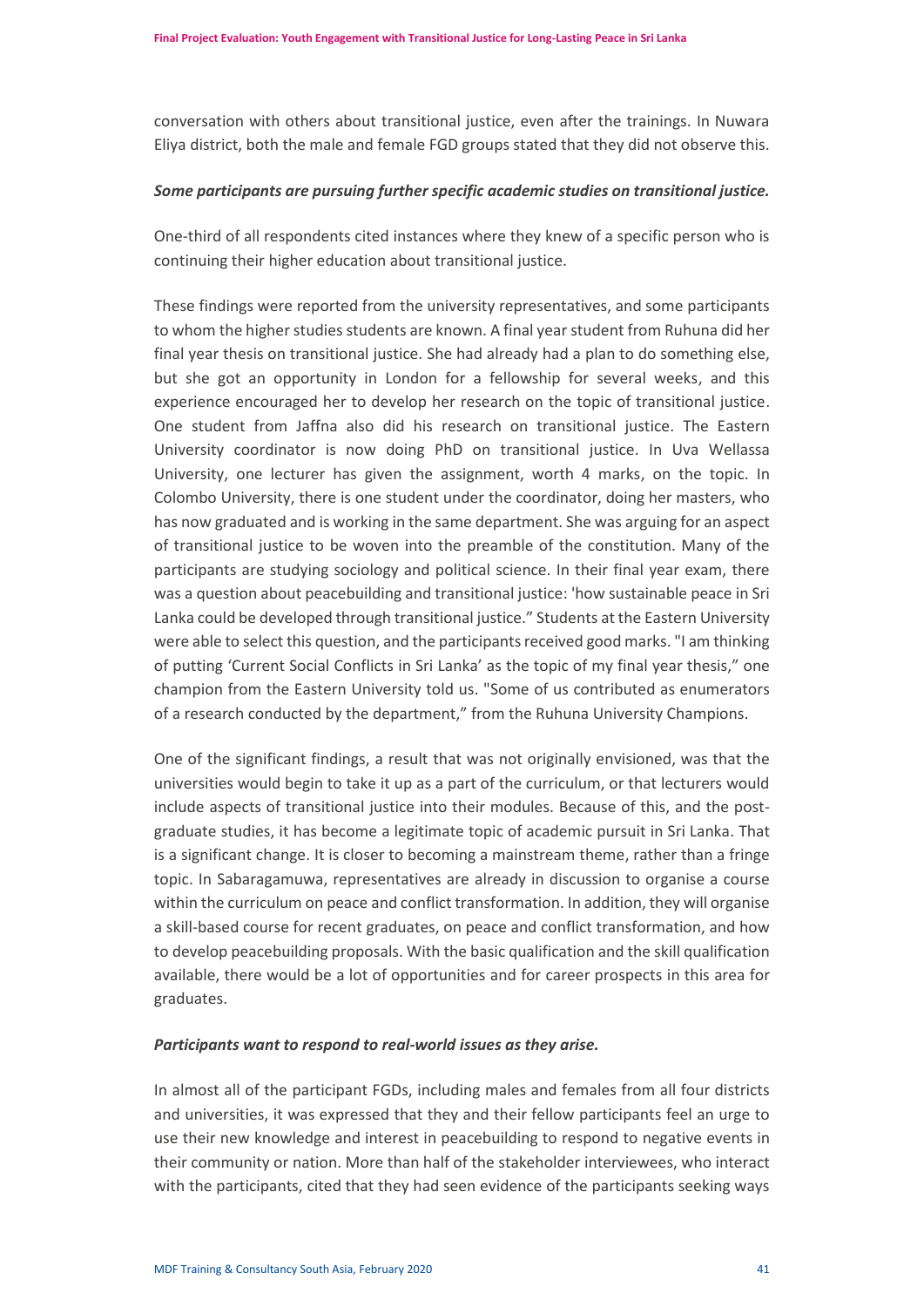to respond positively to conflict-related events, since their participation in the intervention.

The project team reported that after Easter Sunday, some of the participants called the team, asking if there was anything they were able to do under the purview of NPC. One participant described an exchange on Facebook after the Easter Sunday attacks, and the ethnic dynamics that played out on social media platforms, and how his attitude to becoming involved had changed; he was more aware of what hate speech and incedentary rhetoric was and was less inclined to share it. Participants also expressed desire to see change happen with marginalised community members, for example in the FGDs there was disucssion about the ex-combattants who are settled in Batticaloa, who had unwillingly been involved, but are still marginalised by the community to this day. One of the participants expressed that they became aware that the regulations towards Sinhala war widows are unjust – through this, they realised that transitional justice is relevant for everyone, and expressed that they want to see outstanding injustices resolved.

# *Participants also gained personal and professional leadership skills, and gained career opportunities.*

During the evaluation research, there were many reported incidents of participants who had gone on to gain opportunities to develop themselves professionally, and also in using personal leadership skills, including to promote transitional justice mechanisms. For example, more than 70% of participants, both boys and girls, have delivered a knowledge session or awareness raising training to their peers on transitional justice. However, more district youth than university youth have delivered such sessions multiple times to varying sized groups, and have more often done this as an individual 'trainer' than as a group. Evaluation respondents as a whole believe that individuals have been transformed, in some instances take corrective actions towards transitional justice, and have generally built up relationships with others. Sabaragamuwa students asked for assistance to use the simultaneous translation equipment, and the NPC translator did a free training for them. This enabled the project team to form a good bond with the students. There was a leadership component in this – the students gained personality development, and this helped some gain jobs eventually. Trincomalee, Ampara, and Batticaloa youths, who went through the trainings together, are now in correspondence, and are all friends on Facebook and WhatsApp. One lady participant from Nuwara Eliya, came to Jaffna just to visit the families and understand the reality herself. Stakeholders have that opinion that the NPC project will provide a lot of good employees for the government sector, especially from the universities. There are reports that many of the participants who have since graduated are working in the government sector, and it is believed that they are referring the family members to the relevant organisations. In Jaffna, at least three of the district youth are taking on the subject and becoming career trainers, under the guidance of a district leader.

Almost all of the stakeholder interviewees, who interact with and can observe participants in their education or professional lives, said that they see an improvement in personal or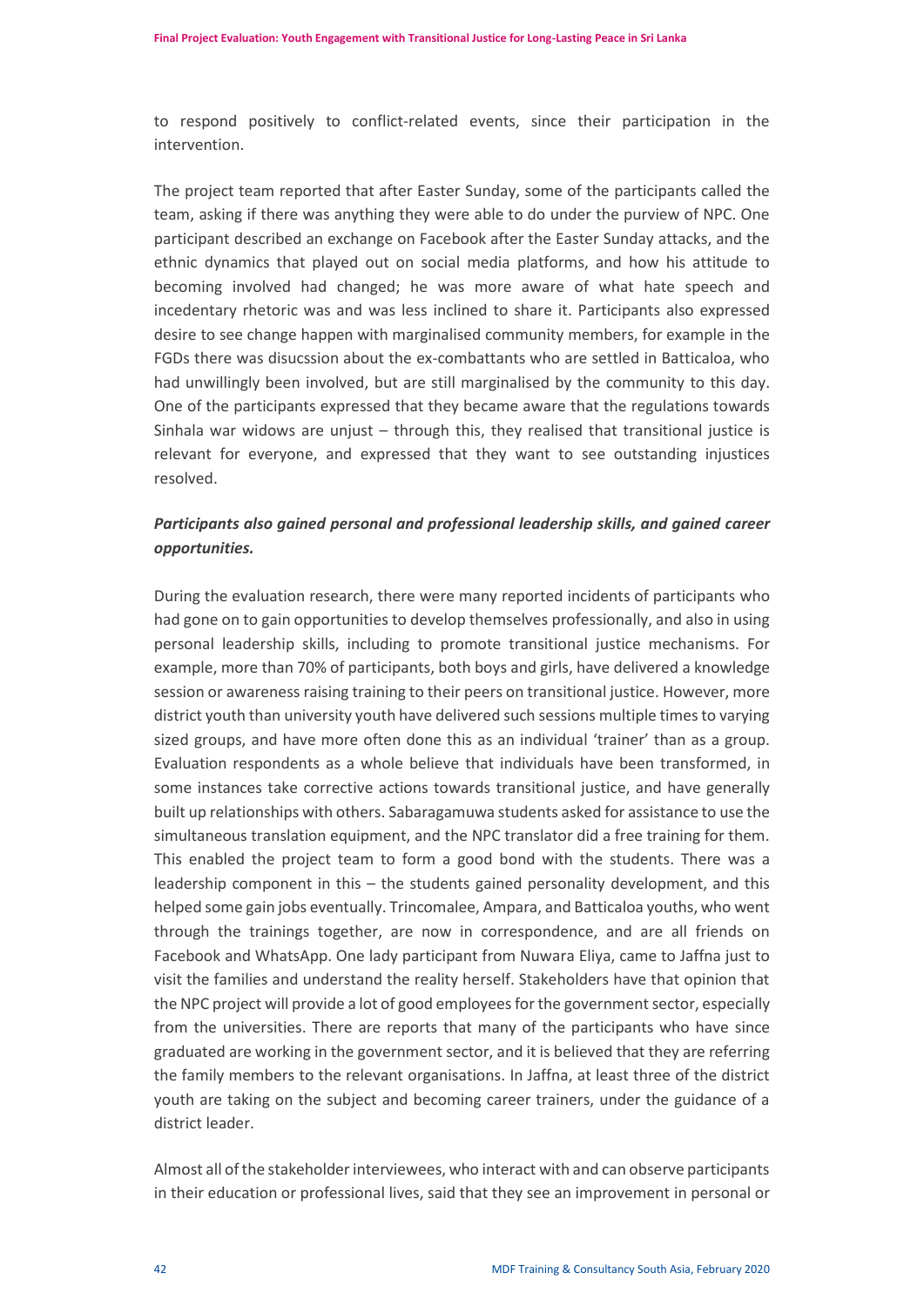professional leadership skills, or that some participants had gained career opportunities due to the intervention.

#### *Participants became resource personnel on transitional justice.*

Becoming a trainer or resource person on transitional justice requires not on skill but commitment to the concept, demonstrating that they are truly internal mediators. This result belongs on impact level, as it is beyond the personal sphere of the participants, and shows that they are influencing other. Three of the champions from Matara have become resource persons for other organisations or trainings, and are very active, having conducted many programs, even one became a resource person for a teacher training school. One district youth from Matara is also engaged as a trainer. In Batticaloa, up to six of the participants are now regularly working a trainers in some areas related to transitional justice. "One of the organizations which got to know that I followed this training and they asked me whether I can do some sessions for the youth. Now I am working as a facilitator for them for youth groups on a part-time basis. Sometimes youth ask some critical questions; however, I am able to answer them properly as I am a political student and the learnings from transitional justice training were quite useful in that aspect," said one champion from the Eastern University. The champions also explained that for most of them, their facilitation skills have improved, and they now have the experience of researching and giving presentations, and have gained communication skills. They feel this will help them in their careers, even if not strictly in a training role.

# *There is some indication that participants believe they are more able to resist violence and unsocial behaviour related to ethnic tensions.*

Half of the data sets, from all respondent types, contained assertions that they thought participants were now less vulnerable to becoming involved in conflict. More than 90% of the participant FGDs affirmed this.

A District youth in Matara explained that, "after the Easter attacks, there was a very high tendency to do violence towards Muslims in the area. But this did not happen. We (youth) think that these workshops, as well as other efforts by NGOs and forums and education efforts, have decreased our tendency to be involved. We think that this project can be counted as a contribution towards this." This is reflective of the success in creating a body of mediators. This shows both attitudinal and behavioural change, with the youth very directly referencing their training through the project, affirming result on towards the impact level. Participants also explained that "the violence (Digana and Negombo) area was not where the NPC intervention took place, so we think this shows that the NPC-type trainings have some effect. Also we think that the youth who were involved in that, were brought from outside, and they had not been part of any of this sort of event to teach them awareness." A district youth from Batticaloa further explained what happened in his area, "Batticaloa was affected by the Easter Sunday attack. Some forces, and politicians had some hidden propaganda to create hate between Tamils and Muslims. However, it was not successful and both communities did not get caught in to that trap. Projects like this, and some other humanitarian initiatives by like-minded organization could have a positive impact on this situation." It seems it is having the impact of making the participants think more carefully about dynamics and behaviour: "I changed my social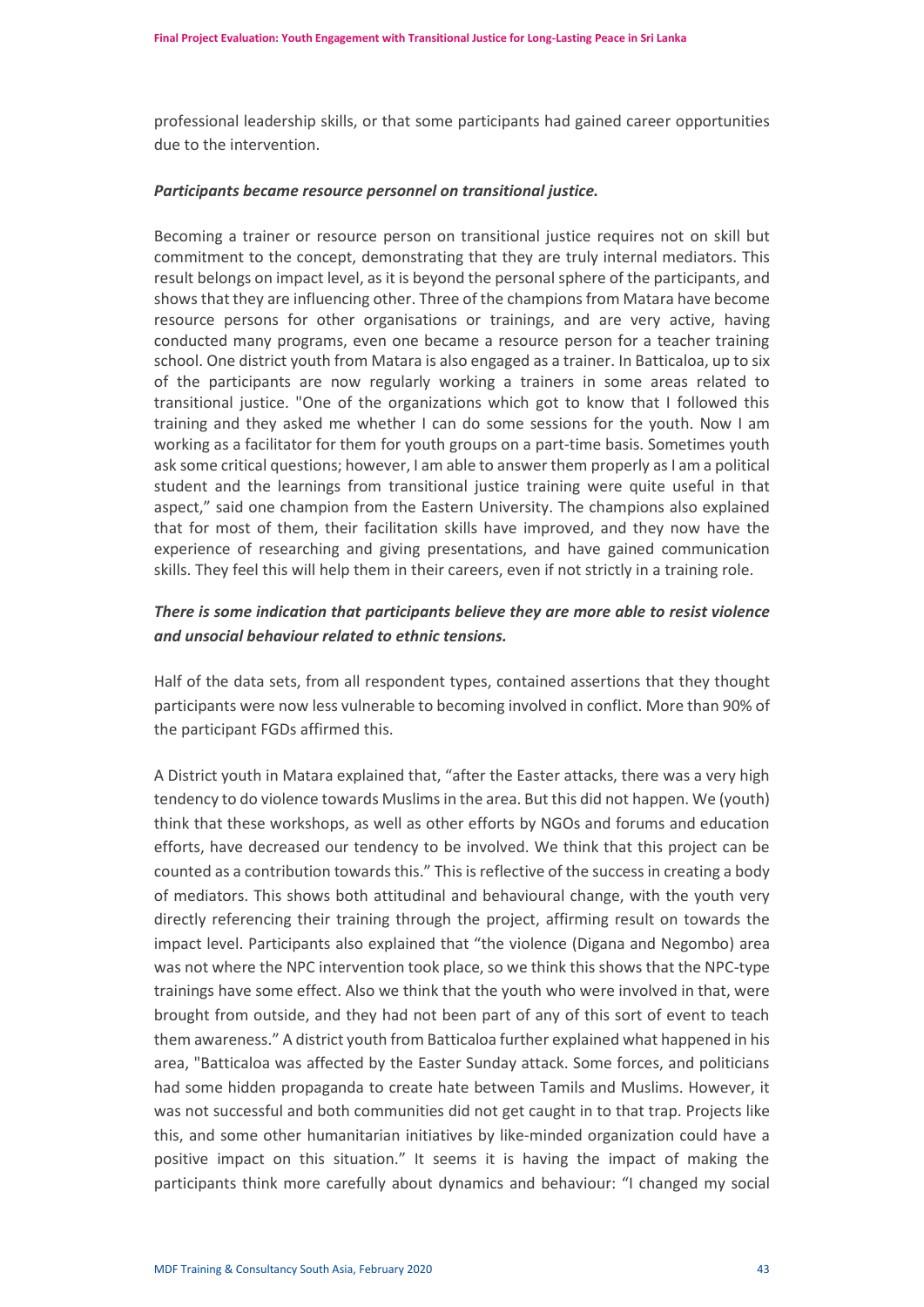media behaviour. There were certain racist posts in social media. I wanted to share or repost it. But I was a little reluctant, because there are some Muslim friends in my Facebook. In one incident, the post was very funny (but it was racist or extremist) and I re-posted it. But then I thought, my friend who is Muslim, might see it. So I deleted it. The training made me think about others' perspectives."

# *Participants, particularly district level youth leaders, started engaging in advocacy work as a result of the training.*

More than half of the participant FGDs affirmed that they, or some of their fellow participants, have been engaged in some advocacy work external to the project, on transitional justice.

In the focus group discussions in Batticaloa, project participants described that they are involved in real activism activities. This is reflective of impact, as it is significant behavioural change expanding to others. They are working with other organisations, for example the missing people society, to help affected people approach the relevant department, to collect the quality information from the community, and submit the request or information. They helped to give direction and support to affected mothers. The training was successful in encouraging the participants towards practical action and using knowledge about their own rights. "We were all kids in 2009, at the time of the final stage of war. We lost some of our loved ones and parents at that time due to war and we did not know what to do with those losses. Through this training programme we got to know possible procedures and compensations that we could follow to deal with those losses", said a participant from Batticaloa. The district youth also told the evaluation team that that after the Easter attacks, in Batticaloa, some politicians tried to leverage the situation by doing a stunt to get some benefit, for example by doing a fast or strike. But after the trainings and awareness about transitional justice, the youth understood what was happening, and did not get swayed or affected by this. The youths in that district who had participated in the project, explained during the focus group discussion, that they refused to get involved in the local violence even though they had been incited by local community influencers. The FGD participants who recounted this story explained that they knew of other youth from the area, who had been willing to go along with suggestions to cause harm to property in the area. They were involved with other groups and networks and in previous events, so instead, they organised a blood drive, especially for Muslim youth to donate for affected Catholic communities." Through the evaluation, we saw the strongest evidence of this kind of change in Batticaloa district.

*Youth participated in the follow-up initiatives to deliver the concept to other youth, as per the project design. However, there is no evidence the university participants are choosing to incorporate transitional justice themes into extra-curricular activites in a sustained manner, or organise further activities, without direct support from the project.*

There is a clear difference between the opinion of the university student participants, and the district youth participants, on this topic. Most of the university student participant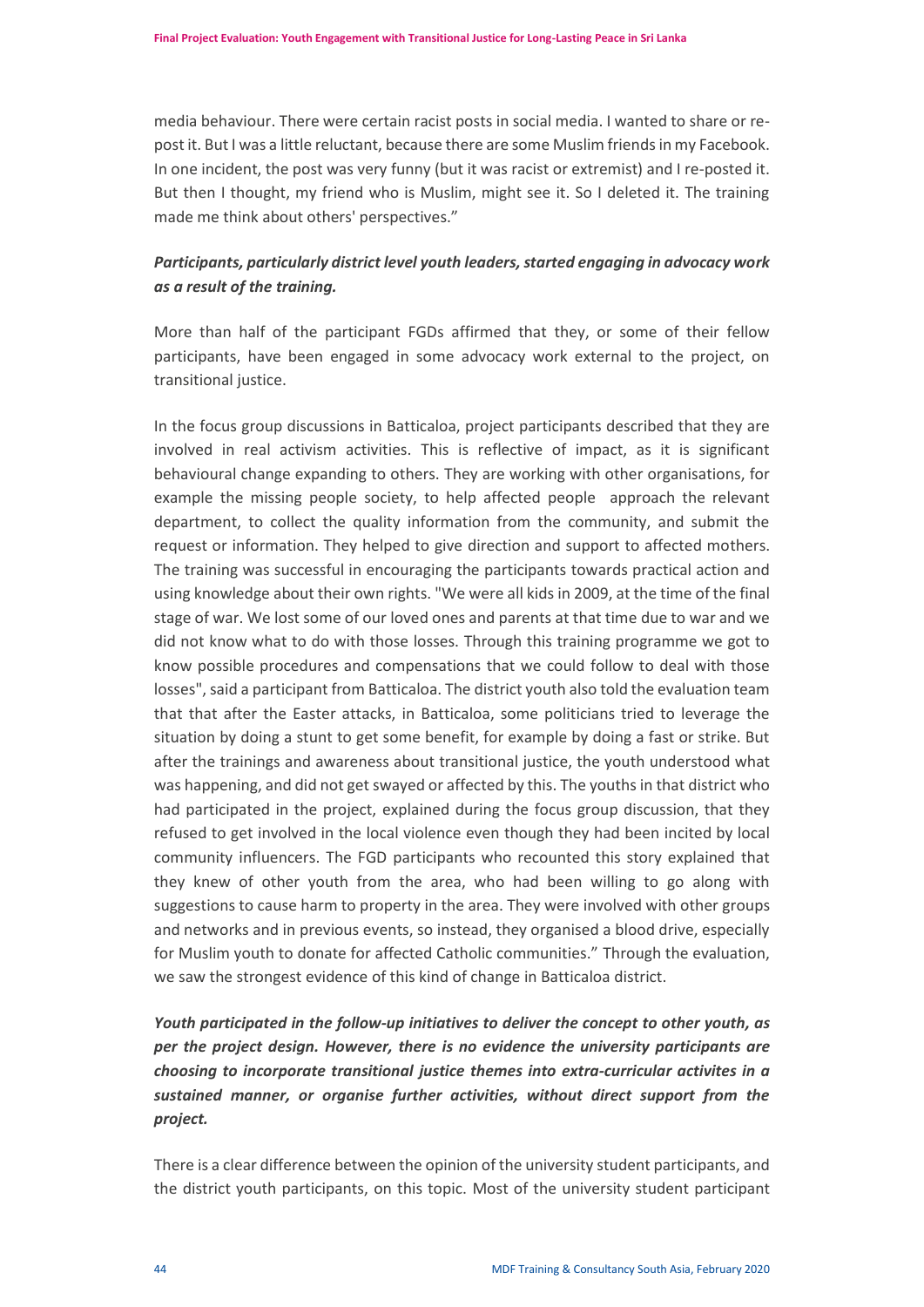FGDs said that they hoped that support would again be provided by NPC, including direct organisation of similar project activites as already conducted, so that the initiative could continue. In contrast, almost all of the district youth FGDs said that they thought followup activities could be organised by youth participants in a sustainable manner, without direct support from the project.

Apart from in Wayamba and Peradeniya universities, a selection of student participants became involved in the follow-up events to deliver the concept to other youth. In the districts, on the whole, the participants also shared the concept of transitional justice, as they were involved in other committees and organisations. When discussing whether this would happen again, there was a tendency to speak as if it was up to NPC driving the initiative again, particularly among the university student participants. In some instances, participants mentioned that they would like to continue with the initiative, but they did not have the opportunity to do so. For example, one student participant from Jaffna, explained that she would like to take the concept to her home area, but did not have any platform to do so.

# **6.1.2 b. What real difference has the activity made to the students and grassroots youth? Was there an effect on their immediate surroundings?**

#### Evaluation conclusion: **Moderate**

We have taken this question to consider whether there are changes in the environment, for the participants. There are minimal signs which point towards changes in the university academic environment, although there is reported enthusiasm for this. There is some evidence that participants share concepts with friends and family, but face some resistance, and are somewhat reluctant.

The post-graduate studies in the areas of transitional justice (outlined in impact section), the interest of university representatives to build the concept into the curriculum or through non-curriculum learning platforms (such as regular guest lectures or orientation activities), or to bring the concept through their teaching, show the take-up and use of the knowledge by some actors within the university environment.

While there are signs that participants had shared the concept among friends and family, they also mentioned that there was some resistance to talking about it or becoming involved in activities related to the concept. This was true for the majority of districts and universities covered. They explained that their families have experience with previous political regimes where getting involved in discussions about this kind of topic was not encouraged, and they said that their families may worry about negative future consequences. A district participant explained: "There are some people who think that it is a risky thing to deal with such a concept like transitional justice. Some sort of fear or uncertainty is also there." "Even with friends and families, it's not that easy to talk as they feel like this is kind of western concept. Some people are a bit reluctant to accept even that some people were dead, and they are still in the belief that they are missing and not dead" said one of the district counterparts. The university champions group in Batticaloa described, "When you talk about transitional justice in Batticaloa – the community thinks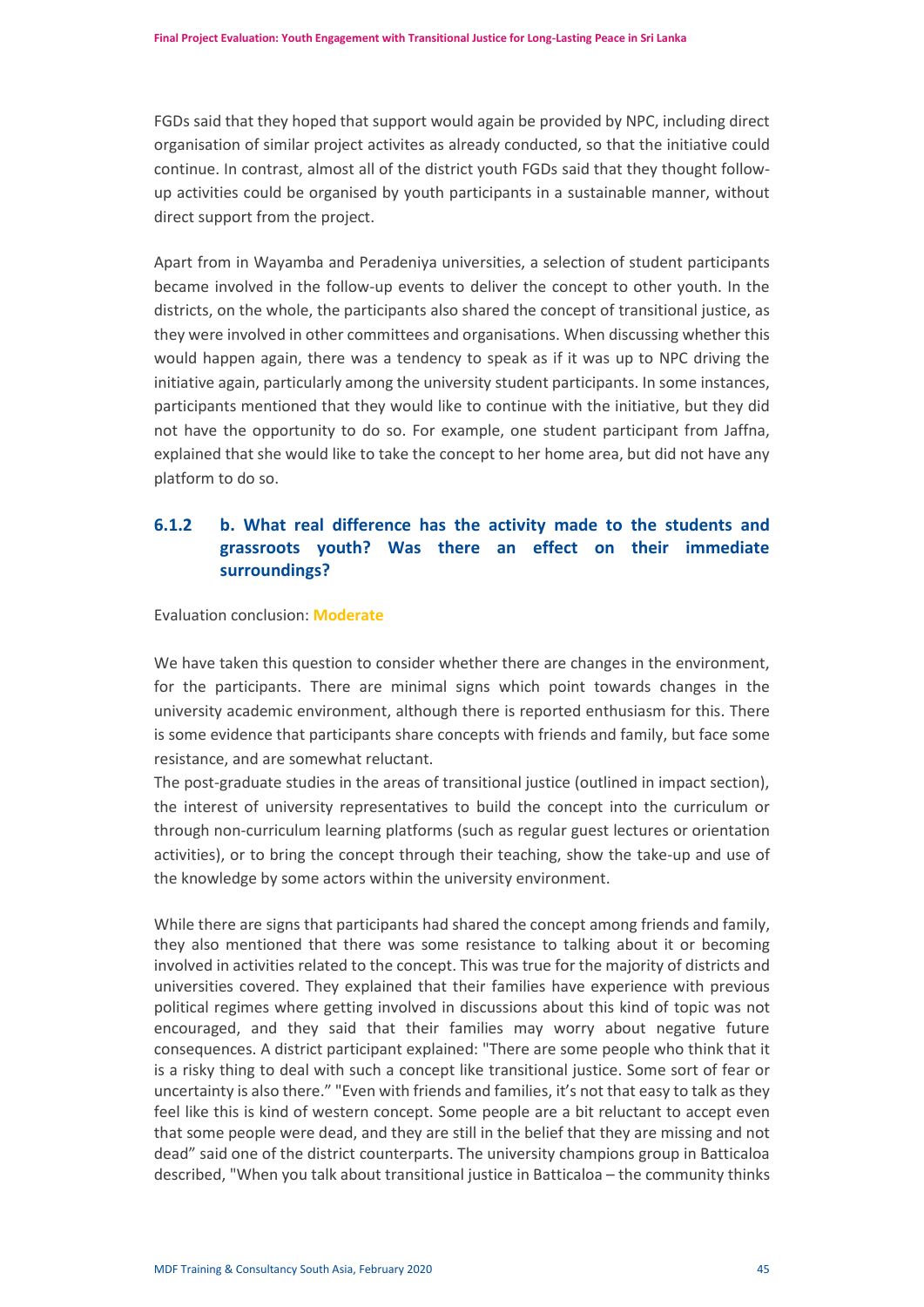that it is an out-dated idea and sometimes an anti-government concept. Even the real victims tend to think that there is risk in involving in this concept."

In addition to the direct beneficiaries, the project has also established tools and communications which reach out to indirect beneficiaries. Several of the youth-led awareness-raising activities, especially at the universities, were designed to reach other students who had not been part of the original training. The student leaders at the University of Colombo who had taken part in the trainings, organised a transitional justice camp and film screening for other university students. The film screening of 'Tears in Paradise' organised by the direct beneficiaries at the University of the Visual and Performing Arts led to a discussion with the fellow students on ethnic conflict. The debate competition organised by the student leaders at the University of Jaffna was not only witnessed and assessed by fellow students, it was participated in by debate team members, who were not part of the training organised by NPC but who had gained knowledge about the concepts of transitional justice from the student leaders who had. This demonstrates a sophisticated and sustained level of knowledge dessemination and engagement by indirect beneficiaries. In total, there were more than 5,000 indirect beneficiaries of the intervention at the universities under Outcome 2, and more than 700 indirect beneficiaries who engaged with the concept of transitional justice through district youth leaders under Outcome 3. During the project reflection meeting, indirect beneficiaries also participated. Other students (indirect beneficiaries) who took part in the workshop in the University of Ruhuna, which was facilitated by their peers (the direct beneficiaries) mentioned that it was due to the workshop that they realized that transitional justice is a necessity to prevent another war. At the Sabaragamuwa University, the student-led awareness programmes also reached out to other students, faculty staff and administration. The new degree programme for peace and education is being developed due to the intervention, in order to reach and engage a new cohort of university youth, who were not part of the original intervention.

# **6.1.3 c. To what extent the project contributed to changes at the communal and societal level (beyond participants), and changes to the key drivers of conflict?**

#### Evaluation conclusion: **Insufficient**

This level of result was not a part of the project design. Accordingly, the project has not been able to influence youth in general, society or government towards transitional justice. The project scope was too small, as it was delivered in 18 months and targeted a small number of youth.

The exact nature of the political context at the end of the evaluation period has changed, and there are projections that it may not be a conducive environment for transitional justice, or youth involvement in this concept. Throughout the project, "We saw very little or minimal media and publicity given from state and private sector both" said the champions at Ruhuna University. A district counterpart also mentioned that there is "very little space to be a force towards policy, practice and credibility, due to narrow awareness among public about the importance of youth involvement in transitional justice."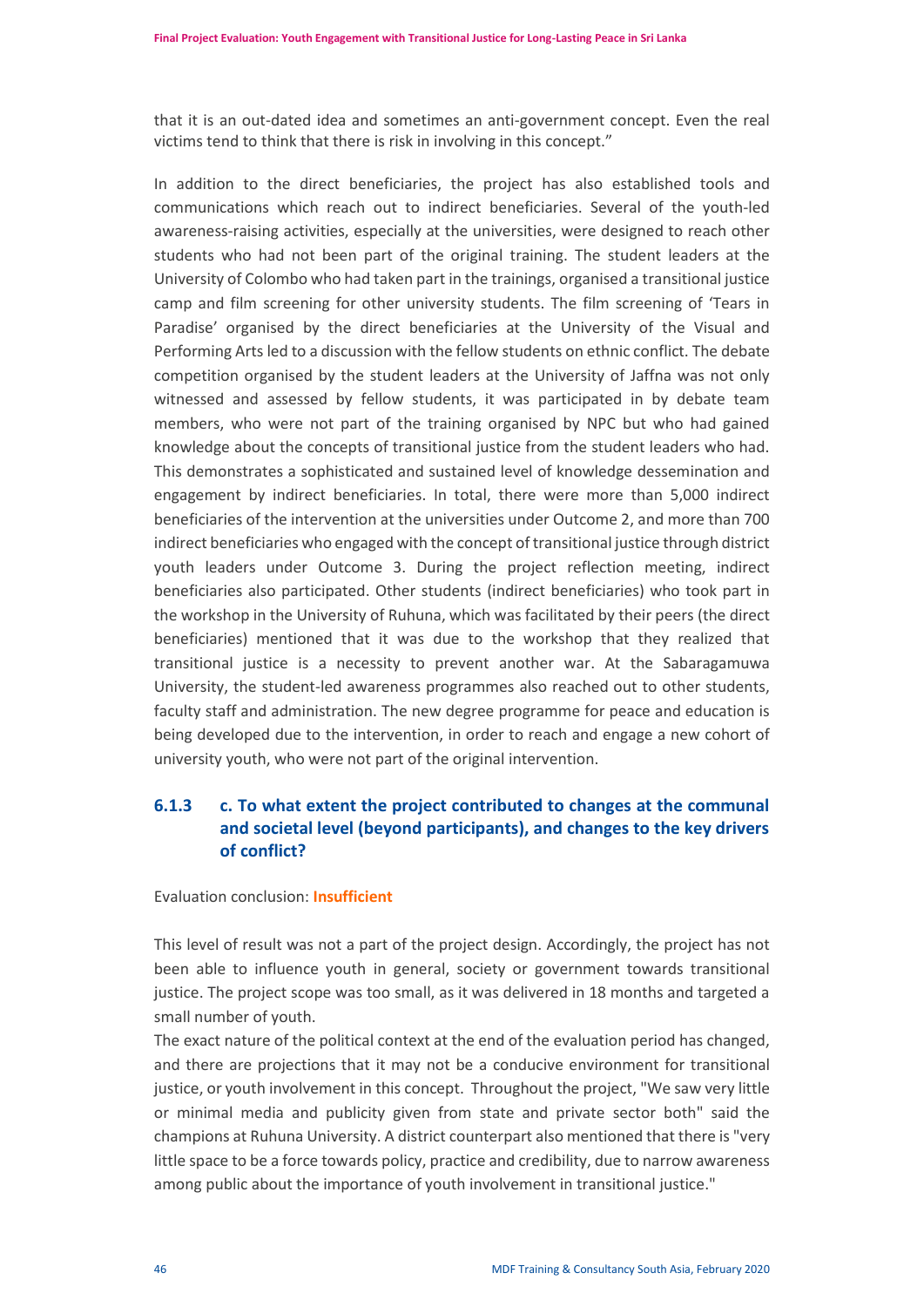# <span id="page-48-0"></span>**7 Sustainability**

This chapter focuses more on structural sustainability of the results of the project in their environment, as the impact chapter has focused more on the sustained behaviour of the project participants and whether they will continue to influence others.

# **7.1.1 a. Do the students and grassroots youth continue to engage in the topic of transitional justice, and if yes, how?**

#### Evaluation conclusion: Moderate

We see positive signs that some participants are somewhat continuing to engage in the concept of transitional justice, particularly among district youth conducting advocacy and training. University youth have developed constructive attitudes about transitional justice, and have put this into practice within the project period; however, due to the timeframe, there is little evidence to judge whether they will continue to act as internal mediators, or to continue to proactively to raise awareness amongst others

Especially among district youth, some participants have become engaged as trainers, or have become involved in advocacy work. For many of them, they were already on the pathway of other advocacy work before the NPC intervention, and the major change is that they are able to incorporate the concept of transitional justice in their work, which represents a commitment even in the face of a hostile environment. The networks and platforms for the district youth are well established; however, there were some comments from district youth that it can be difficult to be active: "Lack of physical engagement is quite a challenge. There is less space for youth to engage. One example is youth societies. It was the forum for youth. Now it is inactive. Instead, there are only created bodies, such as project societies. Those are more limited and enclosed." There are reports that some university students who were part of the programme, are now serving as government officers, and in their work are taking care to refer victims to the correct channels.

In contrast to the district youth, the university students generally do not stay in the same network after they graduate. The learning environment and the structures in the university do exist (for example the arts week), but there is a question about whether the students would organise of their own accord without the direct intervention from NPC. "We have no formal structure nor funds to work on transitional justice. However, we have the resources (drama team, knowledge people). If anyone could support we can impart the knowledge to wider community with existing resources."

# **7.1.2 b. What are the major factors which influence the sustainability of the project?**

Evaluation conclusion: Moderate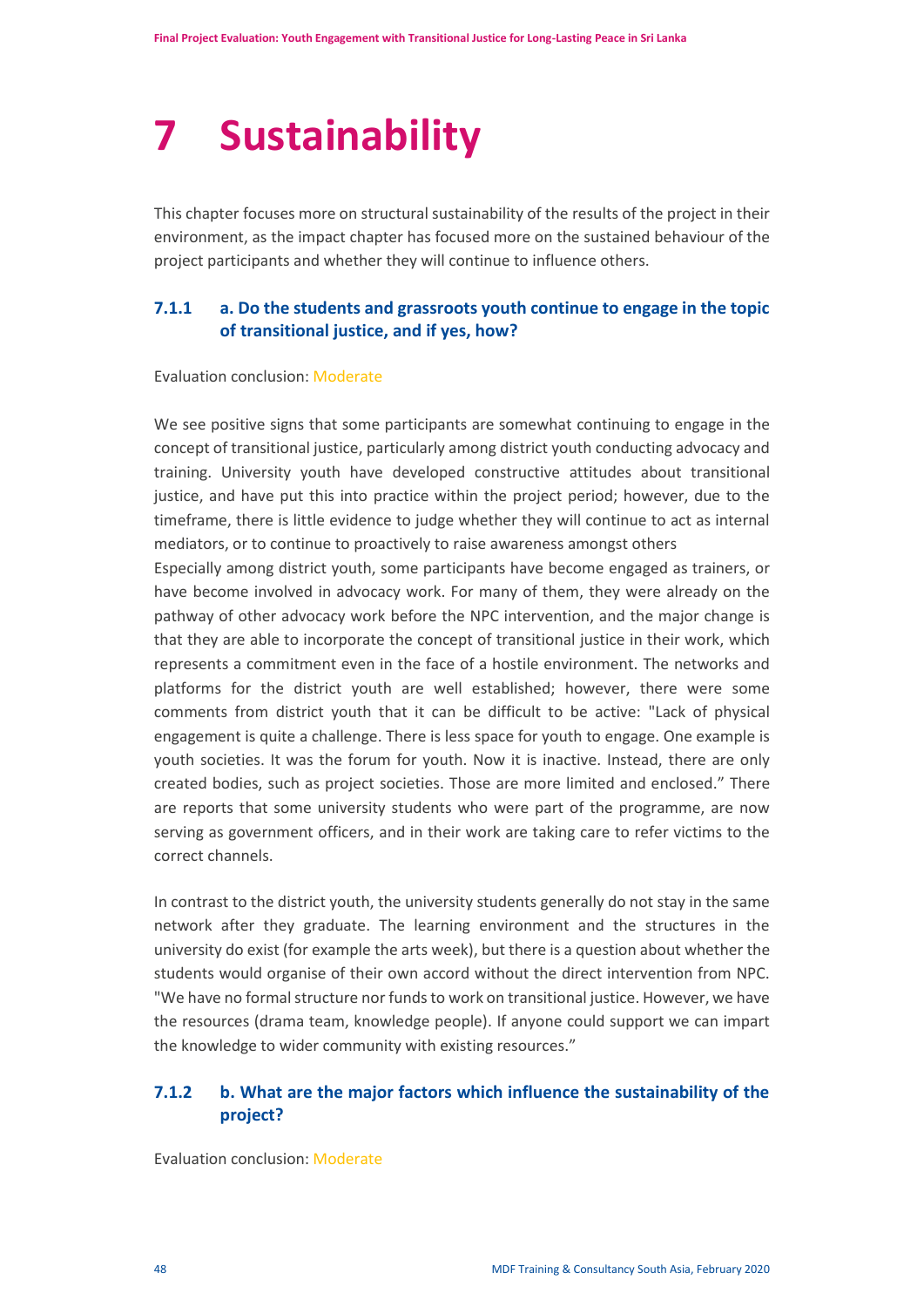The enabling environment for the initiative is ambiguous. There is a possibility it may remain somewhat conducive, with strategic positioning. There are some opportunities for NPC to leverage networks and resources already developed through the project so far. Vice Chanellors who had previously supported access in the university campus for the project can be directly approached. In particular, all the university coordinators interviewed have expressed willingness to support the project continuously, and almost all of them expressed hope that NPC will approach them to conduct more activities. The political willingness towards the concept of transitional justice is currently not clear. There are signs that the enabling environment is less conducive towards the project, than it was at the start of the project. This factor does not change the high relevance or the need for a continued intervention, but may strongly influence the implementation of continued interventions.

NPC has developed some good networks and goodwill in universities. It has been reported that there is support from the universities, to both take up the concept of transitional justice of their own accord, and to support NPC having the activities again. Several stakeholders have given postiive comments towards NPC conducting the activities again. It was suggested many times to relabel the initiative and not use the term 'transitional justice', but to rephrase. It was even suggested that since the formal approvals are already in place for the previous activities, there may be no need to go through formal channels and seek approval again, but work on the endorsements so far. This factor is a positive influence on the sustainability of the project.

In addition, NPC has secured some further funding to sustain activities from the project. In particular, some of the existing beneficiaries and youth who began engaging in transitional justice through the project, are able to continue work with funds received through the GIZ project 'Creative Youth Engagement for Pluralism' (C-YEP). In total, NPC has secured more than US \$237,000 for ongoing activites or further phases of the project. Funding mechannisms are supported by GIZ, HELVETAS Sri Lanka through two funds, and the Robert Bosch Stiftung Foundation, Germany.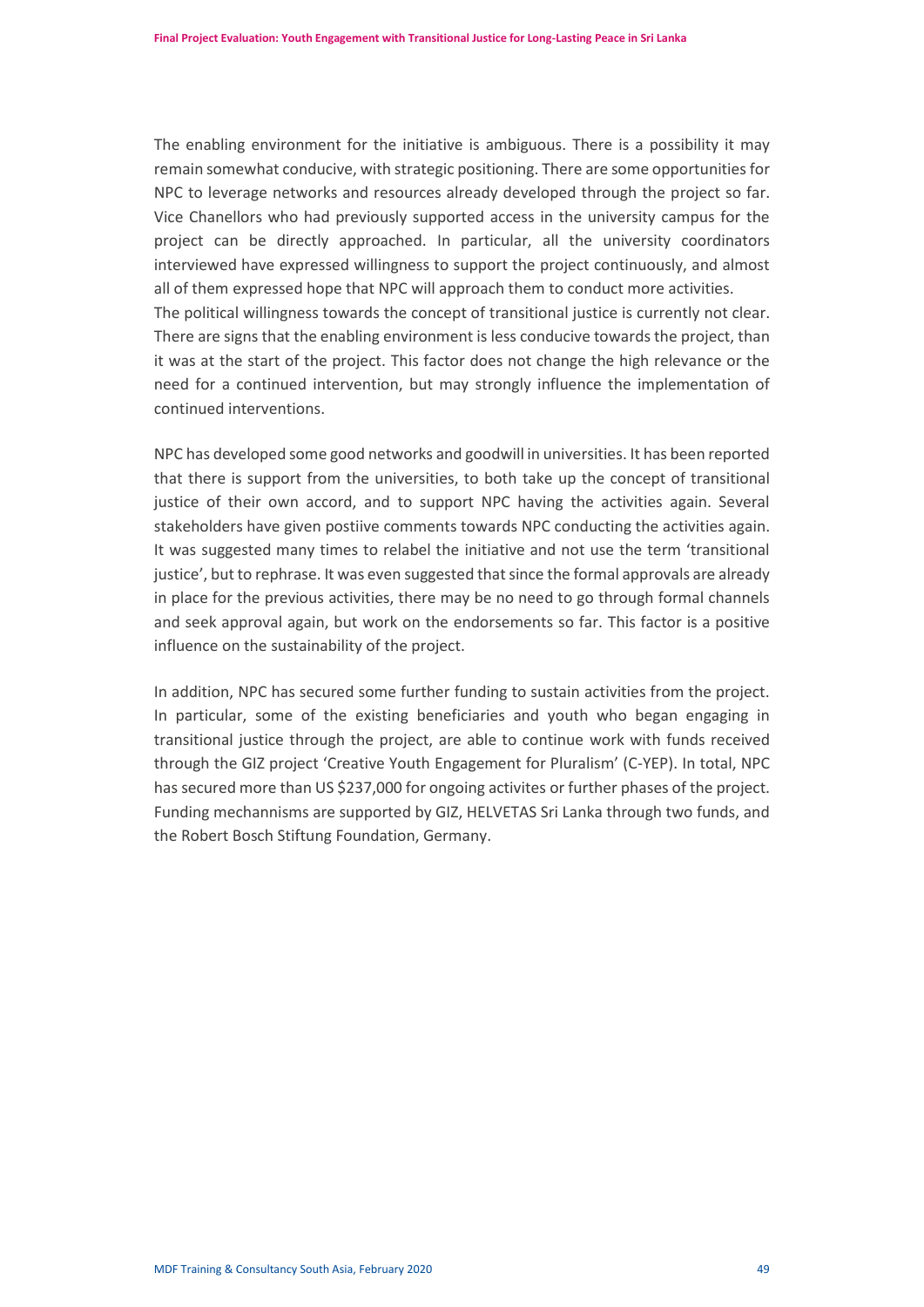# <span id="page-50-0"></span>**8 Challenges and Lessons Learned**

- One key challenge to the project was the timeframe, to complete the activities within 18 months. The project team had to ensure that at least one training and one follow-up event was being done each month. However, especially with the universities, there were restrictions on the timing due to the academic calendar, and strikes.
- Youth who have been exposed to sensitive issues such as having had close family members directly involved in the conflict, or who have experienced fragile contexts, seem to be able to relate to the transitional justice concepts more easily, and be able to engage in critical questions and empathetic engagement more readily.
- Youth who have an academic background in the humanities or social sciences seem more easily to be able to grasp the concepts of transitional justice, and engage in discussion of the social and political implications, more easily.
- Youth who have a more technical educational background may find it more difficult to relate to the transitional justice concepts.
- Follow-up activites were structured, which encouraged actualization of the concept of transitional justice. However, within the project, there was no unstructured space or platform or budget for further acitivites. Furthermore, there was no active link between university and district youth. A further challenge to the sustainability of the project results was that the supporting fund was for a project of 18 months only, and therefore to sustain or extend the project, NPC needs to secure additional funds through other models. NPC is intending to develop a proposal for a second phase of the project, and secure funding. It is also noteworthy that the coordinating group for Outcome 1 at Jaffna University is planning to seek sponsorship for future participants of the Human Rights Clinic, and has already developed a value proposition for potential supporters.
- Formal support channels within the universities to consolidate endorsement of the activites, was important and a key to the success of the entry into the universities.
- Univeristy curricula are limited, and it is a slow process to change.
- The project team was very diverse, had good coordination and communication with coordinators and participants, and was highly committed; this was one of the factors in the project success.
- The selection criteria and methodology of participants and coordinators is a critical factor in success of the trainings and interactions, as well as success of coordination of follow-up activities.
- The flexibility of the project team to adapt the approach and implementation, is a factor for successfully adapting the project to different contexts and reactions.
- Provision of transportation is cricial to support access for students and youth who are stationed away from the training or project actvity locations.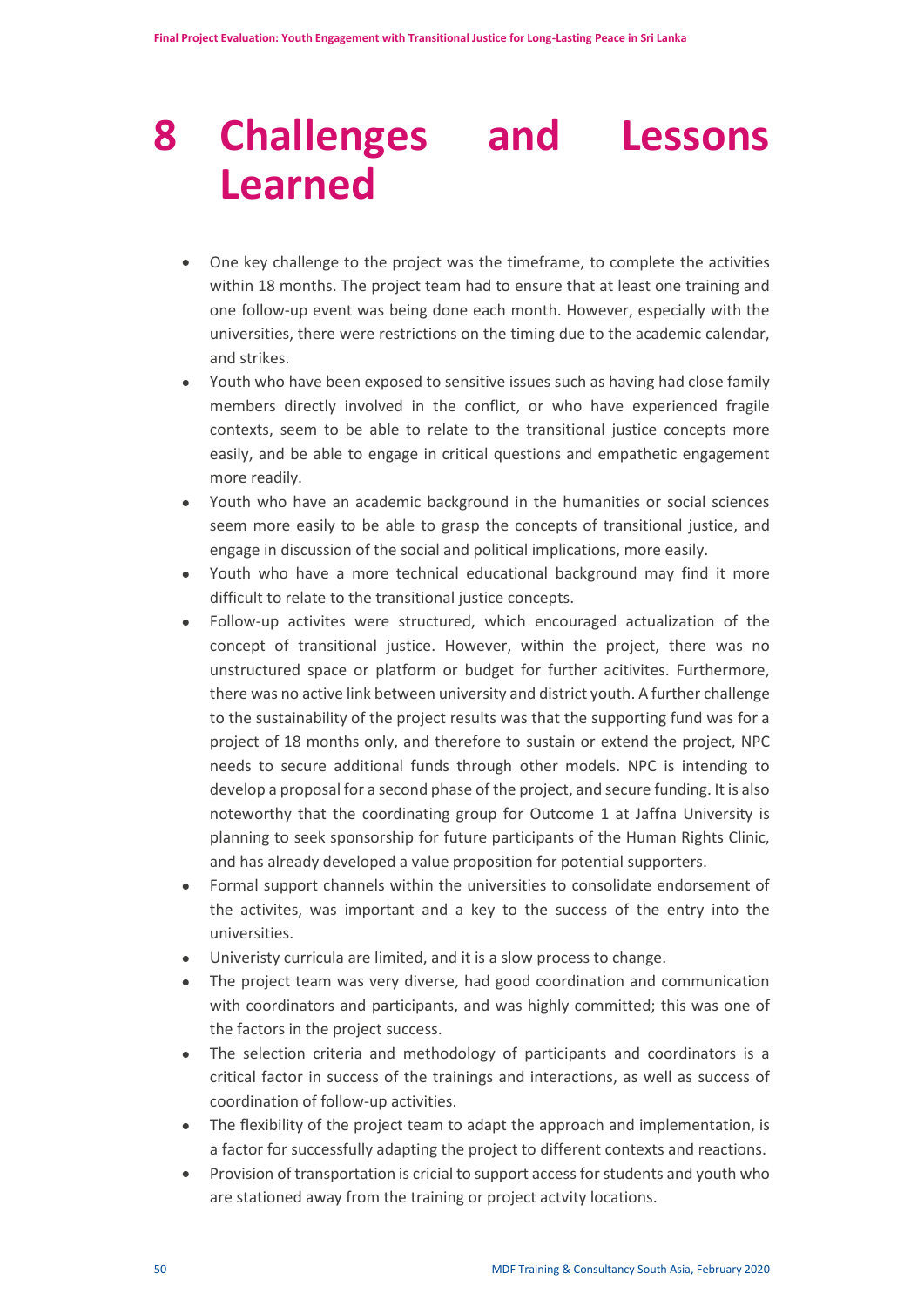- Conducting the trainings in well-equiped venues, including residential experiences, are a successful way to ensure long-lasting engagement and development of networks between participants.
- Having a strong purpose and criteria to target an equal number of male and female participants equally through this project was instrumental in ensuring both young women and men benefitted. During the intervention implementation, including trainings and the higher level follow-up events, there was an emphasis on equal selection of boys and girls. In the analysis of the data for the evaluation, there was no noticeably different pattern for male and female respondents in terms of benefit or participation in the programme. For all evaluation questions and findings, there was fairly equal spread of responses between boys and girls. In addition, boys and girls have participated together in mixed groups during the implementation of the project activities, and during the evaluation, both genders seemed comfortable to participate and speak up in mixed groups.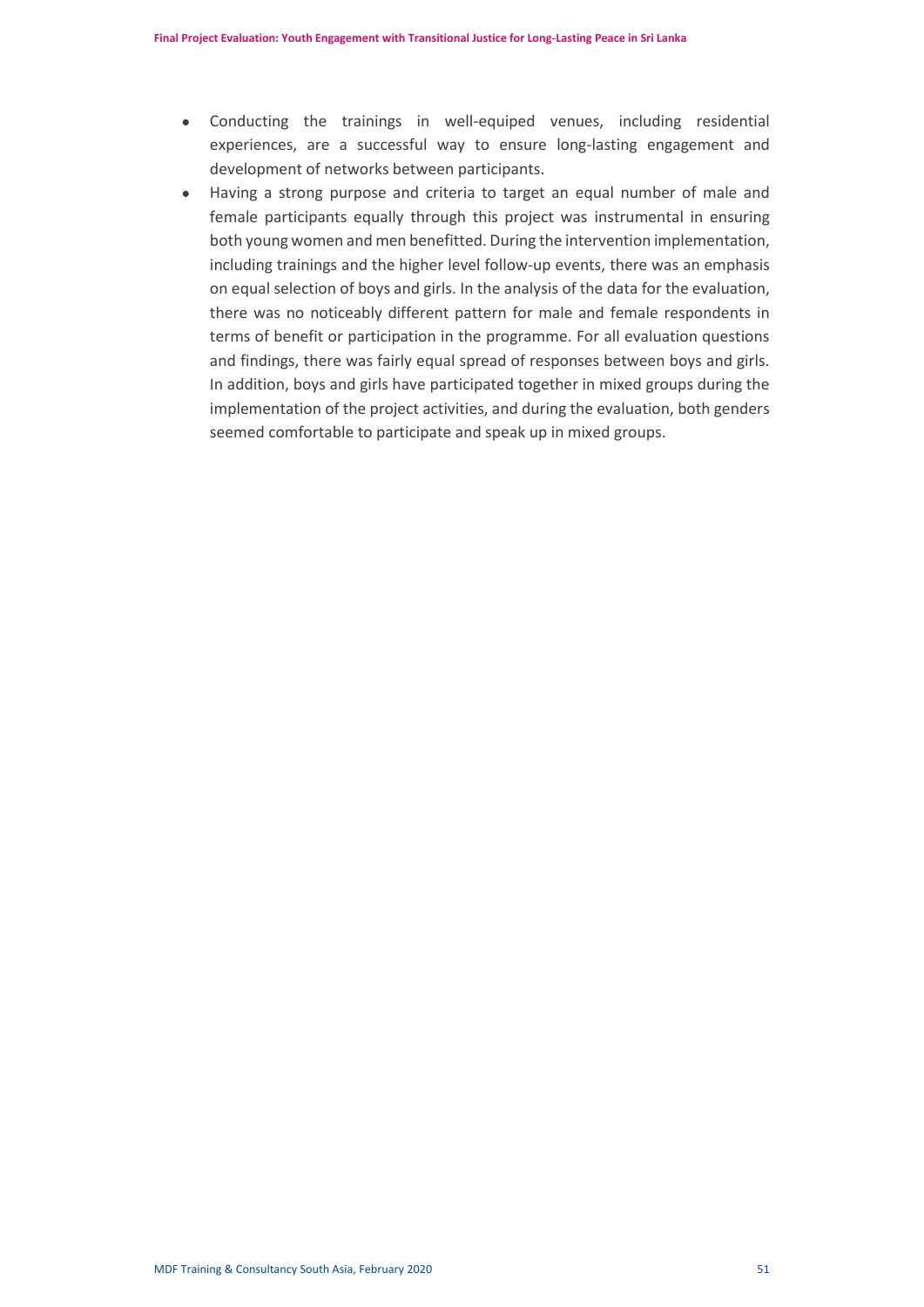# <span id="page-52-0"></span>**9 Recommendations**

- When starting to engage with youth participants, describe the consultation process that fed into the initiative design. This may reassure youth who were not personally involved in the consultation stage. This way, the participants will understand the origins of the project that they are supposed to take part in, and may have less of an initial hesitance to participating.
- Since the project timeframe and scope was small, it was somewhat considered a 'pilot project', and the team has now a strong understanding of the impact is has in the various locations and universities. NPC could consider to continue with an intervention with less regional spread, and more in-depth work in each location. Depending on the project timeframe, the number and level of engagement in each university and district may be adjusted; for example by reducing the number of project sites but increasing the length and type of engagement. While the short timeframe was dealt with well so far, the project may be able to produce more or deeper results if funding or timeframe were increased, by allowing increased engagement with each target group.
- While the mechanism of the UNPBF funding was designed to create the initial engagement, and looked for novel approaches, we recommend that changes created by the project should be leveraged further by continued funding. NPC may consider seeking alternate funding sources which provide longer-term support.
- NPC will need to make careful consideration of dynamics and the political landscape before formulating new intervention strategies. However, even if transitional justice is not a country priority, there may be ways to work effectively, such as use of already established networks and goodwill to ensure continued access to university environments, for example.
- If working with an implementing partner, stay closely informed about the project progress. For example, in Outcome 1, the implementing team faced some delays, not in implementing their activities, but in being dependent on various university authorities for approvals. By being more closely informed about project progress, implementation teams may be able to support each intervention, share resources and networks, and collaborate, if an opportunity arises.
- Develop a plan to engage the participants who have already been part of the project, including utilising youth who have training capacity. .For example, strong trainers could be engaged as resource personnel during subsequent phases of the project.
- Even if outcome level indicators are not formally part of the results framework, and it is not expected to achieve a high level of intermediate outcome or impact level results, the project can use alternative methods, such as progress markers, to monitor directionality of change, and learn how youth engage in transitional justice beyond the project activities.
- Produce activity modules, concepts or guidelines as a means of ensuring the consistency of the content and of ensuring the quality of the delivery. Based on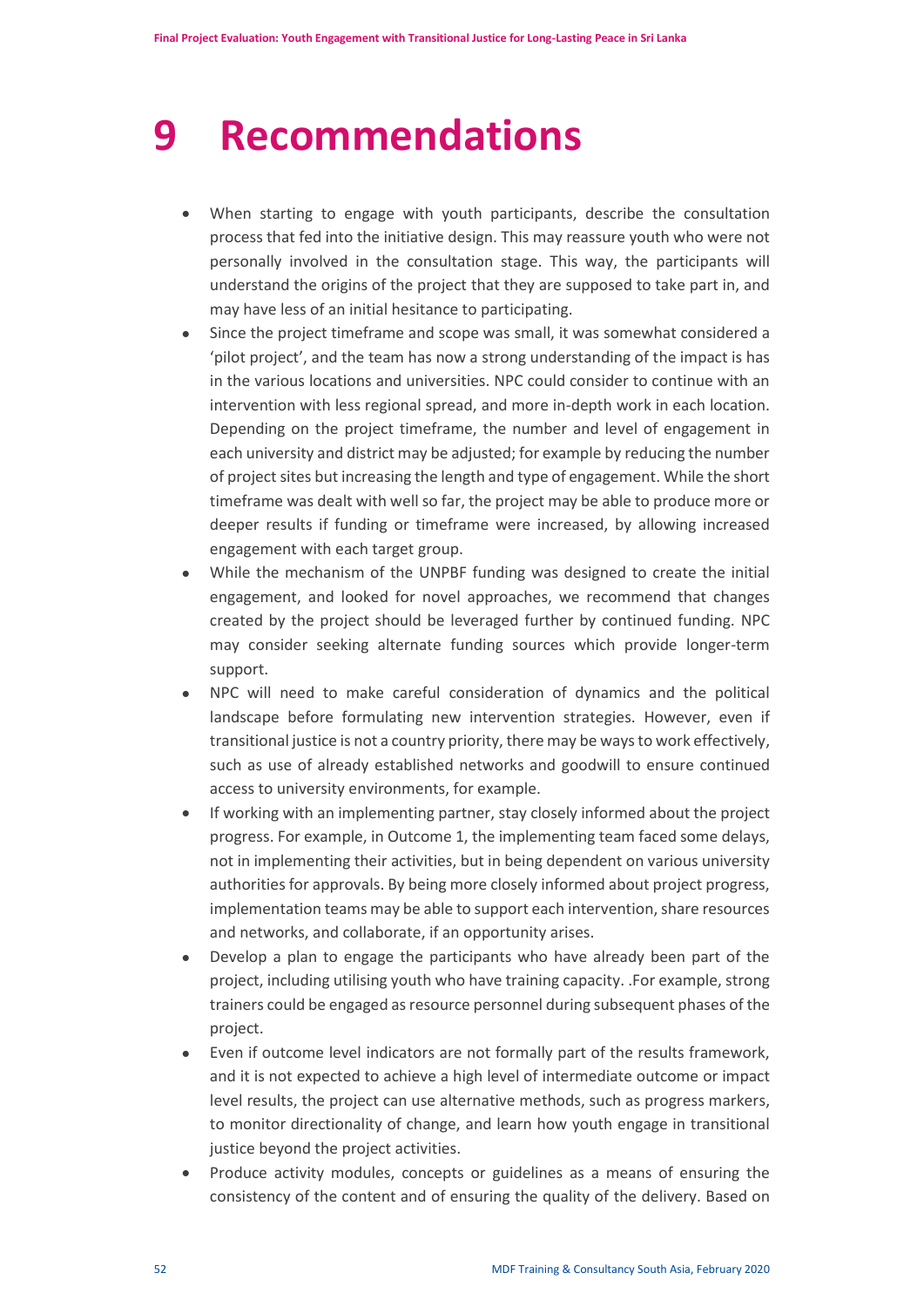the modules, conduct a common discussion or training for trainers, to ensure content is consistent or at least complementary across all trainings. Or, allow the trainers to develop their own modules according to their areas of expertise and designated part in the training, and conduct a meeting to allow them to understand the flow, and share dialogue to encourage better consistency.

- Consider the reframing or a change in labelling from 'transitional justice'. The most frequently suggested alternative mentioned by stakeholders is 'peacebuilding'.
- A future project should provide a guideline or a toolkit, and some ToT initiatives, for the youth who showed a keen interest and who have a high potential to be engaged as trainers. This would ensure they have good quality materials to work with even if they are working beyond the project, and will disseminate the concepts of transitional justice further.
- University coordinators play an important role; continue to gain endorsement from Vice Chancellors, and encourage selection based on legitimacy with the topic as well as good rapport with students.
- Since participant selection and profile are important factors for success of the trainings and follow-up activities, we recommend to continue using criteria and providing guidelines for the coordinators in selection of the participants, including background, diversity, and academic background. Furthermore, if the project is able to more deeply engage in a smaller pool or project sites or universities, there may be more opportunity for the project team to tailor the approach and implementation strategy according to participant group profile. This may enable NPC to engage groups, for example with non-humanities backgrounds, more effectively than the project thus far.
- Depending on timeframe of subsequent interventions, NPC will need to consider whether change in university curricula is a viable objective. It may be worthwhile to consider alternatives, such as integration of teaching tools and themes, or noncurricula learning spaces such as guest lectures on transitional justice topics. University representatives have already indicated that there is motivation towards such initiatives.
- Since the project seemed to benefit both boys and girls well due to the emphasis on equal participation in project activities, it would be valuable to adopt this approach again in subsequent phases of the project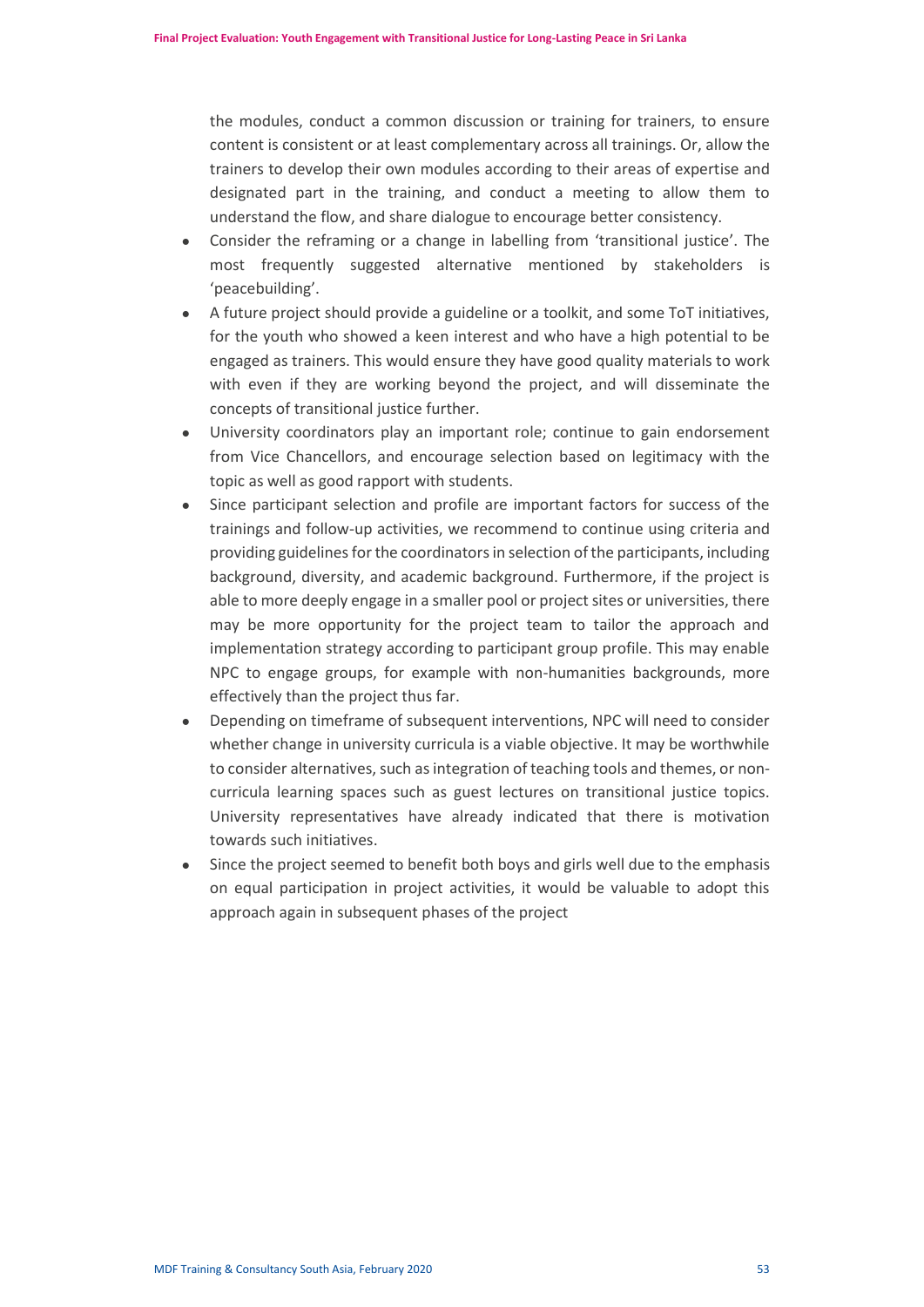# DATA COLLECTION – SCHEDULE AND COVERAGE

# **Focused Group Discussions - Conducted**

|                | <b>LOCATION</b>                      | <b>DATE</b>        | <b>TARGET GROUP</b>                                              | <b>NO OF</b><br><b>PARTICIPANT</b><br>S |                |                | <b>REMARKS</b>                                |
|----------------|--------------------------------------|--------------------|------------------------------------------------------------------|-----------------------------------------|----------------|----------------|-----------------------------------------------|
|                |                                      |                    |                                                                  | M                                       | F              | $\mathbf T$    |                                               |
| $\mathbf{1}$   | University<br>of Jafna               | 11 January<br>2020 | Female - Training Participants/<br>Champions - Jaffna University | $\Omega$                                | 8              | 8              |                                               |
|                |                                      |                    | Male -Training Participants/<br>Champions - Jaffna University    | 15                                      | 0              | 15             |                                               |
| $\overline{2}$ | SOND<br>Office 0<br>Jaffna           | 12 January<br>2020 | Training Participants/ Champions -<br>Jaffna District            | $\mathbf{1}$                            | 4              | 5              |                                               |
| 3              | <b>CES Office</b><br>- Nuwara        | 21 January<br>2020 | Female - Training Participants -<br>Nuwara Eliya District        | 0                                       | 5              | 5              |                                               |
| $\overline{4}$ | Eliya.                               |                    | Female - Training Participants -<br>Nuwara Eliya District        | 4                                       | 0              | $\overline{4}$ |                                               |
| 5              |                                      |                    | Champions - Nuwara Eliya District                                | 3                                       | 4              | $\overline{7}$ |                                               |
| 6              | Sabaraga<br>muwa                     | 22 January<br>2020 | Mix - Training Participants -<br>Sabaragamuwa University         | $\overline{2}$                          | $\overline{2}$ | $\overline{4}$ |                                               |
| $\overline{7}$ | University                           |                    | Mix - Champions, Sabaragamuwa<br>University                      | $\mathbf{1}$                            | 6              | $\overline{7}$ |                                               |
| 8              | <b>Batticaloa</b><br><b>District</b> | 23 January<br>2020 | Female - Training Participants -<br><b>Batticaloa District</b>   | 0                                       | 4              | 4              |                                               |
| 9              |                                      |                    | Mix - Training Participants -<br><b>Batticaloa District</b>      | 4                                       | 4              | 8              |                                               |
| 10             |                                      |                    | Mix - Champions - Batticaloa District                            | $\overline{2}$                          | $\overline{2}$ | 4              |                                               |
| 11             | Eastern<br>University                | 24 January<br>2020 | Mix - Training Participants, Eastern<br>University               | 9                                       | 9              | 18             | Comprised 4<br>Asst. Lecturers,<br>1 outsider |
| 12             |                                      |                    | Mix - Champions, Eastern University                              | 3                                       | 5              | 8              |                                               |
| 13             | University<br>of Ruhuna              | 28 January<br>2020 | Mix - Participants of Follow-up Event                            | 4                                       | 12             | 16             | Some joined<br>later                          |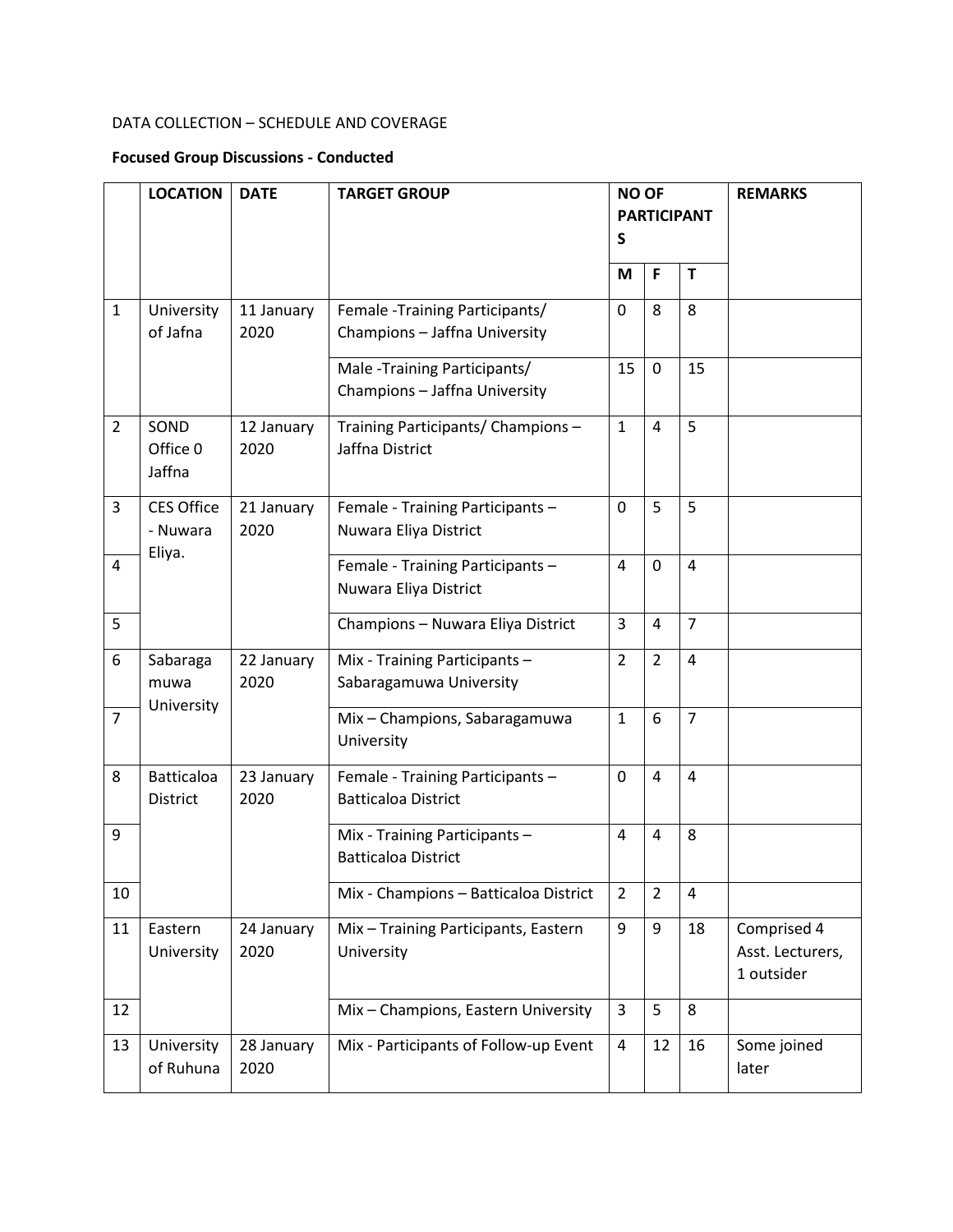| 14 |              |            | Mix - Champions                  | 4  | 12 | 16  | Some joined |
|----|--------------|------------|----------------------------------|----|----|-----|-------------|
|    |              |            |                                  |    |    |     | later       |
| 15 | CDC -        | 29 January | Male - Participants of Follow-up | 3  | 0  | 3   |             |
|    | Matara       | 2020       | Event                            |    |    |     |             |
| 16 |              |            | Male - Participants of Follow-up | 4  | 0  | 4   | No active   |
|    |              |            | Event                            |    |    |     | females     |
|    | <b>TOTAL</b> |            |                                  | 59 | 77 | 136 |             |

### **Interviews Conducted**

|                | <b>LOCATION</b>               | <b>DATE</b>        | <b>NAME</b>                     | <b>CATEGORY/ POSITION</b>                                                                                                   | <b>REMARKS</b>                  |
|----------------|-------------------------------|--------------------|---------------------------------|-----------------------------------------------------------------------------------------------------------------------------|---------------------------------|
| $\mathbf{1}$   | SCRM Office -<br>Colombo      | 07 January<br>2020 | Mr Sanjeewa<br>Wimalagunarathna | Director, SCRM                                                                                                              |                                 |
| $\overline{2}$ | University of<br>Jaffna       | 11 January<br>2020 | Dr. Ainkaran                    | <b>University Coordinator</b>                                                                                               |                                 |
| $\overline{3}$ |                               |                    | Ms. Kosalai                     | Senior Lecturer, Law<br>Faculty                                                                                             | Contact point for<br>Outcome 01 |
| 4              | SOND Office,<br>Jaffna        | 12 January<br>2020 | Mr Senthooraja,                 | District Counterpart,<br>Director SOND in Jaffna                                                                            |                                 |
| 5              | Nugegoda (IMS<br>Office)      | 13 January<br>2020 | Mr. Jagath<br>Liyanaarachchi    | Trainer                                                                                                                     |                                 |
| 6              | University of<br>Colombo      | 13 January<br>2020 | Mr. Hakeem                      | Trainer/ University<br>Coordinator - Centre for<br>the Study of Human<br>Rights<br>Faculty of Law,<br>University of Colombo |                                 |
| $\overline{7}$ | CES Office -<br>Nuwara Eliya. | 21 January<br>2020 | Mr. Murugan                     | District Counterpart.<br>President - CES                                                                                    |                                 |
| 8              | Sabaragamuwa<br>University    | 22 January<br>2020 | Mr. R.C. Palliyaguruge          | University Coordinator,<br>Senior Lecturer                                                                                  |                                 |
| 9              | <b>Batticaloa</b><br>District | 23 January<br>2020 | Mr. Manoharan                   | Director - Human Rights<br>Civil Committee                                                                                  |                                 |
| 10             | Eastern<br>University         | 24 January<br>2020 | Mr. Yogarajah                   | University Coordinator,<br>Senior Lecturer-<br><b>Political Science</b>                                                     |                                 |
| 11             | Online                        | 24 January         | Ms. Jessica Stober              | Legal Action Worldwide                                                                                                      | Whatsapp                        |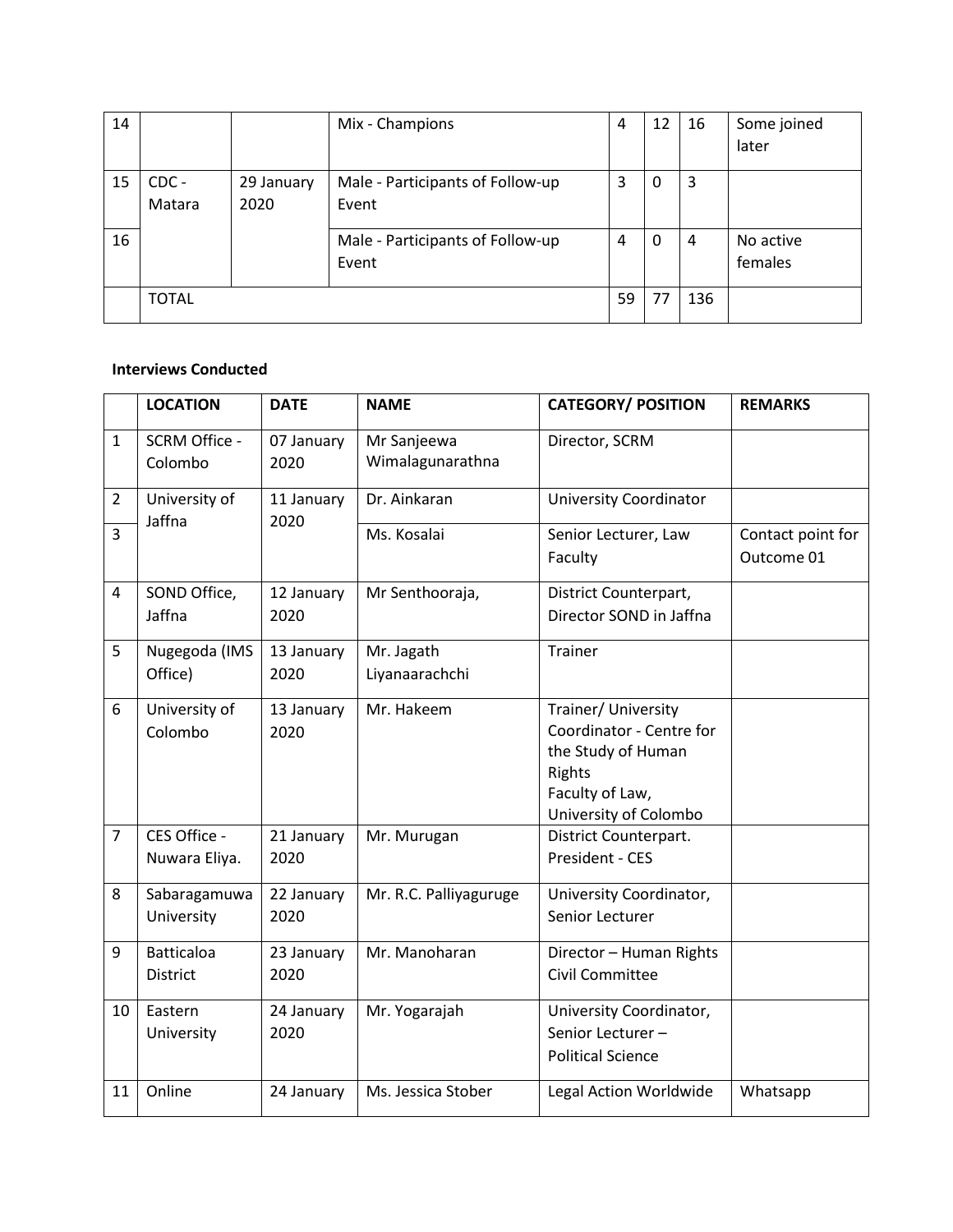|    | <b>Interview</b> | 2020       |                    | (LAW)                   | interview |
|----|------------------|------------|--------------------|-------------------------|-----------|
| 12 | University of    | 28 January | Mr. I.R. Priyantha | University Coordinator, |           |
|    | Ruhuna           | 2020       |                    | Senior Lecturer-        |           |
|    |                  |            |                    | Department of Public    |           |
|    |                  |            |                    | Policies                |           |
| 13 | CDC - Matara     | 29 January | Mr. Munsif         | Government Officer      |           |
|    |                  | 2020       |                    | (Development Officer)-  |           |
|    |                  |            |                    | <b>Matara District</b>  |           |
|    |                  |            |                    | Secretariat             |           |
| 14 |                  |            | Mr. W. Wellala     | District Counterpart,   |           |
|    |                  |            |                    | Chairperson - CDC       |           |
| 15 | Colombo          | 29 January | Ms. Dushanthi      | Funder, Desk Officer,   |           |
|    |                  | 2020       | Fernarndo          | <b>UNPBF</b>            |           |
|    |                  |            |                    |                         |           |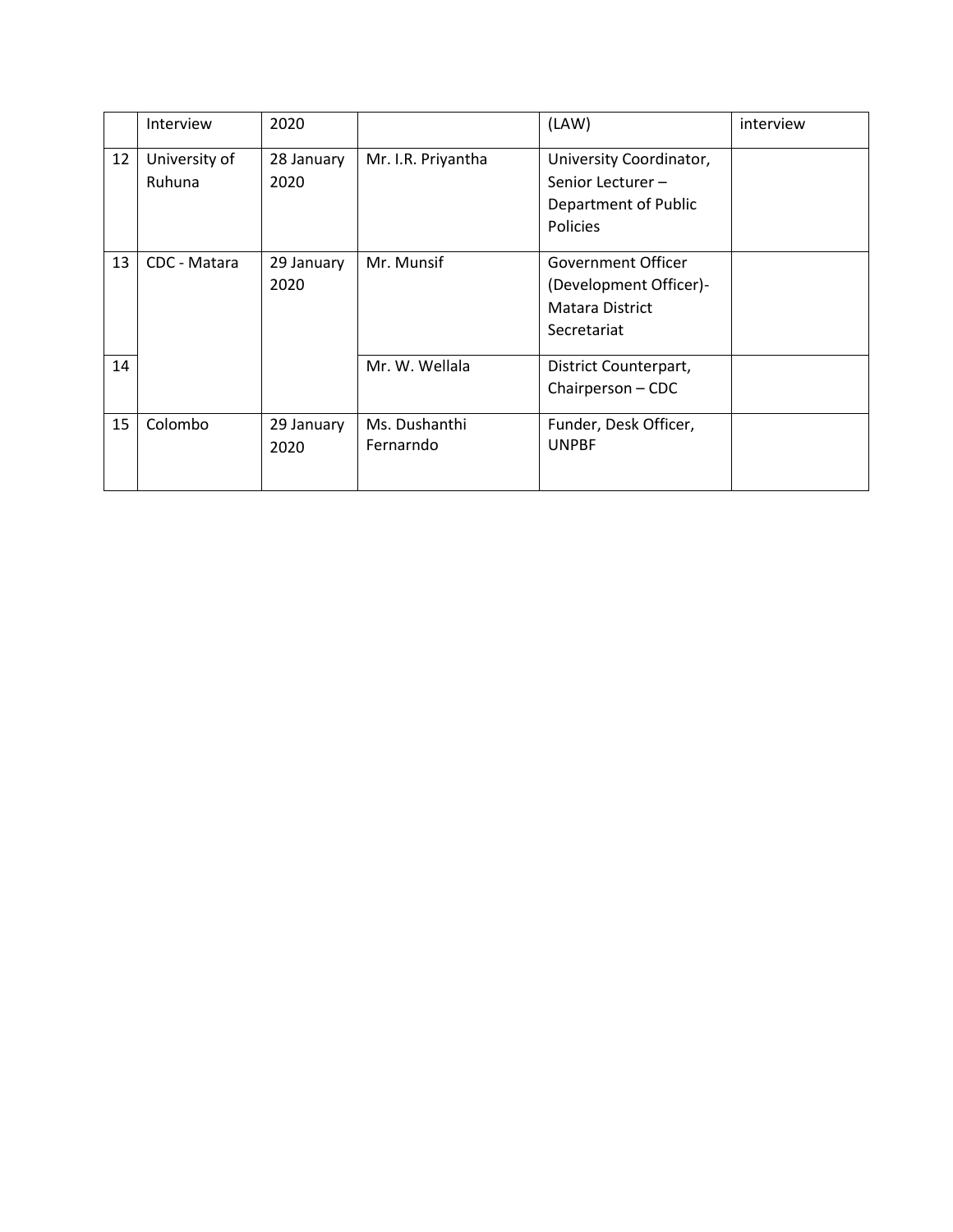Case studies collected during the Final Project Evaluation of "Youth Engagement in Transitional Justice for Long-Lasting Peace in Sri Lanka."

# **S. Farvin (Jaffna University)**

Now I am the in last year. When I was in the  $3<sup>rd</sup>$  year, in early 2018, the training was conducted. At that time, I was boarding outside the university. In that boarding place, there were 10 students with me. When I was participating in the first day of the training, in the morning, I had no idea what the training would be about. I also felt nervous about what would happen. But I totally participated for 2 days. Both myself and my friend (Mona) also participated. After the first day program, my colleagues at the boarding house were asking about the training. At the end of that first day, I was unable to explain it. But after the two days, I really got a solid idea about what transitional justice is, what the 4 pillars are, why we need transitional justice. I got to know the main responsibilities of the government, and why the government should implement this. As a Muslim, I was not directly affected by the war, but now I understand the importance of the concept. After the two days' program, when I returned to the boarding house, I shared my experience about why this concept is important, and if we implement the right methodology, how we also get a benefit from that as a country. After sharing with my colleagues, they also shared with their parents when they went home for the vacation. They came back to the boarding house with the feedback from the parents also. I think that the training process should continue, especially for the students who have not participated yet. The students who are already trained, need to take up some opportunity to share this experience in our home places. I am living in Negombo. There should be a network so we can know where we can share this knowledge in our home towns.

## **Madishalini (Jaffna University)**

Madishalini is a 4<sup>th</sup> year student in the Drama and Arts program. She is from Vavuniya. She was not directly affected by the war, but has seen how this has affected other families in her area. She participated in the training when she was in 3<sup>rd</sup> year. In the Drama and Arts program, there is a subject called Communication Theatre. Madishalini missed that unit, and for a punishment, the lecturer instructed her to present a session on transitional justice. The presentation was instructed to be very brief, only 5 minutes. Therefore, she organised some of the content from the transitional justice training, and did a PowerPoint presentation. The lecturer got interested, and then requested her to do a detailed session, for about an hour. The lecturer said that if she does the session, it can also help the other communication students. Then, Madishalini developed a bigger session plan. She included information about what transitional justice is, the 4 pillars, and presented the activities which are being conducted already by the government. She then facilitated a brainstorm with the question "As students, what can we do in the future, to help bring justice?" About 10-12 students were in the audience, and none of them had participated in the training. Madishalini told us that by conducting the presentation according to her lecturer's request, it was like a refresher, and helped her to internalize the concept again. Since the training, she understands what the solutions might be to bring justice for the affected families.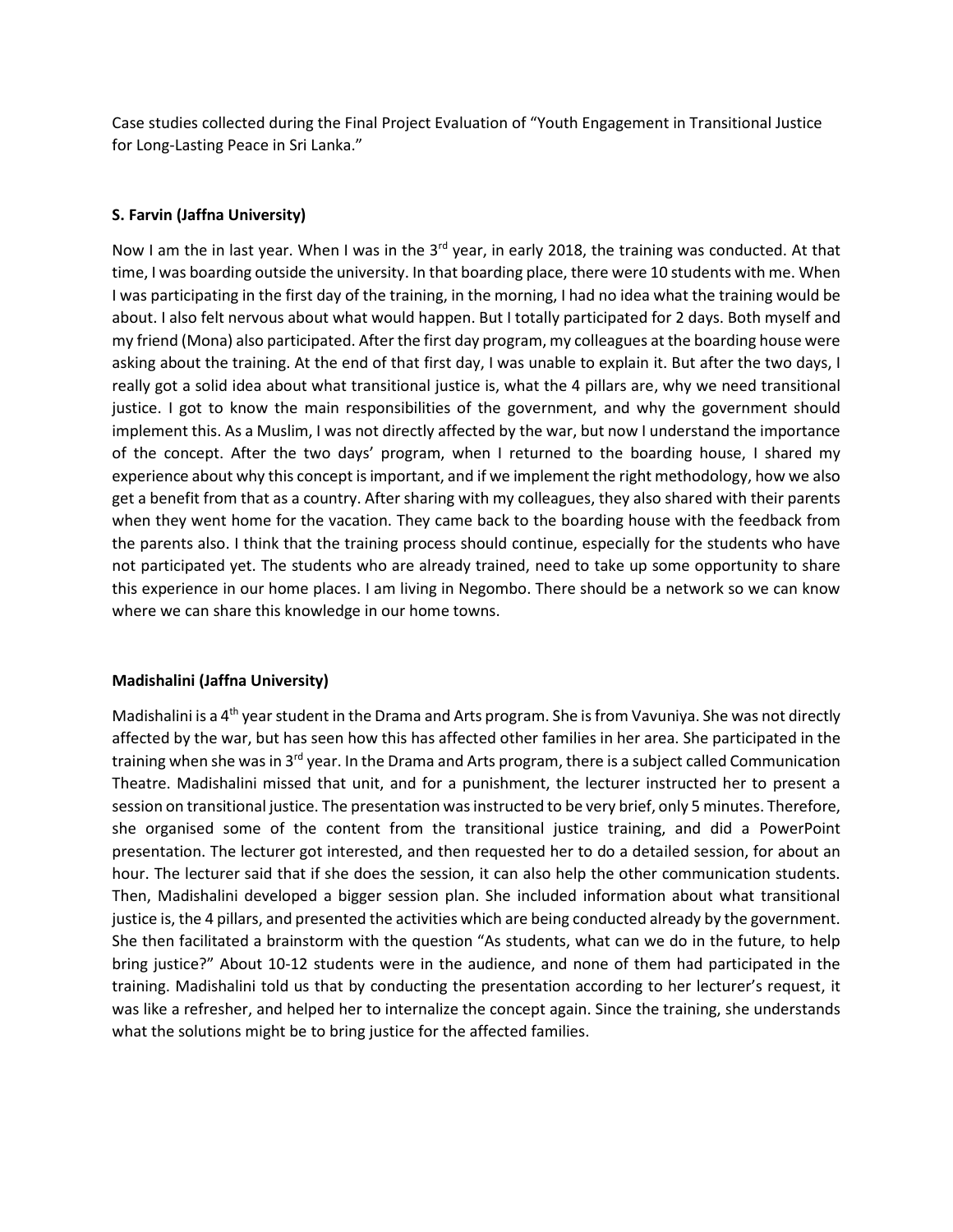#### **Dilousi Moses (Jaffna University)**

Dilousi is a  $2<sup>nd</sup>$  year student in the Law Faculty. She believes that this program is important because transitional justice process needs a long timeframe, in order to achieve a benefit for affected families. In the other countries she learned about, where war has happened, it took a long time to make things right and to replenish resources. She explains, "In Sri Lanka, this process was started under Maithripala's time, and it will take a long time to moblise and compensate for all the losses for the war-affected persons. In recent years, many youth were trained by non-government organisations like NPC. The government supported these trainings, and gave the permissions. The youth who participated in this training will be able to use the skills and the knowledge in the future. They can use it when they become politically active, or through any work opportunities in the government or even in the private sector. They can use this knowledge in their position to work towards justice for the affected families. If the students, when they pass out, get decision-making positions, they can also influence to make things right for the affected communities." As a law student, Dilousi could understand how transitional justice is related to the various sections of the law in the country (both international and national law). She would like to work for the community. That is a reason why she is taking transitional justice as a subject in the university. Through the training, she got to know what are the rules and regulations related to compensating for the resources and losses. She can see that there are very bad consequences from the war. To reduce these effects, the government should support the transitional justice process, to bring justice for he affected community. Because of the war, still believes that Sri Lanka is remaining as a  $3<sup>rd</sup>$  world, developing country. Because the correct processes have not been followed to recover properly from the war, there is still dependence on external assistance. She is adamant that the youth who participated in the training will not become involved in any conflict. She and her peers are educated about transitional justice, and they will support for further academic development of this subject. They do not expect that another war will take place, as long asthe situation in the country will be maintained well, and the resources are provided for the affected people. It is a good lesson for the youth; not to be involved in conflict activities, and not to put the country in a difficult situation. To prevent conflict situations in the future, she believes that transitional justice concept is very relevant to the youth.

## **M. F. Famiz (University of Jaffna)**

He is a science student at the University of Jaffna, but his home place is in Mannar. First of all, he would like to give thanks for all the people who organized the training, as well as the resource people, and the donor organization who supported this process. At the university, Muslim, Sinhala and Tamil students all participated. He says that through the training, the participants reflected on their own problems, and understood the problems faced by others. One of the main realizations was that in order to achieve sustainable development and peace, transitional justice a requirement. He says that although his peers already participated in short courses on transitional justice, those courses were only 3 or four hours, and that time duration was not enough. The two-day training through NPC really gave the students an idea of transitional justice. Because of that, he is also now working as a resource person. For example in Vilthu, an organisation working for women, he has conducted a couple of trainings on transitional justice. The NPC training was conducted in both languages, and the handouts some were in English, so the real learning was accessible in the training, with real equity. Because of this two day training with the real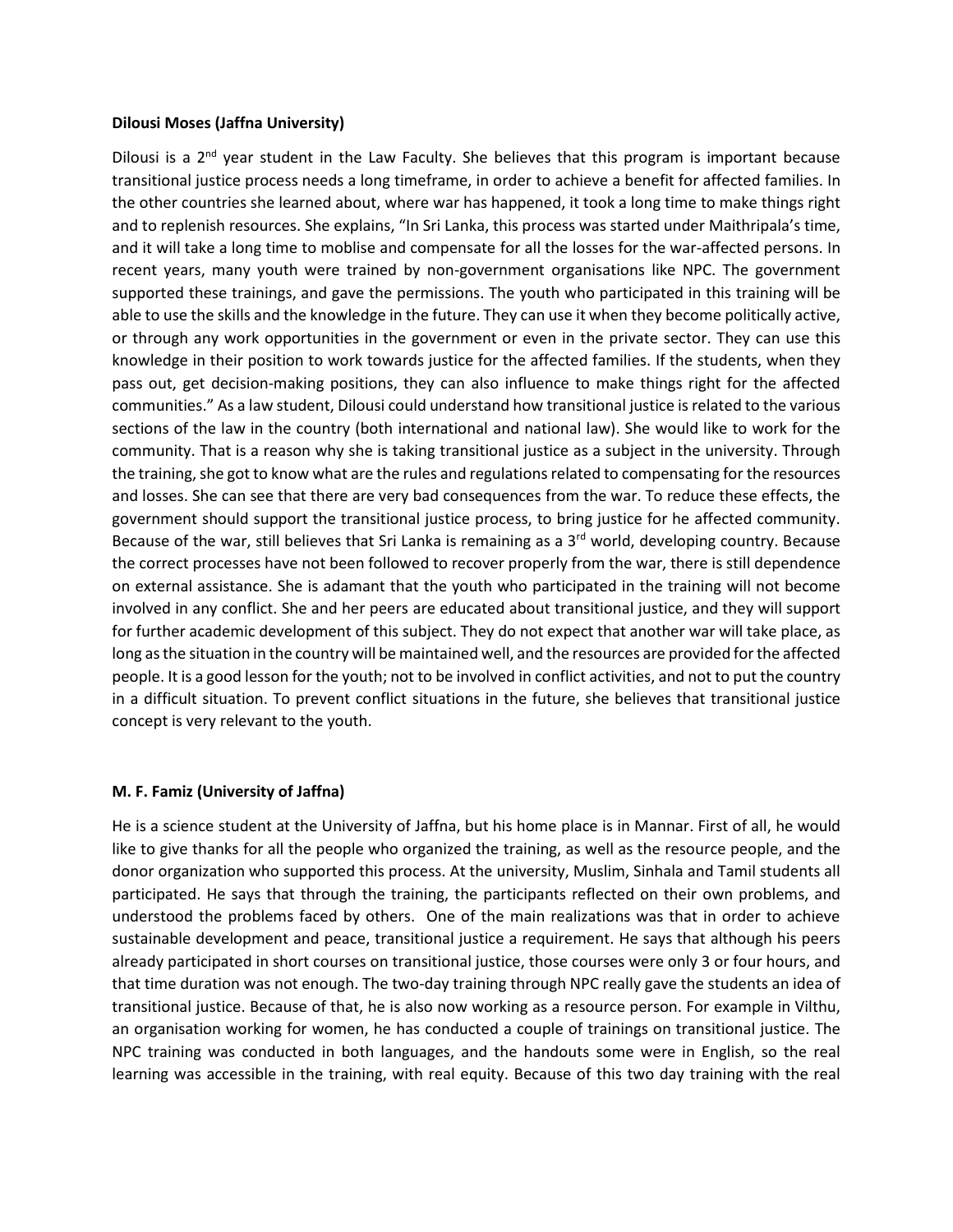knowledge, it gave Famiz and his peers the confidence and skills to conduct the awareness raisings for other organizations. He is now working as a trainer to impart the knowledge in Jaffna district.

#### **Kugaswaran (University of Jaffna)**

He is from Kilinocochi, and he purposefully came all the way from Kilinochchi for this discussion. He is  $4<sup>th</sup>$ year in the arts faculty. Before participating in this training, he did not know anything related to transitional justice. This was the first time he heard these words. When he came to the university, he saw that there are Muslim and Sinhala students also studying in the university. He had not experienced any link or connection with these communicates back in his home town. When he saw these people, he used to get agitated with them. He thought that they have really created a problem for his community, and then he felt like he was getting forced to study with them. So, all the time he was keeping his distance. Because of this transitional justice training, he understood the real situation, including the causes of the war, and the effects of the war. Now he realizes that the public masses were not the cause. It was structural violence, and the government and the LTTE created a big problem. Because of the war, there was a misunderstanding among all ethnicities, in the whole nation. He now reflects that society has been living with this thinking since then. When they had this training, the Sinhala and Muslim community students also shared their grievances and thoughts. When they shared their experience, Kugaswaran got to understand that the innocent people are not the cause, and he wondered why his groups was keeping the distance from them. Since then, he and his peers have tried to connect and communicate with others inside the university. After he came to know the transitional justice process, he thinks this is really the solution for the affected persons. After that, he has been motivating the families close to him, to advocate for their resources and to lobby to find solutions. Transitional justice is being implemented by the government too slowly, but he believes it will be achieved one day, just like the other international countries he learned about in the training. He thinks that there is development and justice; these are two different concepts. One day, justice will be realized. Just as he changed his attitude and behavior towards Sinhala and Muslim communities, the others should also be provided with a forum to understand the problems that the Tamil communities are facing. He expects that the training should be replicated throughout the southern regions, in the universities and for the public, to create more awareness.

#### **Anulakshan**

Anulakshan is studying chemistry in the science department, and he is in the 4<sup>th</sup> year. He gained a good knowledge about transitional justice within the two-day training. He got to know all the pillars and methodologies, and all the government tools which are being implemented to recover all losses for the communities. He reports that NPC supported the student participants to develop their own initiative to impart their knowledge to a wider group of youth. Using this opportunity, Anulakshan and his peers organized a debate competition within the university for the arts week. The Arts Faculty is majority Tamil speaking. He explains that they informed all the arts faculty about the debate. He reports that Dr Ainkaran also supported the effort. They managed to get all the arts students together in one place, and conducted the debate. The people studying in other faculties also participated. More than 1,500 students saw the debate, and so they also learned about transitional justice, and what happened in the war. Learning from the first debate experience, the students also organized a Sinhala debate in the science faculty, in the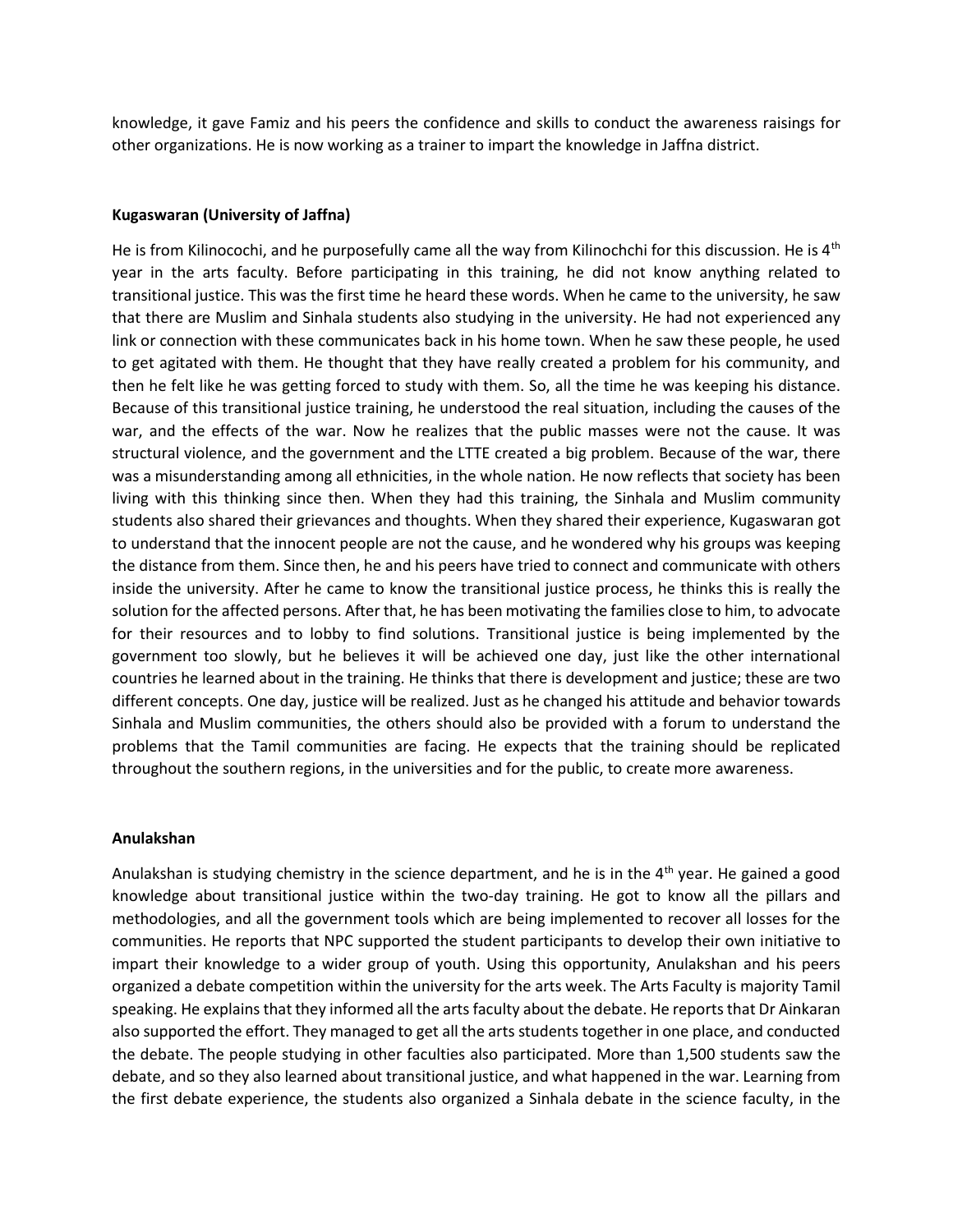chemistry department. Sinhala students who did not get the opportunity to participate in the training therefore got to witness the debate, and so they also know a lot about the transitional justice process in Sri Lanka.

## **Chithika (Jaffna)**

Chithika is working for the media. She has participated for all 3 days in the training. Because of the training, she got to know all about transitional justice, and how it can be used to benefit people. She understands now the importance of putting the information on the public masses. Chithika gained a lot of knowledge because of the selected youth were from Jaffna, KiIlinochchi, and Mullaitivu, and were a mixture of affected and unaffected youth. Accordingly, the affected have shared their experience. Because of this, they were able to understand the concepts very easily. She has implemented a training for 45 other youth, and was working as a volunteer for the youth group. The sessions conducted in the training supported her to share stories which were relevant for the youth, in her own trainings. She explained that in the trainings, the youths also participated to share their experience, and that they had totally lost their parents. Those stories were the most impactful, and sparked her to want to get more engaged with transitional justice. She conducted a very basic level discussion among youth, and she also likes to do more awareness programs among the youth, but there was no support for the youth to implement this type of training. Alone, as one person, it is difficult to impart the knowledge to a big community or group. She believes should be a group effort. However, there was no system to organize them into groups. As a one-shot event, the training is done. But after a couple of months, she feels that there was no empowerment process for this. Alone, youth can not make a difference. Some support is needed.

## **Senthran (Jaffna)**

He is a passed out graduate from the university, and is running his own organisation in Jaffna. He has developed a document with the training videos from the north and east, about the affected families. He has collected the data, and linked it with the transitional justice process, to demonstrate how this process can help them. He is used to meeting the affected families. When he meets them, he informs about the different ways to recover the losses. This training helped him how to explain the processes. He also refers the relevant families to the relevant departments to lodge their information. There was a discussion with the UN representatives who came to observe the transitional justice process in Sri Lanka. He got an opportunity to present his data, and the non-governmental people were also in attendance. After the training through SOND, the youth who were members of civil societies then conducted five trainings on transitional justice. Each program had 25 civil society organizational representatives. He had the opportunity to take part in the discussion about the process happening in Sri Lanka. He was able to describe the current situation and process, within that international conference. The quality of the program was using a proper methodology, with case studies and story-telling processes. Because of that, the other youth participants were able to really understand the different areas. The trainers were also very young, around their age. The resource persons were very good and sensitive. The program has been implemented in both languages. Thushi and other project officers could speak all 3 languages. The system has motivated the youth group to also learn languages, to better communicate with other communities. In the training, he thought to develop the skills on transitional justice related to human rights, and that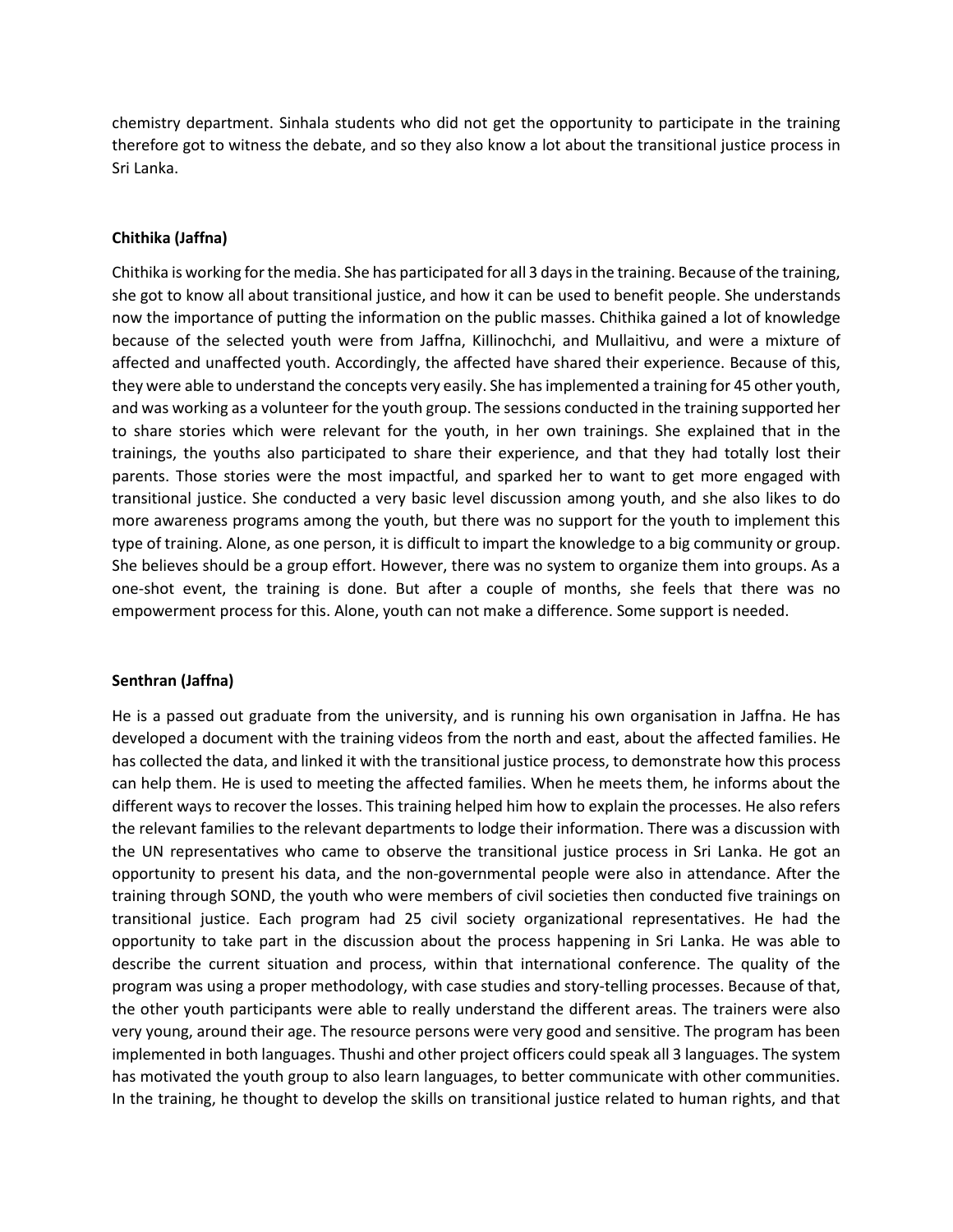he wants to do work to train others, and conduct research, in order to update his knowledge. The training really included the participatory methods. This also encouraged the participants to use similar methods. Through the training, they got information regarding the Office for Missing Persons, and RTI, and the four pillars of transitional justice, and the process which has been used by the government so far to compensate the losses to the community. Now, he is a very capable person to implement the transitional justice training for any target group. Mr Sentooraja is supporting them.

# **S. Kamaleshani (Nuwara Eliya)**

Kamaleshani was born in the upcountry. She explained that she did not bother or have any serious idea of other people who living in the country. She always thought about her own community. She explains, "Our speaking as Tamil, it is different from the north and east. Always, I had the idea that our speaking method was not recognized by the north and east people. Always, they think that upcountry people are like second-origin, or people who came as laborers from India. I'm thinking, those who are not respecting our community, should not be respected. Luckily, I was selected for the transitional justice training through the cultural & environment organization. When I participated in the training, I learnt the new concept of transitional justice. The trainers who conducted the training, mainly Thushy and the team, provided us the opportunity share the experience of affected families. Also, they have prepared a documentary film of the north and east people affected the war more for more than 30 years. Through this sharing and observing the films, I thought of how much the north and east people are affected by the war, including youth and children, as well as adults. At the same time, I got more insights regarding their loses, physical and human. The, only I realized the impact of the war.

This was a good opportunity to re think my own perceptions and ideas regarding the north and east people. Through this training I came to know overall impact of the war as well as some of the sensitive issues reading women and children. Not only did they lose their resources and lives, there was no time to think about their life as well. So, to get something for their children and for their family members, some of their women had to commit their total body for earning. And violations against women and children were done not only by the army forces as well as the LTTE. After came to know all these situations, my wrong perceptions on north and east people were totally changed. I got empathy for north and east people. Anyway, we are as youths realized the effects of war, and how this contributes to the under developed situation in the country. In the future, as the youth, we have to work for justice. This is the learning I got from the training. Thank you very much."

## **Sewwandi Uthpala and Miss Shanikala (Nuwara Eliya)**

First, the CES selected youth from Nuwara-Eliya participated in the transitional justice training in Kandy. After that, they did a one-day awareness training for us. We were from the DIRC and we got this knowledge and experience through that one-day training, and then we also followed up with a few other awareness trainings for further people. After the training we did one awareness training for about 10 youths selected from Hawa-Eliya (Nuwara-Eliya district). The purpose was to give the knowledge received during the awareness done by Nesharaj and team, in the training. So this was to share the importance and value of peace and co-existence in communities, for the long run, in society. After a few of these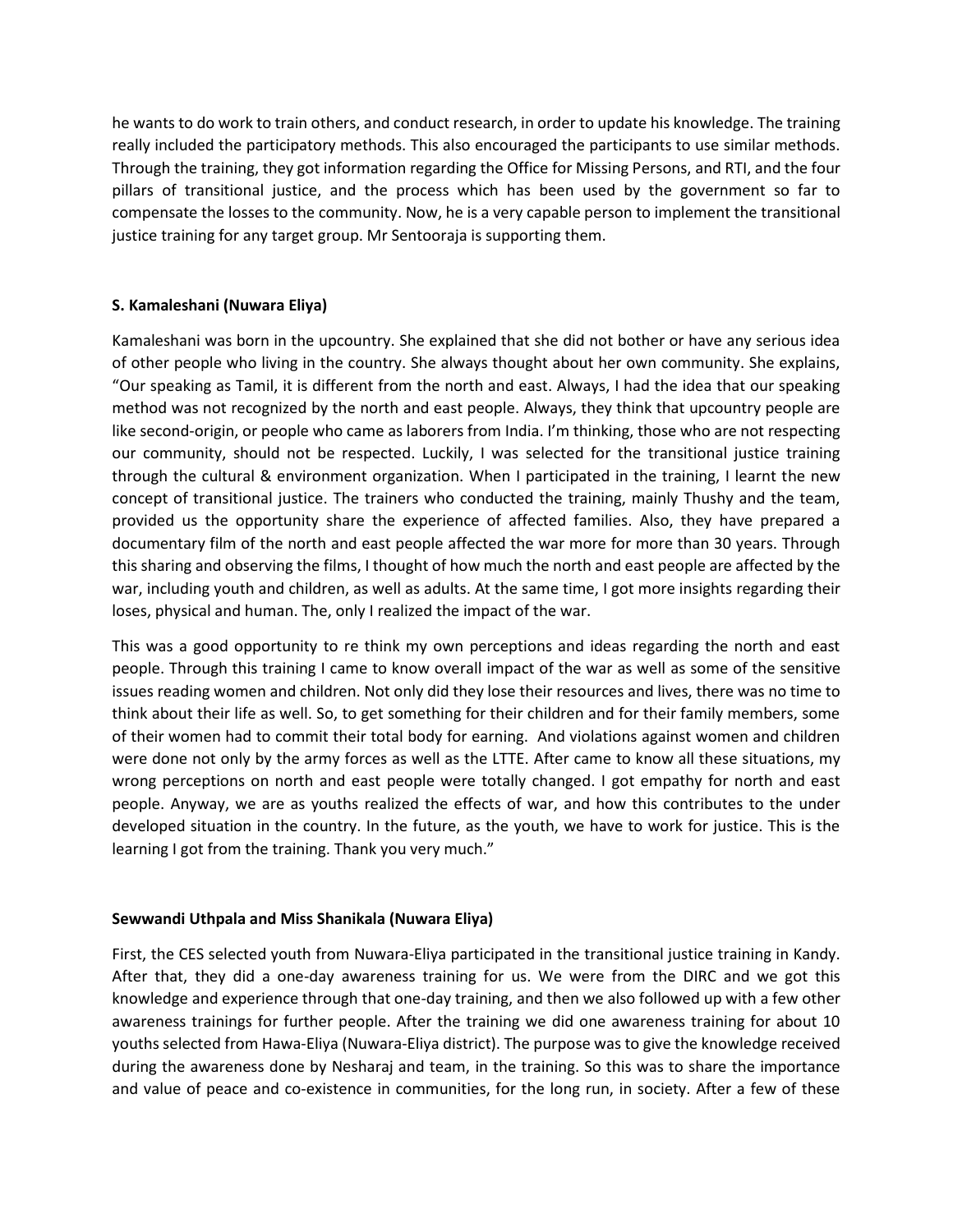gatherings, we also have new friends and know the value of unity and know how to respect each other and our respective religions, culture and community practices as well. At any time when there is work, awareness raising or follow-up events, we get information from Mr Murugan, and we are ready to participate.

#### **Miss Dinushi (Sabaragamuwa University)**

"After the transitional justice workshop, I wrote a drama script to produce a drama. The story was between two families, and their behaviour leading them to fight each other. It escalated it to the Grama Niladhari and the Police as well. One family is throwing their garbage to the other family's compound/garden. Then the victims always verbally accuse due to their unhappiness, and leads to fighting, and head of the household died. It finally outlined settlement from legal actions favoring the powerful family (accused family), but in fact they were guilty in reality.

In this story we wanted to show that the powerful party tries to impose their power and all other capacities to suppress the victims. In scenarios like this, the suppressed party sometimes has no choice than get involved in fighting and violations in a larger level, which may be very disastrous. People talk more and criticize those actions, but never look into the root causes of the issues.

We wanted to show through the drama how the issues or problems from the conflict situation in Sri Lanka were not properly addressed by the government and legal system, leading them to more fighting. With the government power and neglecting the minorities, the legislation and judiciary did not act justly for all equally.

Even after a decade we do not see the justice happening for direct victims and others in a reasonable manner. Also the level of understanding of transitional justice and the framework we experienced, is different from place to place. For example, we know that the cooperation level within our university and in Ruhuna University will be different. We did not see such a big difference between ethnicities of the students. But in Jaffna University we saw the treatment was different for Sinhalese, Tamil and Muslims students, by all. We should consider all of us are the same as human being, and not to have segregate boarders for ethnicity, religion, etc. We see the war was finished but the issues created from the war have not ended, and mindsets have to change. Justice, mutual understanding, respect, and diversity have to be the foundations for co-existence. In addition, there should be more exchange visits betwen people to understand each other and follow-up with sharing real facts and facilitating co-existence session, to bring the transitional justice to all.

## **Mr. Prasanna Lakmal (Sabaragamuwa University)**

In this transitional justice workshop, and the few events we did inside our universities, we saw how people got knowledge and tended to think at different levels. Some people understood well, and some people did not, but at least they heard of the concepts. My opinion is the project target beneficiaries should have been from a much wider coverage. In the university, it's a small group of students, lecturers and other staff. Thus the message is spread limited here and its effects would also be limited.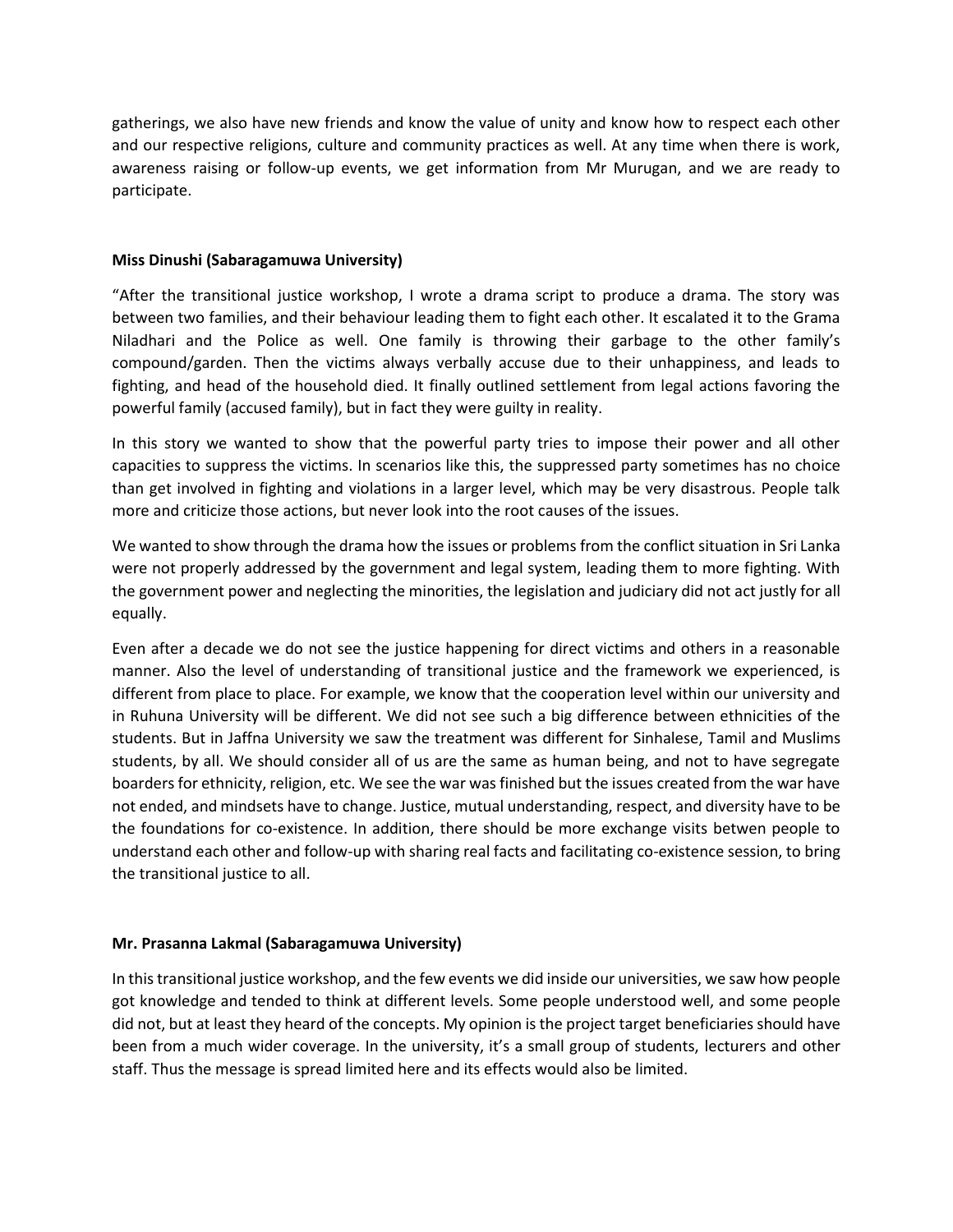The project should have some components planned to deliver the concepts, methodologies, tools and experience-sharing mechanism to a wider coverage of the community. This could have been done with university students and lecturers as the pioneers or leading people to general society. Then it has some more effects, and long-term results, for which we can say we did some substantial work.

At least, as we are in a middle of village area, if we could do some work with village communities and engage with them, that will last over time and it will further enhance the perceptions and experience of the general public towards this kind of work.

# **Mr. Dushan Amith (Sabaragamuwa University)**

As a student who sees the requirement of the continuity of this kind of initiative, I would like to propose a few things here. For a wider coverage in society, and empowerment towards transitional justice concepts and its applications, the project needs more involvement from many parties. In our university we had about 400 students, and only 45 were selected for this. This is just a 1% representation, from which we cannot generalize a majority opinion.

Therefore, our focus has to be including more beneficiaries to understand its importance, and the validity for justice and co-existence for long lasting peace and a better Sri Lanka tomorrow. So, in going forward, the targets this project implementation so far, are not enough. This project has to focus more on the grassroots level, and from there we can go on a long journey. This could start from the GN area level, the DS level in the administrative system, and with formal education systems, and also with school awareness building to enhance the results. This is because the future generation is belonging to the present children, and if they are knowledgeable and understanding, embracing diversity in culture, and respecting each other, it will be a very good foundation for future. But I know this is very challenging, as it's not like a university as a small entity.

## **Ms. Ann Shehani (Sabaragamuwa University)**

In my opinion, a total inter-relationship would make these efforts more successful in the future. From childhood, everyone should be given a Sri Lankan identity, rather than an ethnic identity. At the school level, teachers, parents, religious leadership and all who are intervening in the education system are important actors. Mutual understanding and respect for diversity and multicultural society should be promoted. The southern people should understand the problems of northern people, and north people should understand the south people. People would think that justice is not particular only for one community, but common for all public. This level of understanding should come through much more in relationships, through travel, talking to each other and living together, exchange visits, and from time to time celebrations of all festivals in both communities.

We as Sinhalese see only our problems and the things preferred by us. It's the same for Tamils and Muslims, who see the problems from their point of view, and not with the same feeling like us. So we say it's your problem, they say no, it's because of your problem.

This just because we do not properly understand each other's culture, religion, language and customs. If we do understand these properly, and the value of each component to every community, people would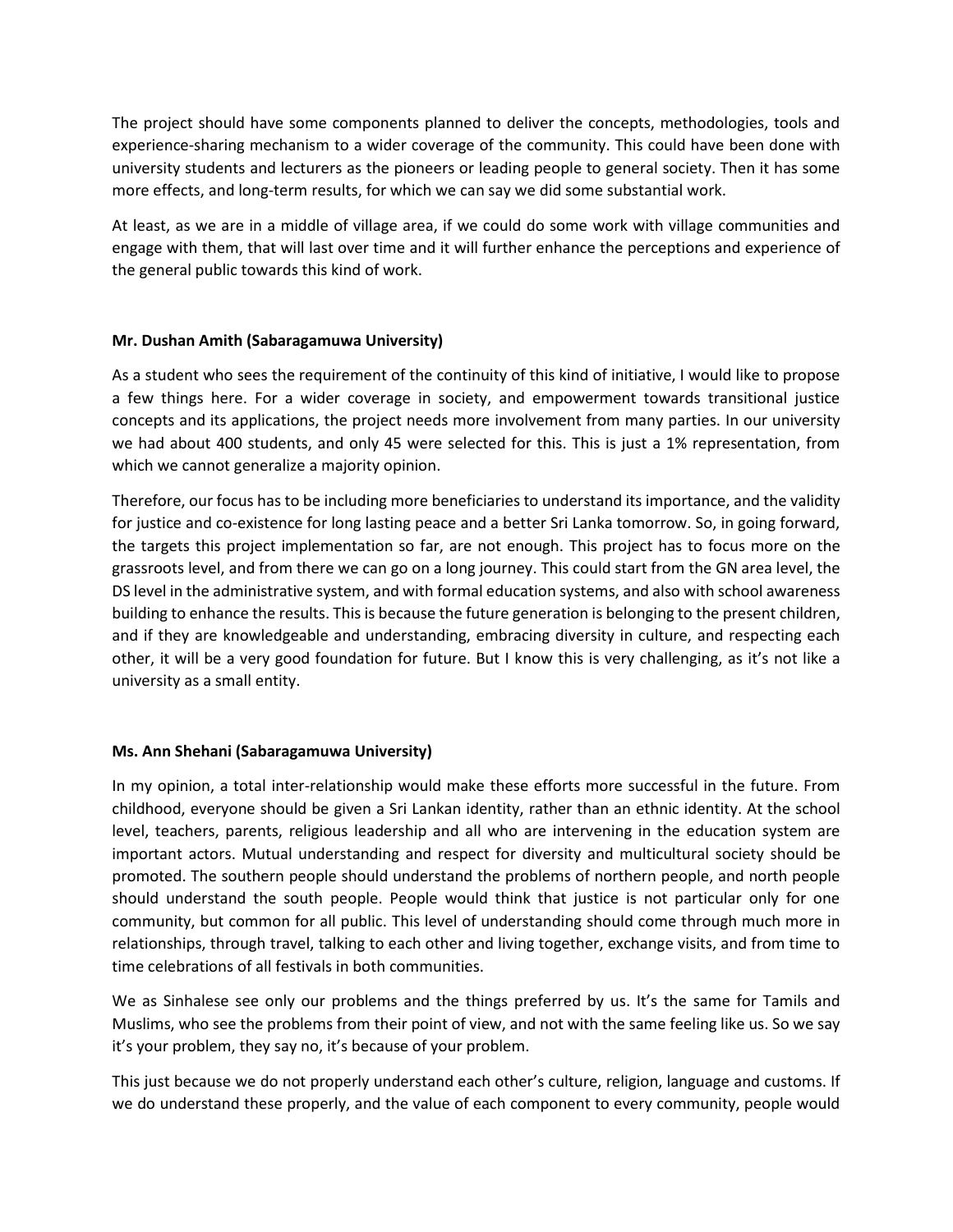have respect and understanding for diversity. This will help to identify the political behaviors and social issues from a common perspective, and it will further help to establish peace. Through these efforts, I believe the space for conflicts will reduce, and peace will be a realistic dream for the future generation.

# **P. Bhanuja (Eastern University)**

I got this training when I was in  $3<sup>rd</sup>$  Year. I got the chance because of the absence of nominated senior students. The training was conducted in a participatory manner using interactive tools. I am from Akkaraipattu, where a marginalized community is living. Most of the community members are fishermen and farmers. Also, my area was severely impacted by the war.

One of the organizations got to know that I got this training, and they asked me whether I can do some sessions for the youth. Now I am working as a facilitator for them, for the youth groups on part-time basis. Sometimes, youth ask some critical questions regarding the rules and regulations of the government, and the constitution. I am able to answer them properly, as I am a political student, and the learnings from the transitional justice training were quite useful in my work.

According to the target group and their expectation, I customize the methodology to impart the knowledge. I do not use any theory jargons, and I always try to use simple explanations for the theory. In the training which I participated, trainers used different games which made me to remember the concepts easily. So I use the same games and activities in my sessions too.

After the training, I tried to find more details, and I researched documents from the internet and other related organizations. This also improved my knowledge, based on the initial foundation gained at the training.

Before the Easter attacks, there were no issues in my trainings. But after the attacks, there were a lot of critical and unwanted questions. However, I think I managed to give good answers based on my academic knowledge and experience.

As I am living in Ampara, there are Muslims and Tamils. Therefore it is quite important to create ethnic harmony within the communities.

Because of this I did not finalize the theme of my final year thesis. I am thinking of putting "Current Social Conflicts in Sri Lanka" as my topic.

## **Prasath (University of Ruhuna)**

Prasath is an undergraduate of Science faculty of University of Ruhuna, and he is a classic example to justify the theory of change of the project which argues that transformation of youth towards positive engagement in transitional justice is possible once they are given the opportunity to raise their genuine concerns on transitional justice, and once they are being heard and addressed after providing theoretical knowledge on the concepts.

It was an accident for Prasath to participate in the champions training. "My friend Piyumal asked me to participate for a training representing the university and I did not know anything about NPC or transitional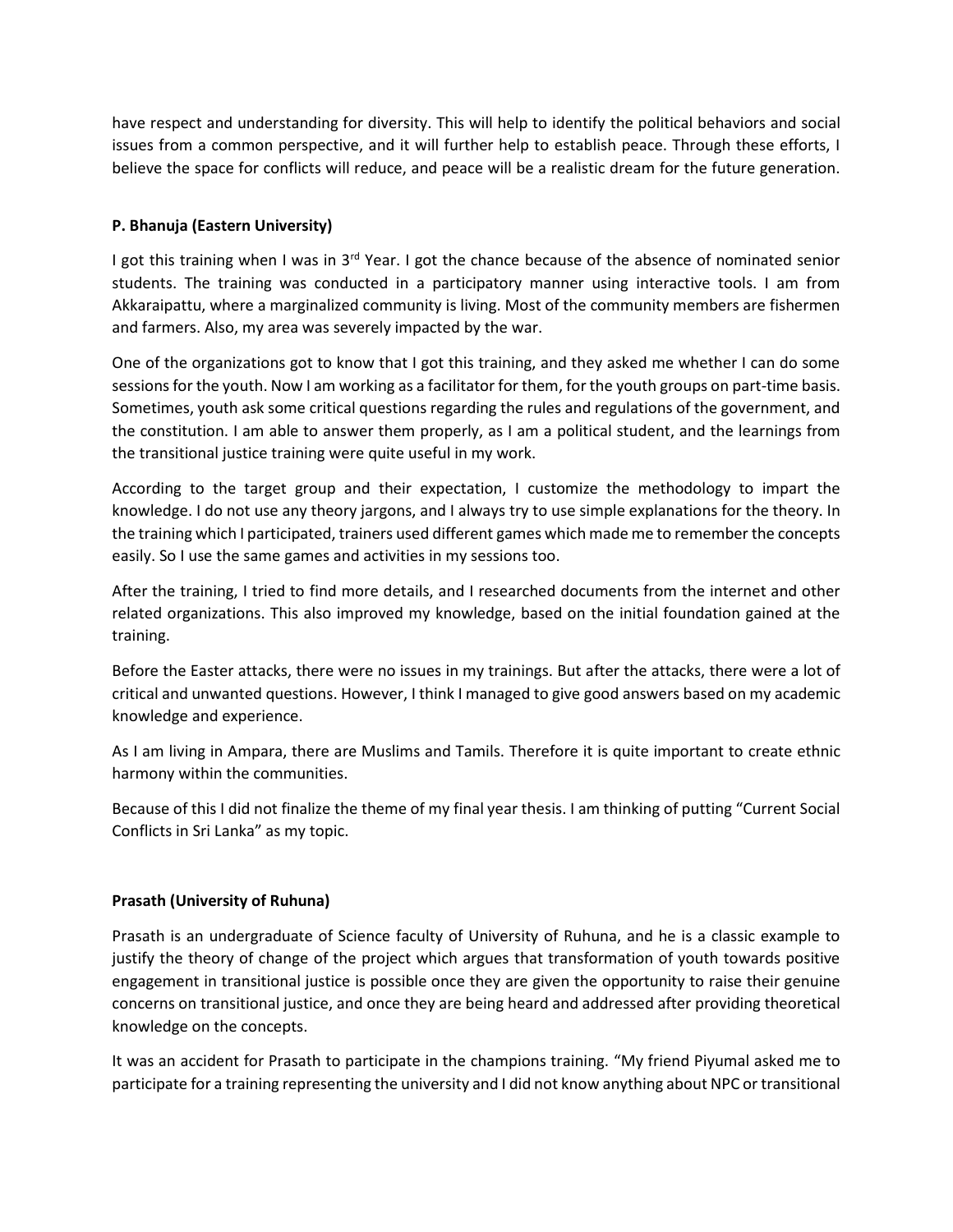justice, and I just participated there. The concepts were very new to me, as I am from the science faculty," said Prasath.

However, according to Prasath, the training flow helped him to understand the background and the core of the concepts. "We found the flow of the training was really effective. Even though we knew very little on exact concepts, most of us had many offensive ideas on transitional justice. We knew only about the deaths of army soldiers, and we felt that after the war everything was settled. But with the flow it was like an eye-opener for us to think on the other side of the story" he added.

During the training, Prasath along with his friends continuously challenged the resource person, raising their genuine concerns. Prasath believes that a key driver for his internal change was that opportunity to raise all his concerns "To be honest, I had genuine concerns against TJ and I asked questions in the programme, I got reasonable answers theoretically, then I started to believe those concepts. Those were automatically incorporated in things that I do."

"I am a member and a coordinator of a voluntary student union at the science faculty called SCALP. We do different leadership trainings to rural schools and rural youth, by our own initiative. When designing certain leadership trainings, I used the learned concepts in my design, such as creating win-win solutions. Later I felt that peace & reconciliation became a main cross-cutting theme of our training. Now we are getting more requests from Catholic, Tamil schools for our programmes and this thematic change would be a reason for it," Prasath explained. In addition, Prasath volunteered to become a resource person for the follow-up event conducted by the champions of Matara District. Explaining his experience in designing the follow-up event, he said "During the planning discussions, we realized that there are different types of learners, Learners by listening, Learners by challenging. We discussed that we do not need to worry about listening learners as they would anyway learn, and we focused on creating opportunity for those who wish to challenge it, as we had during our training. Furthermore, we had the confidence that we could control those arguments as a team, as we are also youth".

Prasath is very much positive on transitional justice as a potential tool for long-lasting peace in Sri Lanka, as well as the approach taken by the project. "Generally, we are not used to talking about justice for both parties; we always tend to think only on our benefit. We think win-lose, instead of win-win. However, through the training with arguments, we realized this and changed our perceptions. I believe that the way to practical implementation of transitional justice is this personal transformation. Once you realize there is a need for transitional justice, you will automatically work for it".

## **Shenal (Matara)**

Shenal is an Engineering undergraduate studying in University of Moratuwa. He was nominated to the champions training through a personal connection to the chairperson of the CDC, the district counterpart. Shenal's story reflects the realistic change of an educated youth in his behavior within personal surroundings.

Shenal was new to the trainees group from Matara; however, he moved well with the participants during the 2-day champions training. According to Shenal, the training flow was conducive and motivated him to actively move with others and participate in the training. Shenal is a rational thinker and he too engaged with some tense discussions with the resource persons, based on by rational analysis. "Initial concepts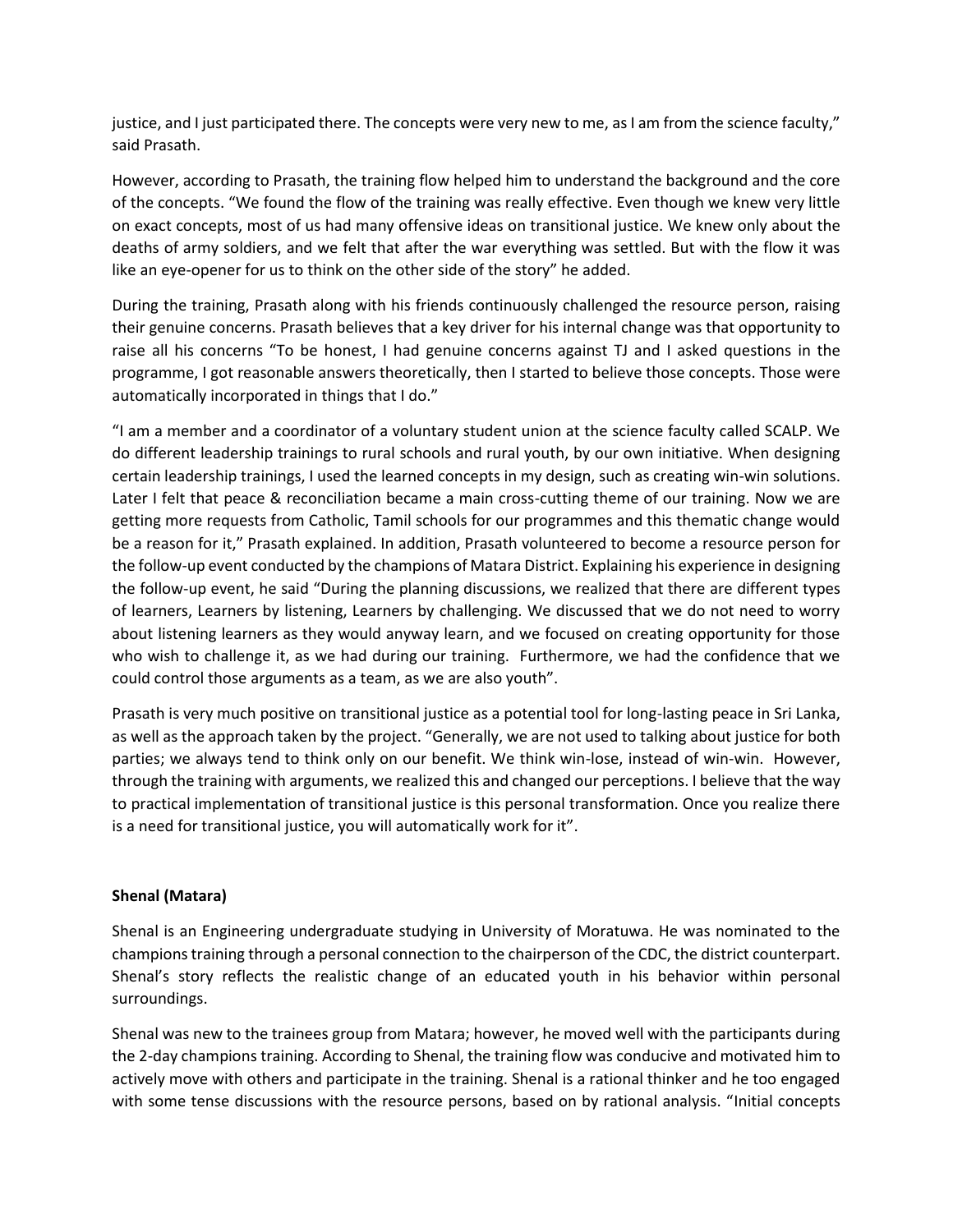were ok, those were really new to us. We understood the real depth of the concept and a mind was set. However, during the second day evening session, which was to describe the involvement of government in the transitional justice process, we felt that there are discrepancies in that presentation and especially certain percentages and values he presented. Then I calculated those and found it was not correct. Then we questioned on those, and it was proven that those figures were not correct" he explained remembering his experience at training. "It was a heated discussion, the resource person may have felt guilty, but it was our genuine concern. The lesson for us for the follow up activity was the importance of better preparation, and not to put ourselves in trouble as resource persons" added others.

Due to intense academic schedules of the university, Shenal did not have the opportunity to take part in the follow-up event as a resource person. However, he explained how his own feelings were changed and how he had differently engaged with his own peers during different situations after the training. "Same as many others, my genuine perception was more against transitional justice, and it got changed during the training. As an example, I was very much against different celebrations and commemorations of LTTE before the training. Even today, I personally do not agree the celebration of a banned terrorist organization like LTTE. But, with the experience of the training, I came to accept that there is a right for families of war victims to celebrate their loved members, and know what has happened to them"

Further explaining how he used these learning he added "in my university, some posts were shared by Tamil students on Prabhakaran's Birthday, and there were some intense discussions among Sinhalese students against it. With my own realizations from the training, I tried discussing with them that families of combatants of LTTE should have the right to commemorate their loved ones who died during the war"

Shenal is optimistic on the validity of transitional justice. However, he is critical about how the concept is brought to society. "Even though there is an objection within the community on transitional justice, it should be taken positively, and we should try to enlighten people rather than trying to suppress them using political power. I didn't see any involvement through any media, to explain the reality behind the concept. Therefore, it had led to an objection against the word of transitional justice, may be not the real concept". Proposing a different approach, he added "Now, there is this anti-TJ mentality as it is felt that this could betray our war heroes. If we can do a campaign to show the reality and convince society that it is an approach which could go beyond honoring our war heroes, we could get positive community participation towards the concept."

## **Piyumal (Open University of Sri Lanka)**

Piyumal is a youth activist following the Degree of Bachelor of laws (LLB) in the Open University of Sri Lanka. He has his own background, which had motivated him to be engage in social work and specifically in concepts like TJ. "My ancestors (3<sup>rd</sup> generation) were from South India. They came to Sri Lanka as tea pluckers and they were at the lowest level of the social hierarchy and had to face various discriminations. However, my grandfather had thought about his future generations and changed his surname. He wanted us to get educated and get due respect from the society, and therefore he changed his surname. My grandfather had thought on our future. So I feel that I also need to do something good for the next generation". Further adding his family's experience related to the war, he said, "My brother was in Navy. Once, their ship was attacked by LTTE and my brother was missing. We were waiting for news about him. Only after few days, we got to know that he was alive. I remember that phone call and during the call, the